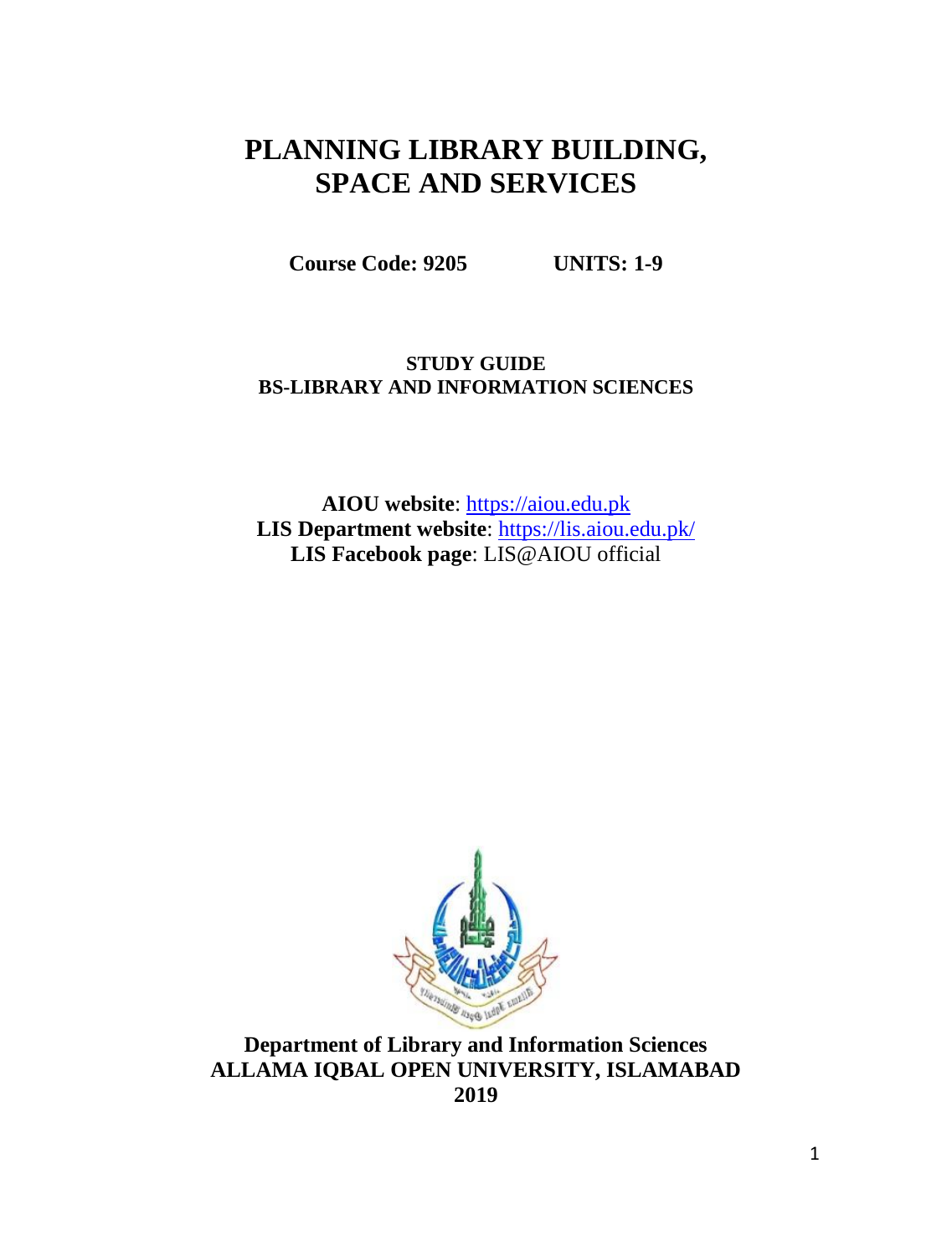**Compiled by:** Muhammad Jawwad **Reviewed by:** Dr. Sajjad Ullah Jan

> **Program Coordinator** Muhammad Jawwad Lecturer

**Course Coordinator** Muhammad Jawwad Lecturer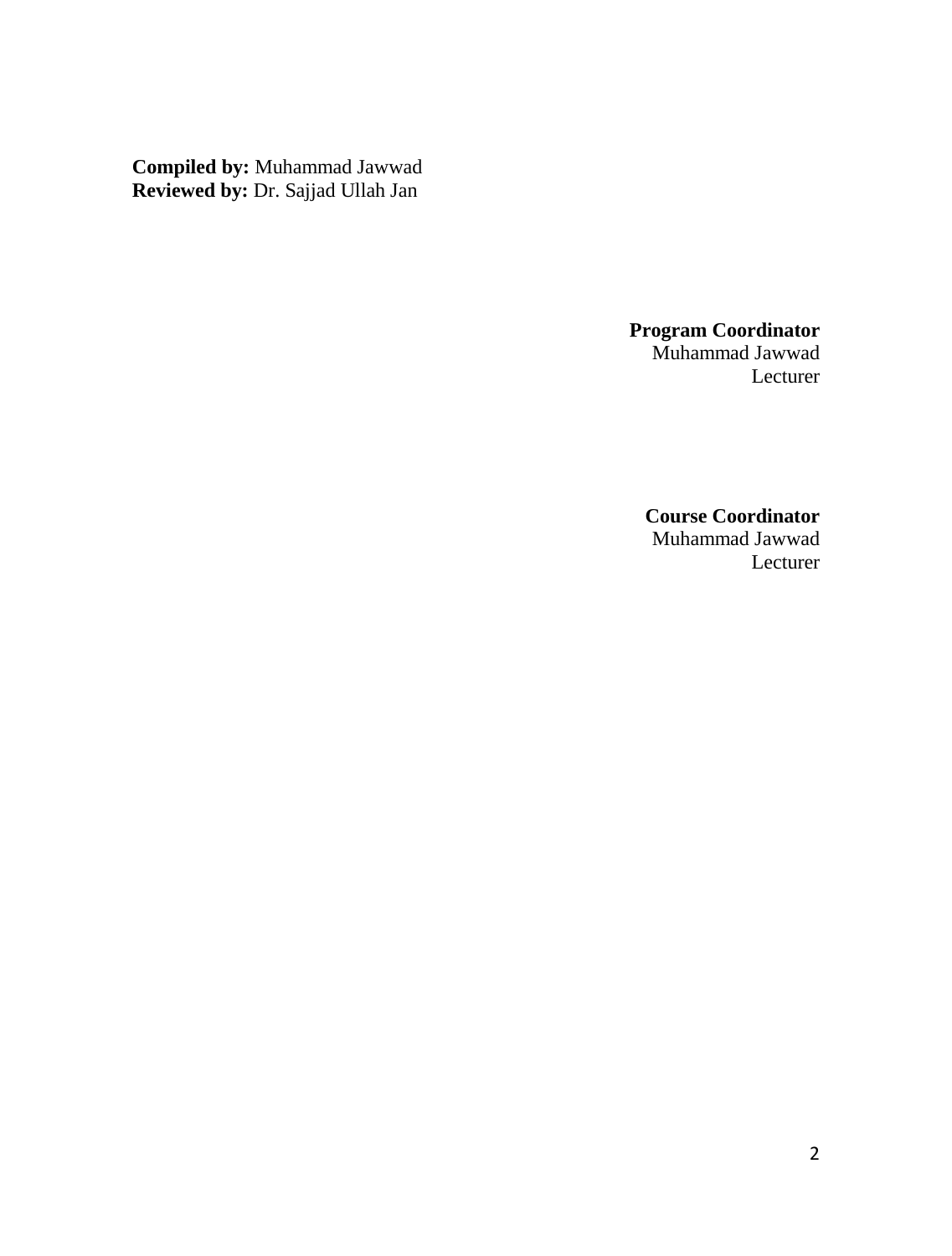| Course organization<br>1<br>4<br>Course study plan/chart<br>2<br>$\overline{4}$<br>Assessment/evaluation criteria<br>5<br>3<br>$\overline{4}$<br>Course introduction<br>6<br>$\tau$<br>5<br>Course objectives<br>Unit 1<br>Introduction and case studies of UK, USA, China, Hong<br>11<br>Kong, Europe, and Australasia<br>Unit 2<br>(a) Library space and technology<br>16<br>(b) Libraries information and learning<br>(c) Key ideas on space<br>(d) Thinking it through<br>Unit 3<br>(a) Beyond space: access is all – or is it?<br>22<br>(b) Thinking inside the box<br>Unit 4<br>(a) Nothing has changed/everything has changed – the<br>27<br>enduring aspects of learning<br>(b) Books, nooks and MOOCS<br>(c) The researcher's view: context is critical<br>Unit 5<br>(a) Libraries in the networked society: evolution,<br>32<br>revolution, extinction?<br>(b) Libraries at the heart of campus life<br>Unit 6<br>(a) The library has left the building<br>36<br>(b) Beyond analogue: the learning studio as media-age<br>library<br>(c) 3-d libraries for 3-d smarting<br>Unit 7<br>Learning landscapes, the library and the University of<br>41<br>Lincoln: efficiency, effectiveness, expression and<br>experimentation | Sr#    | <b>Title</b> | Page# |
|--------------------------------------------------------------------------------------------------------------------------------------------------------------------------------------------------------------------------------------------------------------------------------------------------------------------------------------------------------------------------------------------------------------------------------------------------------------------------------------------------------------------------------------------------------------------------------------------------------------------------------------------------------------------------------------------------------------------------------------------------------------------------------------------------------------------------------------------------------------------------------------------------------------------------------------------------------------------------------------------------------------------------------------------------------------------------------------------------------------------------------------------------------------------------------------------------------------------------------------|--------|--------------|-------|
|                                                                                                                                                                                                                                                                                                                                                                                                                                                                                                                                                                                                                                                                                                                                                                                                                                                                                                                                                                                                                                                                                                                                                                                                                                      |        |              |       |
|                                                                                                                                                                                                                                                                                                                                                                                                                                                                                                                                                                                                                                                                                                                                                                                                                                                                                                                                                                                                                                                                                                                                                                                                                                      |        |              |       |
|                                                                                                                                                                                                                                                                                                                                                                                                                                                                                                                                                                                                                                                                                                                                                                                                                                                                                                                                                                                                                                                                                                                                                                                                                                      |        |              |       |
|                                                                                                                                                                                                                                                                                                                                                                                                                                                                                                                                                                                                                                                                                                                                                                                                                                                                                                                                                                                                                                                                                                                                                                                                                                      |        |              |       |
|                                                                                                                                                                                                                                                                                                                                                                                                                                                                                                                                                                                                                                                                                                                                                                                                                                                                                                                                                                                                                                                                                                                                                                                                                                      |        |              |       |
|                                                                                                                                                                                                                                                                                                                                                                                                                                                                                                                                                                                                                                                                                                                                                                                                                                                                                                                                                                                                                                                                                                                                                                                                                                      |        |              |       |
|                                                                                                                                                                                                                                                                                                                                                                                                                                                                                                                                                                                                                                                                                                                                                                                                                                                                                                                                                                                                                                                                                                                                                                                                                                      |        |              |       |
|                                                                                                                                                                                                                                                                                                                                                                                                                                                                                                                                                                                                                                                                                                                                                                                                                                                                                                                                                                                                                                                                                                                                                                                                                                      |        |              |       |
|                                                                                                                                                                                                                                                                                                                                                                                                                                                                                                                                                                                                                                                                                                                                                                                                                                                                                                                                                                                                                                                                                                                                                                                                                                      |        |              |       |
|                                                                                                                                                                                                                                                                                                                                                                                                                                                                                                                                                                                                                                                                                                                                                                                                                                                                                                                                                                                                                                                                                                                                                                                                                                      |        |              |       |
|                                                                                                                                                                                                                                                                                                                                                                                                                                                                                                                                                                                                                                                                                                                                                                                                                                                                                                                                                                                                                                                                                                                                                                                                                                      |        |              |       |
|                                                                                                                                                                                                                                                                                                                                                                                                                                                                                                                                                                                                                                                                                                                                                                                                                                                                                                                                                                                                                                                                                                                                                                                                                                      |        |              |       |
|                                                                                                                                                                                                                                                                                                                                                                                                                                                                                                                                                                                                                                                                                                                                                                                                                                                                                                                                                                                                                                                                                                                                                                                                                                      |        |              |       |
|                                                                                                                                                                                                                                                                                                                                                                                                                                                                                                                                                                                                                                                                                                                                                                                                                                                                                                                                                                                                                                                                                                                                                                                                                                      |        |              |       |
|                                                                                                                                                                                                                                                                                                                                                                                                                                                                                                                                                                                                                                                                                                                                                                                                                                                                                                                                                                                                                                                                                                                                                                                                                                      |        |              |       |
|                                                                                                                                                                                                                                                                                                                                                                                                                                                                                                                                                                                                                                                                                                                                                                                                                                                                                                                                                                                                                                                                                                                                                                                                                                      |        |              |       |
|                                                                                                                                                                                                                                                                                                                                                                                                                                                                                                                                                                                                                                                                                                                                                                                                                                                                                                                                                                                                                                                                                                                                                                                                                                      |        |              |       |
|                                                                                                                                                                                                                                                                                                                                                                                                                                                                                                                                                                                                                                                                                                                                                                                                                                                                                                                                                                                                                                                                                                                                                                                                                                      |        |              |       |
|                                                                                                                                                                                                                                                                                                                                                                                                                                                                                                                                                                                                                                                                                                                                                                                                                                                                                                                                                                                                                                                                                                                                                                                                                                      |        |              |       |
|                                                                                                                                                                                                                                                                                                                                                                                                                                                                                                                                                                                                                                                                                                                                                                                                                                                                                                                                                                                                                                                                                                                                                                                                                                      |        |              |       |
|                                                                                                                                                                                                                                                                                                                                                                                                                                                                                                                                                                                                                                                                                                                                                                                                                                                                                                                                                                                                                                                                                                                                                                                                                                      |        |              |       |
|                                                                                                                                                                                                                                                                                                                                                                                                                                                                                                                                                                                                                                                                                                                                                                                                                                                                                                                                                                                                                                                                                                                                                                                                                                      |        |              |       |
|                                                                                                                                                                                                                                                                                                                                                                                                                                                                                                                                                                                                                                                                                                                                                                                                                                                                                                                                                                                                                                                                                                                                                                                                                                      |        |              |       |
|                                                                                                                                                                                                                                                                                                                                                                                                                                                                                                                                                                                                                                                                                                                                                                                                                                                                                                                                                                                                                                                                                                                                                                                                                                      |        |              |       |
|                                                                                                                                                                                                                                                                                                                                                                                                                                                                                                                                                                                                                                                                                                                                                                                                                                                                                                                                                                                                                                                                                                                                                                                                                                      |        |              |       |
|                                                                                                                                                                                                                                                                                                                                                                                                                                                                                                                                                                                                                                                                                                                                                                                                                                                                                                                                                                                                                                                                                                                                                                                                                                      |        |              |       |
| 46                                                                                                                                                                                                                                                                                                                                                                                                                                                                                                                                                                                                                                                                                                                                                                                                                                                                                                                                                                                                                                                                                                                                                                                                                                   | Unit 8 |              |       |
| Viral design: learners building better environments<br>together                                                                                                                                                                                                                                                                                                                                                                                                                                                                                                                                                                                                                                                                                                                                                                                                                                                                                                                                                                                                                                                                                                                                                                      |        |              |       |
| Unit 9<br>(a) The interior designer's view<br>49                                                                                                                                                                                                                                                                                                                                                                                                                                                                                                                                                                                                                                                                                                                                                                                                                                                                                                                                                                                                                                                                                                                                                                                     |        |              |       |
| (b) Furniture fit to the future                                                                                                                                                                                                                                                                                                                                                                                                                                                                                                                                                                                                                                                                                                                                                                                                                                                                                                                                                                                                                                                                                                                                                                                                      |        |              |       |
| (c) Conclusions                                                                                                                                                                                                                                                                                                                                                                                                                                                                                                                                                                                                                                                                                                                                                                                                                                                                                                                                                                                                                                                                                                                                                                                                                      |        |              |       |

# **Table of Contents**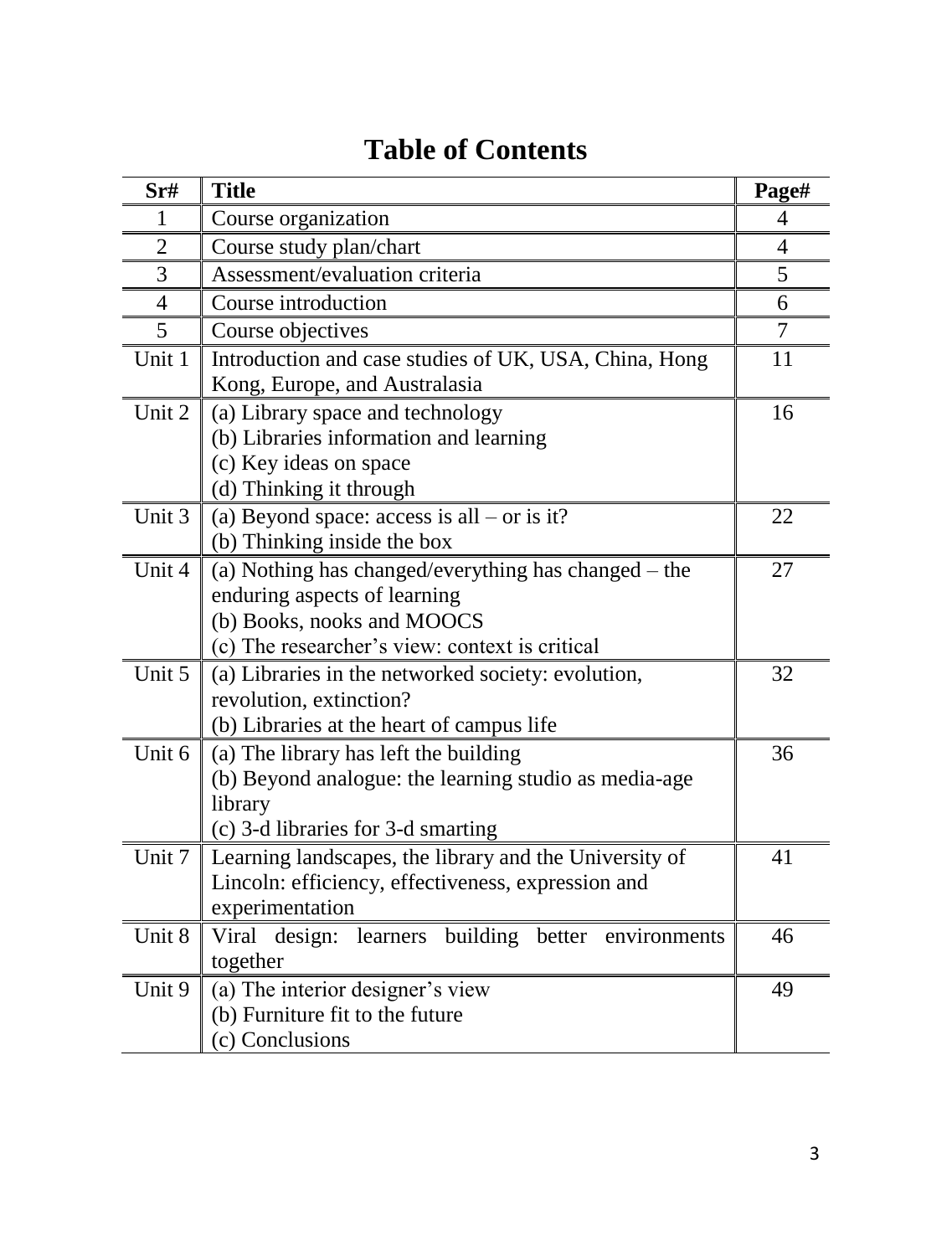# **Course Organization**

The course has been designed as easy as possible for distance mode of learning and it will help students in completing his/her required course work. The course is of three credit hours and comprises on nine units, each unit starts with an introduction which provides an overall overview of that particular unit. At the end of every unit the objectives of unit show student the basic learning purposes. The rationale behind these objectives is that after reading unit a student should be able to explain, discuss, compare, and analyze the concepts studied in that particular unit. This study guide specifically structured for students to acquire the skill of self-learning through studying prescribed reading material. Studying all this material is compulsory for successful completion of the course. Recommended readings are listed at the end of each unit. Few self-assessment questions and activities have also been put forth for the students. These questions are meant to facilitate students in understanding and self-assessment that how much they have learned.

For this course, a 3-days workshop at the end of semester, and four tutorial classes/meeting during semester will be arranged by the department for learning this course. The participation/attendance in workshop is compulsory (at least 70%). The tutorial classes/meetings are not formal lectures as given in any formal university. These are meant for group and individual discussion with tutor to facilitate students learning. So, before going to attend a tutorial, prepare yourself to discuss course contents with your tutor (attendance in tutorial classes/meetings is non-compulsory).

After completing the study of first 5 units the 'Assignment No. 1' is due. The second assignment that is 'Assignment No. 2' is due after the completion of next 4 units. These two assignments are to be assessed by the relevant tutor/resource person. Students should be very careful while preparing the assignments because these may also be checked with Turnitin for plagiarism.

# **Course Study Plan and Chart**

As you know the course is offered through distance education so it is organized in a manner to evolve a self-learning process in absence of formal classroom teaching. Although the students can choose their own way of studying the required reading material, but advised to follow the following steps:

**Step-1:** Thoroughly read description of the course for clear identification of reading material.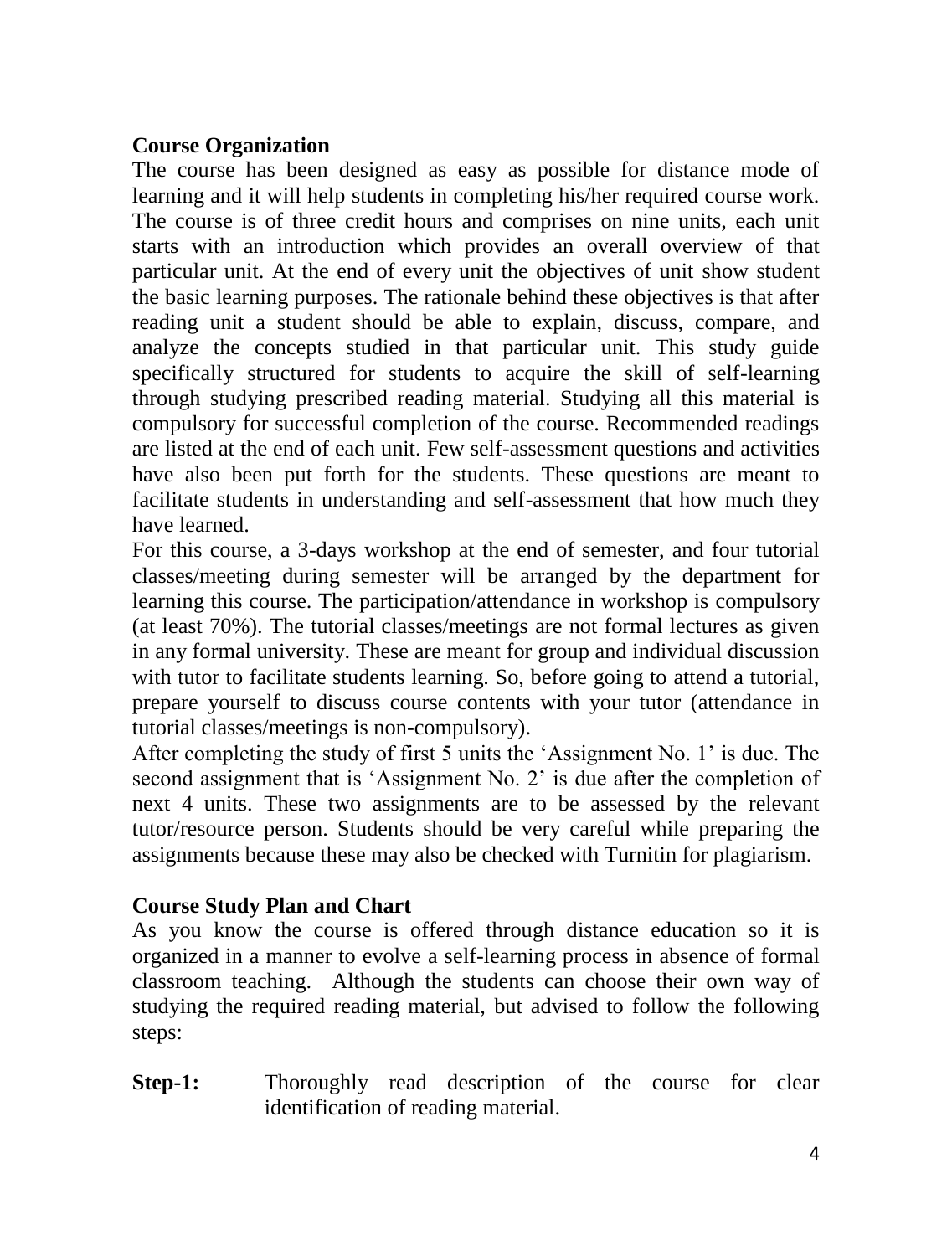- **Step-2:** Read carefully the way the reading material is to be used.
- **Step-3:** Complete the first quick reading of your required study materials.
- **Step-4:** Carefully make the second reading and note down some of the points in note book, which are not clear and needs fully understanding.
- **Step-5:** Carry out the self-assessment questions with the help of study material and tutor guidance.
- **Step-6:** Revise notes. It is quite possible that many of those points which are not clear and understandable previously become clearer during the process of carrying out self-assessment questions.
- **Step-7:** Make a third and final reading of study material. At this stage, it is advised to keep in view the homework (assignments). These are compulsory for the successful completion of course.

#### **Assessment/Evaluation Criteria of Students' Coursework**

Multiple criteria have been adopted to assess students' work for this course, which is as follows:

- i. Written examination to be assessed by the AIOU Examination Department, at the end of semester= 70% marks (pass marks 50%). AIOU examination rules will be applied in this regard.
- ii. Two assignments and/or equivalent to be assessed by the relevant tutor/resource person= 30% marks (pass marks 50% collectively).
- *Note: Assignments submission and getting pass marks is compulsory, the student who will not submit assignments or marked as fail considered FAIL in the course. He/she will get fresh admission in the course; there is no need to sit in the exam.*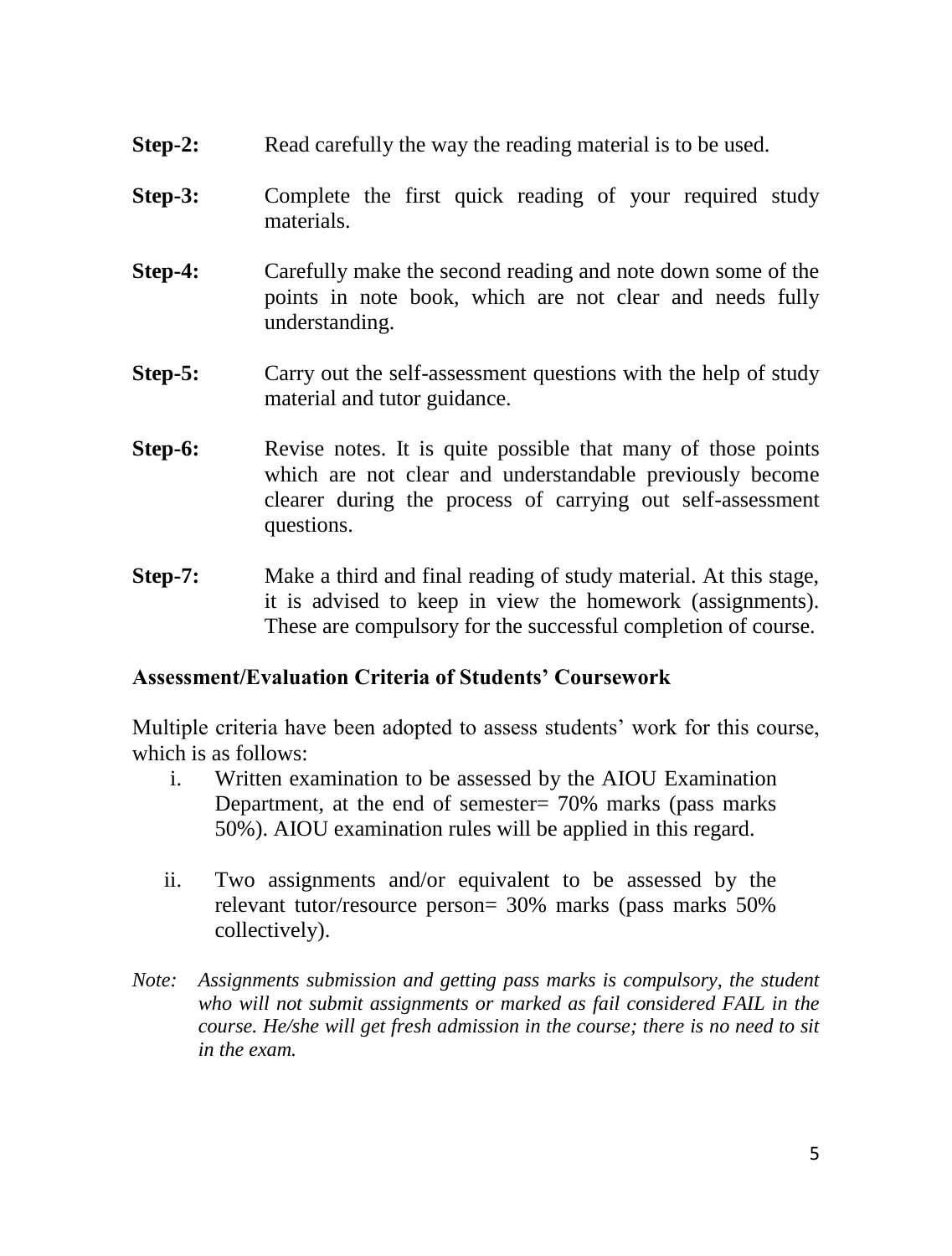# **Course Introduction**

The importance of library building is obvious, regardless of whether one is thinking of the institutions' teaching and research program or of its budget. Library buildings house library collection of various kinds, chiefly books and other printed matter; seating accommodations and other facilities for library users; quarters for the library staff that acquires, catalogues, and serves the collections; and, in addition, architectural or what is preferably known as noassignable space.

Before a library building is constructed or even planned, a number of tasks should be carried out. The persons directly concerned should in some way become acquainted with the basic problems involved in library building planning. They may include a good many different individuals: the architect selected for the task, the librarian and often several members of his staff, representatives of the library committee, and other persons whom the institution asks for help in the planning or whom it employs for the work, the most important are the user or community to whom the library serves.

Building new libraries, additions, and even remodeling can be a daunting task, and one that most librarians do not undertake frequently. This course will provide references to the tools, resources, and advice to help you manage your library building project, whether large or small. Although the course has been segmented by types of libraries, materials listed for one type may have useful information for planning other types of buildings etc.

Not all libraries are standalone buildings, or have the same internal features. A web search will turn up libraries that have been co-located in apartment buildings, grocery stores, senior centers, shopping malls, arts centers, and museums. Some libraries have coffee shops or theaters as well.

While studying this course to find the specific standards and guidelines pertinent to your project, here are a few simple questions that warrant your consideration:

- 1. Does the library provide well-planned, secure, and sufficient space to meet the perceived needs of staff and users?
- 2. Are building mechanical systems properly designed and maintained to control temperature and humidity at recommended levels?
- 3. What are the perceptions of users regarding the provision of conducive study spaces, including a sufficient number of seats and varied types of seating?
- 4. Is there enough space for current library collections and future growth of print resources?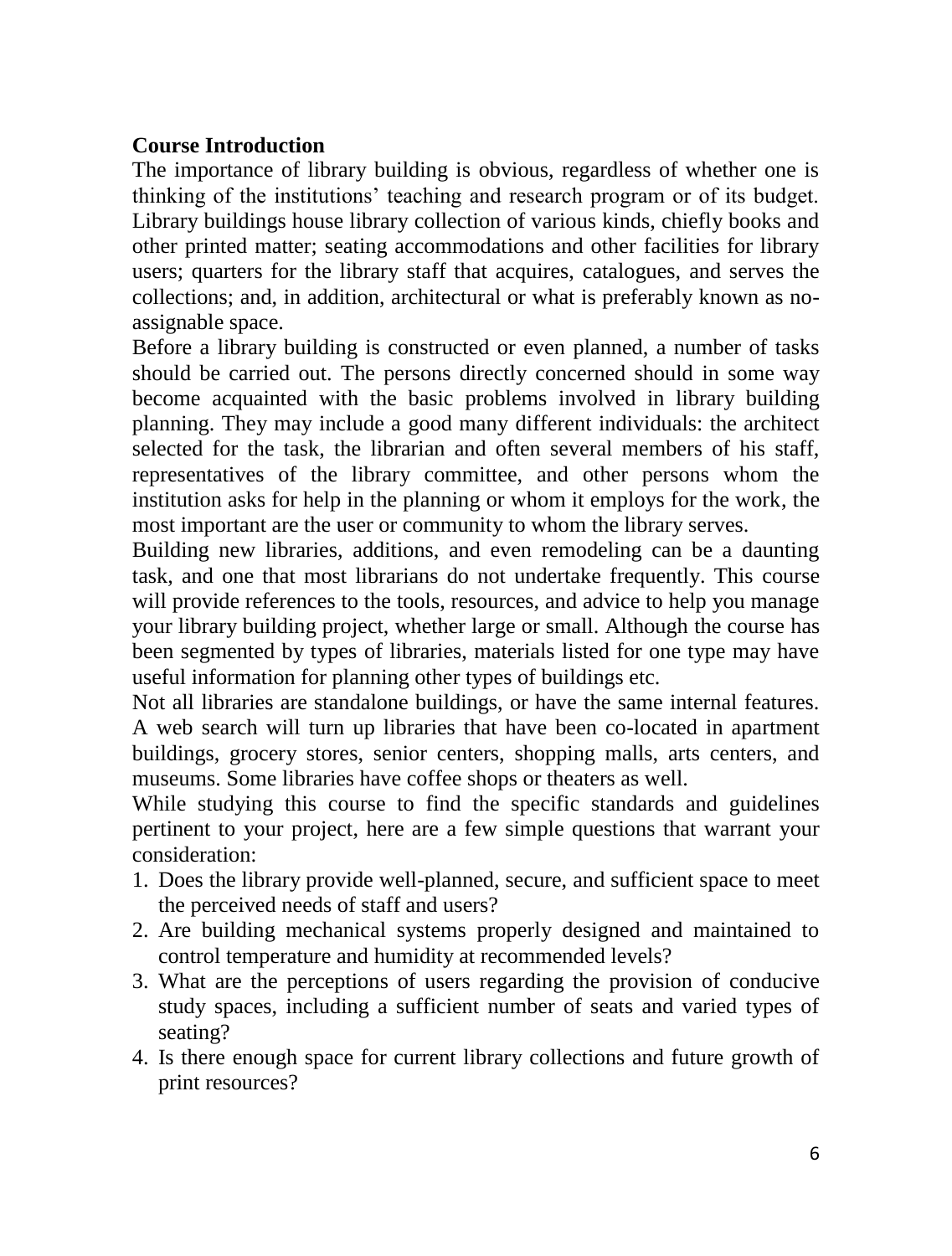- 5. Does the staff have sufficient workspace, and is it configured to promote efficient operations for current and future needs?
- 6. Does the library's signage facilitate use and navigation of the facilities?
- 7. Does the library provide ergonomic workstations for its users and staff?
- 8. Are electrical and network wiring sufficient to meet the needs associated with current and future electronic access?
- 9. Does the library meet the requirements of the Americans with Disabilities Act?
- 10. Are facilities provided to distance learners fully considered?

The course brings together librarians and design professionals to analyze, discuss, and share information related to academic, public, and school library buildings, equipment, and furnishings. Topics addressed include, but are not limited to library site selection; building planning and architecture; library furniture and equipment; interior design; maintenance and security of buildings and property; and disaster recovery.

# **Course Objectives**

This course will empower you to understand and explain:

- 1. The meaning, nature, characteristics, of library building.
- 2. The different features of library spaces
- 3. The recent trends in library building and spaces.
- 4. Library interiors and how it satisfies the users.
- 5. History and concept of information commons.
- 6. Library building trends in UK, USA, Hong Kong and China.
- 7. Australian and European project and trends in libraries.
- 8. Technological changes and innovations in libraries.

# **Recommended reading:**

Watson, L. (Ed.). (2013). *Better library and learning spaces: Projects, trends and ideas*. London: Facet Publishing. Available at

[https://books.google.com.pk/books?id=9nNTDQAAQBAJ&printsec=frontco](https://books.google.com.pk/books?id=9nNTDQAAQBAJ&printsec=frontcover&dq=Better+library+and+learning+spaces:+Projects,+trends+and+ideas.+London:+Facet+Publishing.&hl=en&sa=X&ved=0ahUKEwia8vmL25bmAhWDh1wKHQcuCTIQ6AEIJjAA#v=onepage&q=Better%20library%20and%20learning%20spaces%3A%20Projects%2C%20trends%20and%20ideas.%20London%3A%20Facet%20Publishing.&f=false) [ver&dq=Better+library+and+learning+spaces:+Projects,+trends+and+ideas.+](https://books.google.com.pk/books?id=9nNTDQAAQBAJ&printsec=frontcover&dq=Better+library+and+learning+spaces:+Projects,+trends+and+ideas.+London:+Facet+Publishing.&hl=en&sa=X&ved=0ahUKEwia8vmL25bmAhWDh1wKHQcuCTIQ6AEIJjAA#v=onepage&q=Better%20library%20and%20learning%20spaces%3A%20Projects%2C%20trends%20and%20ideas.%20London%3A%20Facet%20Publishing.&f=false) [London:+Facet+Publishing.&hl=en&sa=X&ved=0ahUKEwia8vmL25bmAh](https://books.google.com.pk/books?id=9nNTDQAAQBAJ&printsec=frontcover&dq=Better+library+and+learning+spaces:+Projects,+trends+and+ideas.+London:+Facet+Publishing.&hl=en&sa=X&ved=0ahUKEwia8vmL25bmAhWDh1wKHQcuCTIQ6AEIJjAA#v=onepage&q=Better%20library%20and%20learning%20spaces%3A%20Projects%2C%20trends%20and%20ideas.%20London%3A%20Facet%20Publishing.&f=false) [WDh1wKHQcuCTIQ6AEIJjAA#v=onepage&q=Better%20library%20and%](https://books.google.com.pk/books?id=9nNTDQAAQBAJ&printsec=frontcover&dq=Better+library+and+learning+spaces:+Projects,+trends+and+ideas.+London:+Facet+Publishing.&hl=en&sa=X&ved=0ahUKEwia8vmL25bmAhWDh1wKHQcuCTIQ6AEIJjAA#v=onepage&q=Better%20library%20and%20learning%20spaces%3A%20Projects%2C%20trends%20and%20ideas.%20London%3A%20Facet%20Publishing.&f=false) [20learning%20spaces%3A%20Projects%2C%20trends%20and%20ideas.%2](https://books.google.com.pk/books?id=9nNTDQAAQBAJ&printsec=frontcover&dq=Better+library+and+learning+spaces:+Projects,+trends+and+ideas.+London:+Facet+Publishing.&hl=en&sa=X&ved=0ahUKEwia8vmL25bmAhWDh1wKHQcuCTIQ6AEIJjAA#v=onepage&q=Better%20library%20and%20learning%20spaces%3A%20Projects%2C%20trends%20and%20ideas.%20London%3A%20Facet%20Publishing.&f=false) [0London%3A%20Facet%20Publishing.&f=false](https://books.google.com.pk/books?id=9nNTDQAAQBAJ&printsec=frontcover&dq=Better+library+and+learning+spaces:+Projects,+trends+and+ideas.+London:+Facet+Publishing.&hl=en&sa=X&ved=0ahUKEwia8vmL25bmAhWDh1wKHQcuCTIQ6AEIJjAA#v=onepage&q=Better%20library%20and%20learning%20spaces%3A%20Projects%2C%20trends%20and%20ideas.%20London%3A%20Facet%20Publishing.&f=false)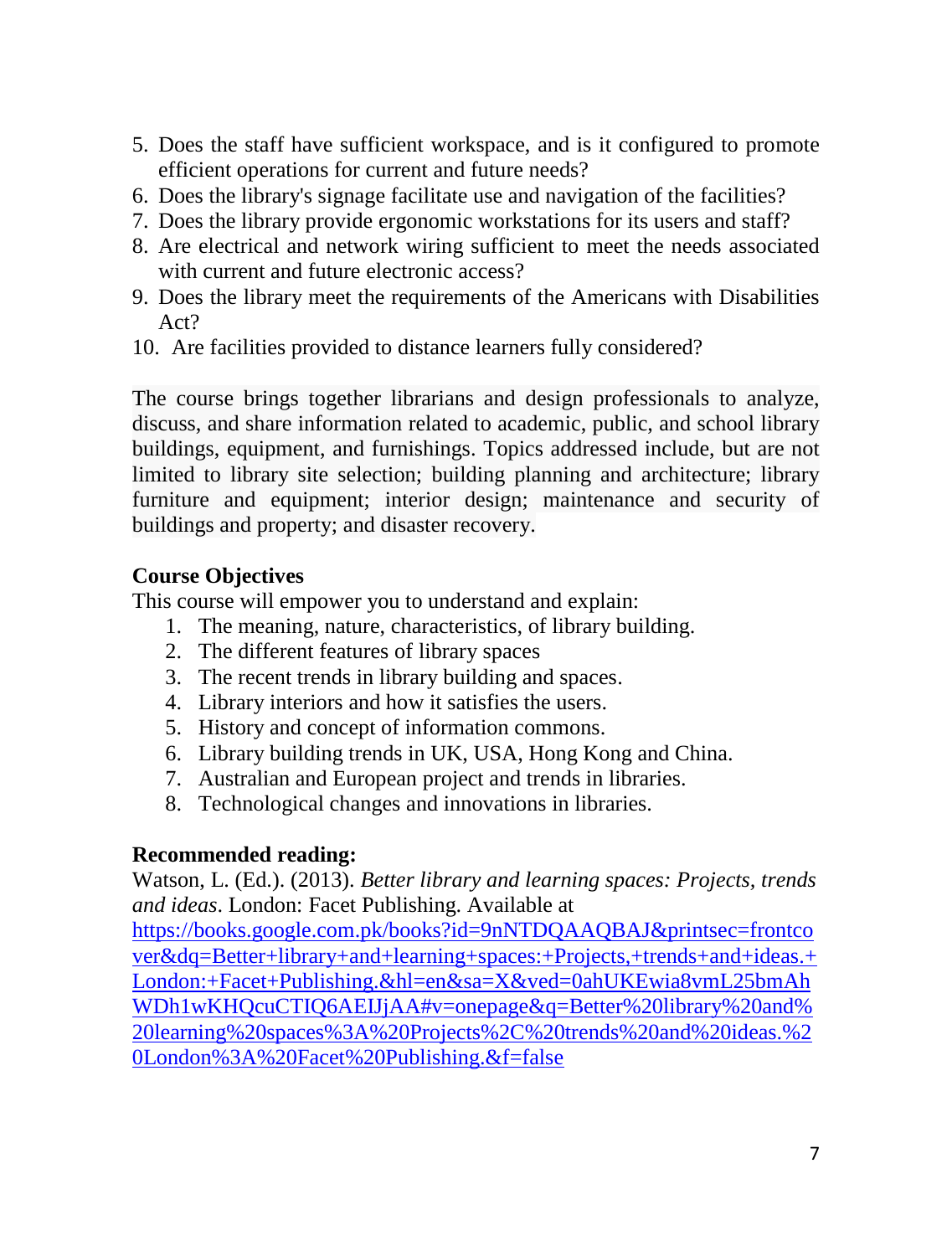#### **Suggested Readings:**

- 1. Bonk C.J. (2009). The World is Open, Jossey Bass.
- 2. Brand, S. (1995). How buildings learn-what happens to them after they are built, Penguin.
- 3. Dempsey L. (2010). Outside-in and Inside-out Redux, Lorcan Dempsey's weblog, 6th June 2010, (accessed 19th November 2016).
- 4. Feynman, R.P. (2000). The Pleasure of Finding Things Out (Penguin) London.
- 5. Florida, R. (2003). The Rise of The Creative Class: And how it's Transforming Work, Leisure, Community and Everyday Life: Basic Books.
- 6. Freeman, G. T. (2005). Changes in Learning Patterns, Technology and Use, In Library as Place: Rethinking Roles, Rethinking Space. Washington, DC: Council on Library and Information Resources.
- 7. Gardner, H. (2006). The Development and Education of the Mind (Routledge) Oxford.
- 8. Gardner, H. (1999). Intelligence Reframed: Multiple Intelligences for the 21st Century (Basic Books) New York.
- 9. Gardner, H. (1993). Frames of Mind: the theory of multiple intelligences. New York: Basic Books.
- 10. Guardian, The (2011). UK ebook sales rise 20% to £180m, 3/05/2011.
- 11. Horn, C. (2008). Authors fight for UK Libraries, The Bookseller, Issue 5348,9th May
- 12. Jenkins H. (2013). Confronting the Challenges of Participatory Culture: Media Education for the 21st Century, an occasional paper from The John D and Catherine T MacArthur Foundation, MIT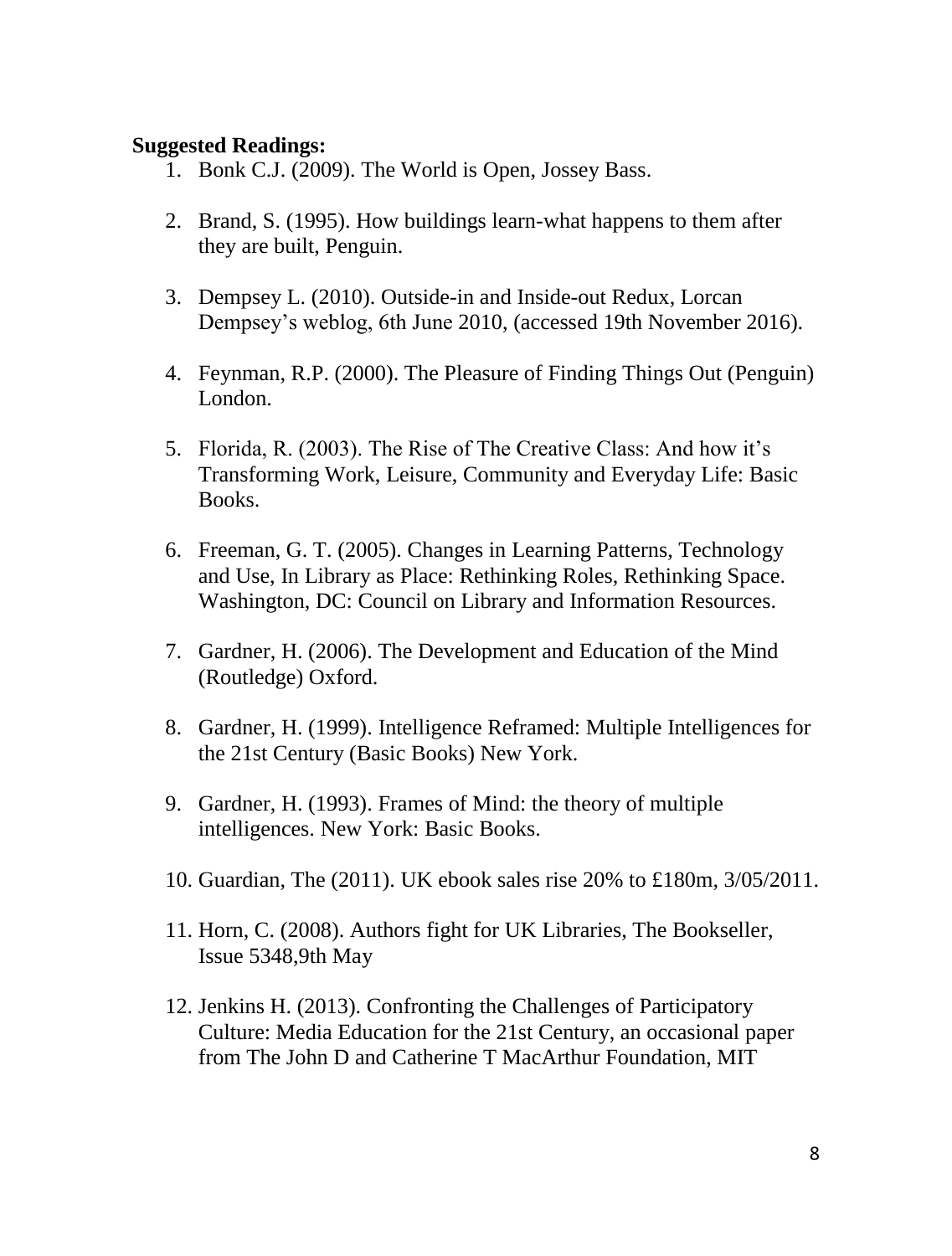- 13. Jensen, E. (2005). Teaching with the Brain in Mind. Alexandria, VA: ASCD Books.
- 14. Johanssen, F. (2004). The Medici Effect, Breakthrough Insights at the Intersection of Ideas, Concepts and Cultures: HBS Press.
- 15. Kelly, K. (2010). What Technology Wants, Penguin
- 16. King, B. (2013). Too Much Content: a world of exponential information growth, The Huffington Post Tech, 20th May, www.huffingtonpost.com/brett-king/too-much-content-a-world- \_b\_809677.html (accessed 20th May 2013)
- 17. Kolb D.A.(1984). Experiential Learning: experience as a source of learning and development. New Jersey: Prentice Hall
- 18. Kurzweil R. (2006). The Singularity is Near When Humans **Transcend**
- 19. Lankes D. (2013). Expect More: Demanding Better Libraries (p.32)
- 20. Laurillard, D. (2002). Rethinking University Teaching: A Conversational Framework for the Effective Use of Learning Technologies, Routledge/Falmer
- 21. Maya Angelou quoted in Prahalad D. Sawhney R. (2011). Predictable Magic – Unleash the Power of Design Strategy to Transform Your Business, Wharton School Publishing
- 22. Mikunda C. (2006). Brand Lands, Hot Spots & Cool Spaces Welcome to the Third Place and the Total Marketing Experience, Kogan Page
- 23. Oldenburg R (1999). The Great Good Place, Marlowe and Company
- 24. Pass, S. (2004). Parallel Paths to Constructivism: Jean Piaget and Lev Vygotsky (Information Age Publishing)
- 25. Pine J. B. Gilmore J.H., (1999). The Experience Economy, HBS Press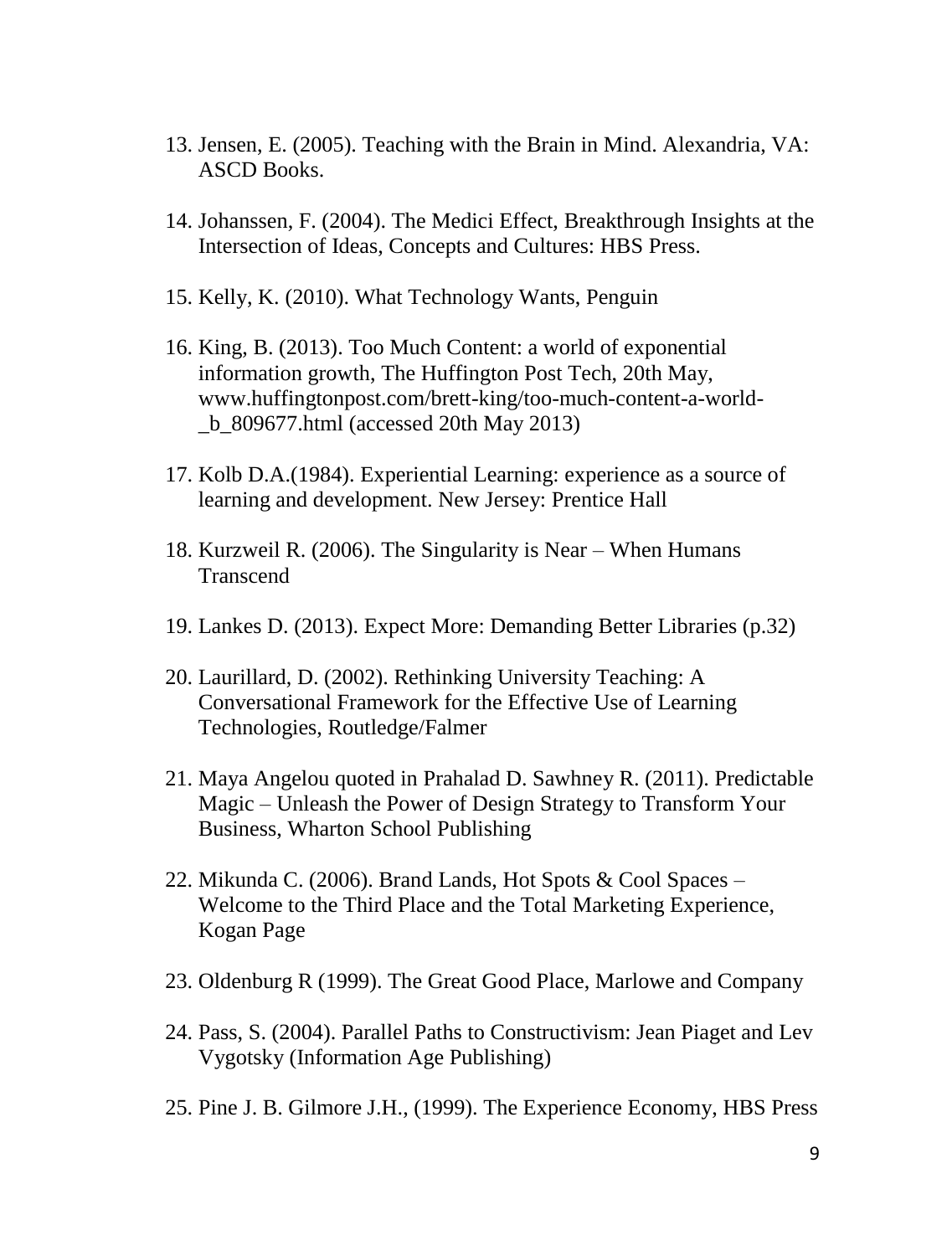- 26. Pink D.H., (2005). A Whole New Mind, How to thrive in the new conceptual age, Cyan Books
- 27. Rizzo J.C. (2002). Finding Your Place in The Information Age Library, New Library World, Volume 103. Number 1182/1183, pp 457-466
- 28. Robinson K. (2013). Out of Our Minds, Capstone Publishing
- 29. SCONUL Working Group on Information Literacy (2011). SCONUL Seven Pillars of Information Literacy: core model for higher education. http://www.sconul.ac.uk/sites/default/files/documents/coremodel.pdf (accessed 3.5.2013)
- 30. Seely Brown, J. and Duguid, P. (2000). The Social life of information. Harvard Business School Press.
- 31. Sweeney, M. (2011). UK eBook Sales Rise 20% to £180 million, Guardian, 3rd May
- 32. Watson L. Anderson H. (2008) The Design and Management of Open Plan Technology Rich Leaning Space in Further and Higher Education in the UK, Joint Information Systems Committee, elearning program, http://www.jisc.ac.uk/whatwedo/projects/managinglearningspaces.asp x (accessed 4/5/2013)
- 33. Watson L. Ed. (2013) Better Library and Learning Space: Projects, Trends and Ideas, FACET publishing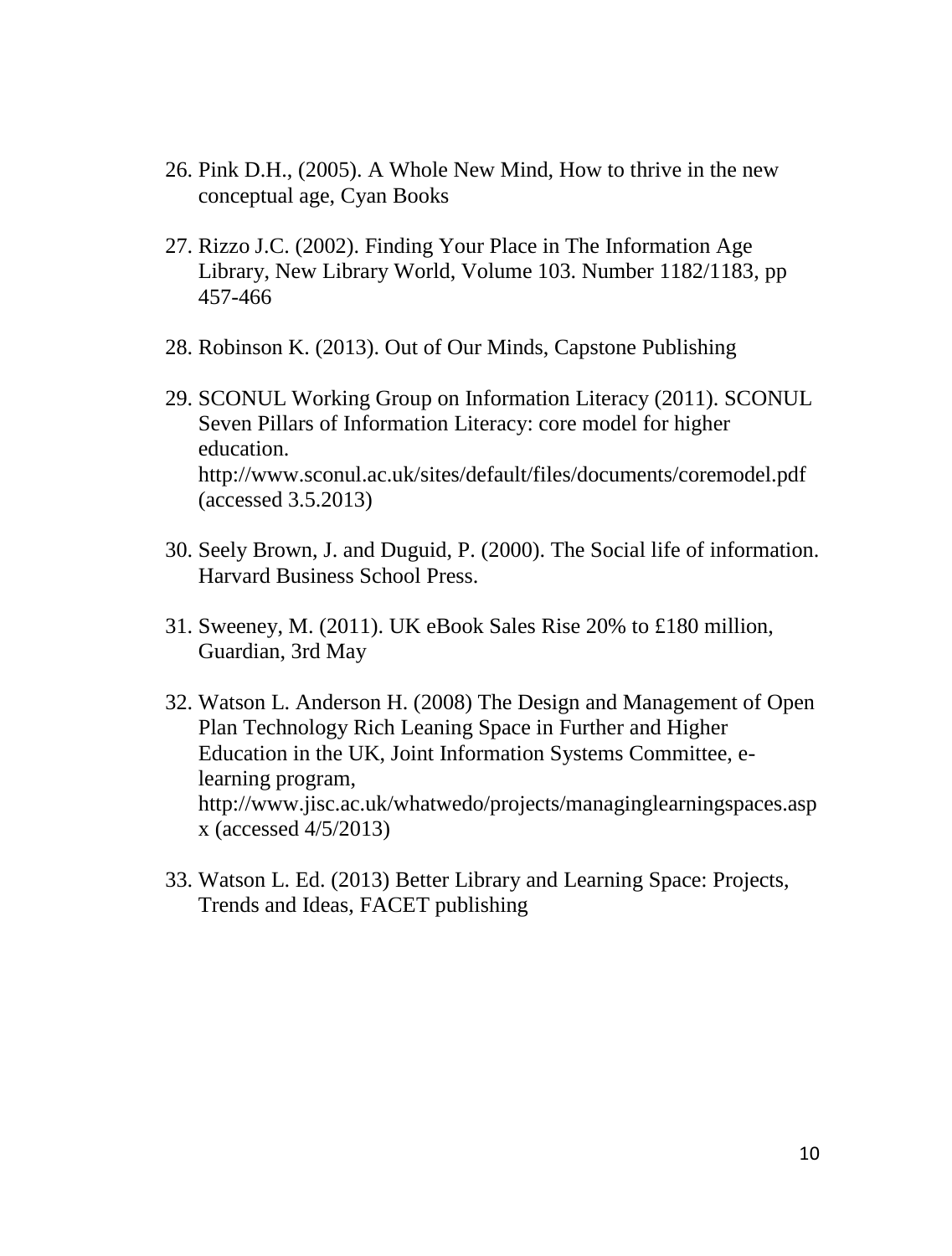# **UNIT NO.1 INTRODUCTION**

Planning and construction of library building is one of the important organizational functions. It requires through understanding of needs of the users, objectives and functions of a library. The successful library building is one which clearly and directly expresses and provides the functions that are performed within it. Some general principles of planning should be kept in mind which could serve as criteria in the light of which the building plans can be critically reviewed. The construction of library building should be planned according to the kind of work to be done and the community to be served.

Planning library services for the future, increased space and additional locations may become a major consideration. Planners must decide whether to build a new library, renovate or expand current facilities, or find an existing space to be converted into a library. Construction plans should be considered in the context of the total library plan. They need to study service needs, explore alternatives, project funding, and establish priorities. Most planning processes will lead to the identification of a probable date when new library space should be in operation. While having a new building may be the best answer, it is not always the most practical and should be measured against other options: purchase of an existing building, lease of an existing building, remodeling of the library, addition to the library, or in some cases, addition of branches. Depending on the library and its services, the addition of a bookmobile or other outreach techniques may be considered in expansion plans.

At least every five years, each library system will conduct a community analysis and library-space-needs assessment. Utilization of the latest planning tools, such as Output Measures for Public Libraries and Building Blocks for Library Space, is recommended. Space needs should be incorporated into the library's planning documents. After the library has completed its community analysis, defined its long-term goals and objectives, and determined the need for additional space, a library building program is developed. The building program defines the specific needs of the library in both quantitative and qualitative terms. The building program should bring together the thinking of the library board, the library director, the library staff, and the community on the purpose, scope, and function of the library building program.

The building program should also stress that the building must be flexible and able to respond to future developments. Library functions and spaces should be able to expand and contract as needs develop or diminish. Existing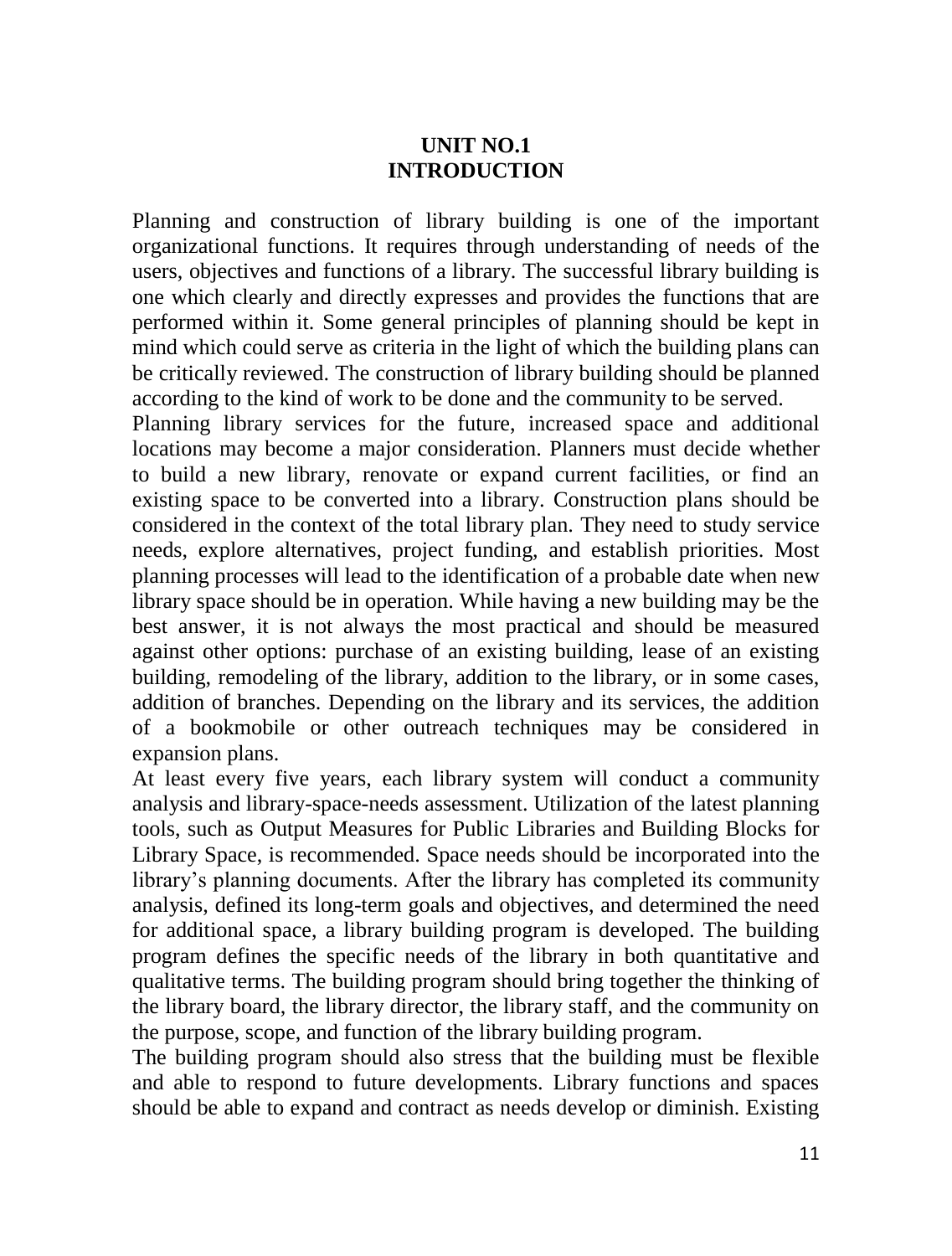and future technologies should be anticipated. Computerization, miniaturization, electronics, and other factors are already in play and will continue to develop. This has implications for the building's structure; its heating, ventilating, and air conditioning systems (HVAC); its power, lighting, electronic, and communications systems (PLEC), as well as the ergonomic needs in planning spaces and equipment.

The architect should be hired only after a library has completed these beginning steps of construction planning. The architect can then use the library building program in designing the building. The past experience of the architect should be considered, as well as the architect's personal philosophy. Once an architect is hired, the actual design of the building can proceed, along with final decisions on location, size, addition, or all new construction, etc. In recent years, many librarians have specialized as building consultants, most often in determining space needs and layout**.**

# **Library Building Trends in UK, USA and Europe**

The libraries of UK, USA and Europe are trend setter in rest of the world. In these developed nations it was noted that today's libraries are serving four key functions, in addition to their traditional role of housing printed materials. **First,** they are a *Locus for collaboration*: As pedagogy shifts and learning becomes more team oriented and less individualistic, there is a new demand for collaboration space for students. Having a place to come together is critical to student success and the full utilization of the library as a learning space. Spaces where students can openly discuss and debate without having to keep their voices down are the new norm.

**Second,** while providing collaborative space is critical, there is also a need for individual, *Contemplative space* not the long library tables of the past, but rather a variety of spaces to suit the individual needs and learning styles of today's students. Private, traditional study carrels suit some students, while comfortable lounge furniture is ideal for others. A blend of formal and informal spaces can create environments where all students can have their needs met. Of course, sound control is critical to the coexistence of lively, sometimes loud, areas with these quieter spaces. **Third** function of libraries is to provide *Home for services*, such as writing, communication, and tutoring centers, advanced lab spaces, and other specialty spaces. **And last**, libraries must continue to provide both traditional research and technical services while also providing the latest in computer technology and associated technology support services. Most of library plans are made keeping in view the needs of the community, whether it be a public or an academic library,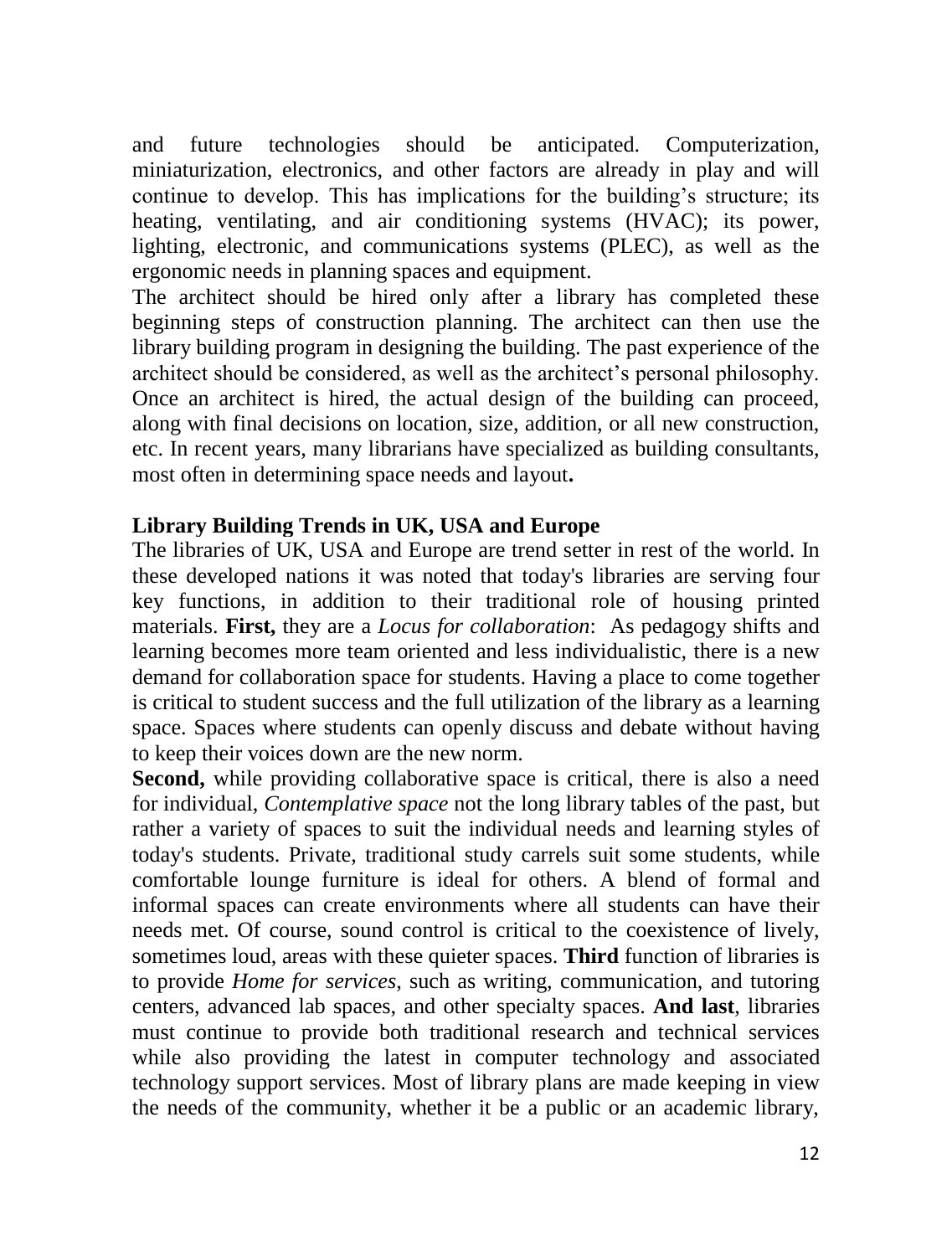means that no longer does one rule suit all. Nonetheless, when planning a library project, it remains essential to define space needs for users, collections, staff and meeting areas as well as the space for building services, circulation and other behind the scenes activities. Differing uses of space, learning and research requirements from a user perspective, staff needs, postoccupancy evaluation, green issues and sustainability have come to the fore, emphasizing the use of environmentally friendly building materials, regenerative energy and the successful conservation of existing building fabric. Cost-effective off-site, or indeed on-site, storage using robotics and automation is being emphasized for libraries with large heritage collections.

Moreover, high quality IT and Wi-Fi facilities and access to ever-increasing e-collections are now essential ingredients in any new or refurbished libraries. Accommodating long opening hours, providing a wide variety of seating and study spaces to suit all styles of learning, study and research with special areas for different types of users have emerged as matters to be addressed. Increased attention is being paid to the design of staff areas with much debate about open-plan versus individual office space. As libraries subscribe more and more to the same resources, one of the things that differentiate them is their special collections and archives, so these are acquiring a higher profile in the allocation of space. In universities, learning and teaching spaces increasingly are being incorporated into or managed by the libraries, and in all types of libraries inclusion of makerspaces and creative spaces has made its way across the Atlantic.

# **Library Building Trends in China, Hong Kong and Australia**

China, Hong Kong and Australia are developed nations and they are introducing a new era in library buildings, through replacement or renovation of dated library buildings. New trends are shaping the next generation of public and academic libraries. Many of the libraries they inhabited represent the architectural and societal trends of the early to mid-20th century. Frequently they reflect dated trends that they learned to hate-forbidding fortress-style slit windows, low ceilings, monolithic service desks-not to mention the miles of extension cords and surface conduit they have installed to keep library technology operating.

Times are changing, however, and new principles, one hopes more timeless and flexible, are defining today's libraries. As the library is considered essential part of the community, and it should embody its character and culture through architecture and interior design, a successful library building not only be a reflection of its community, but also providing a space for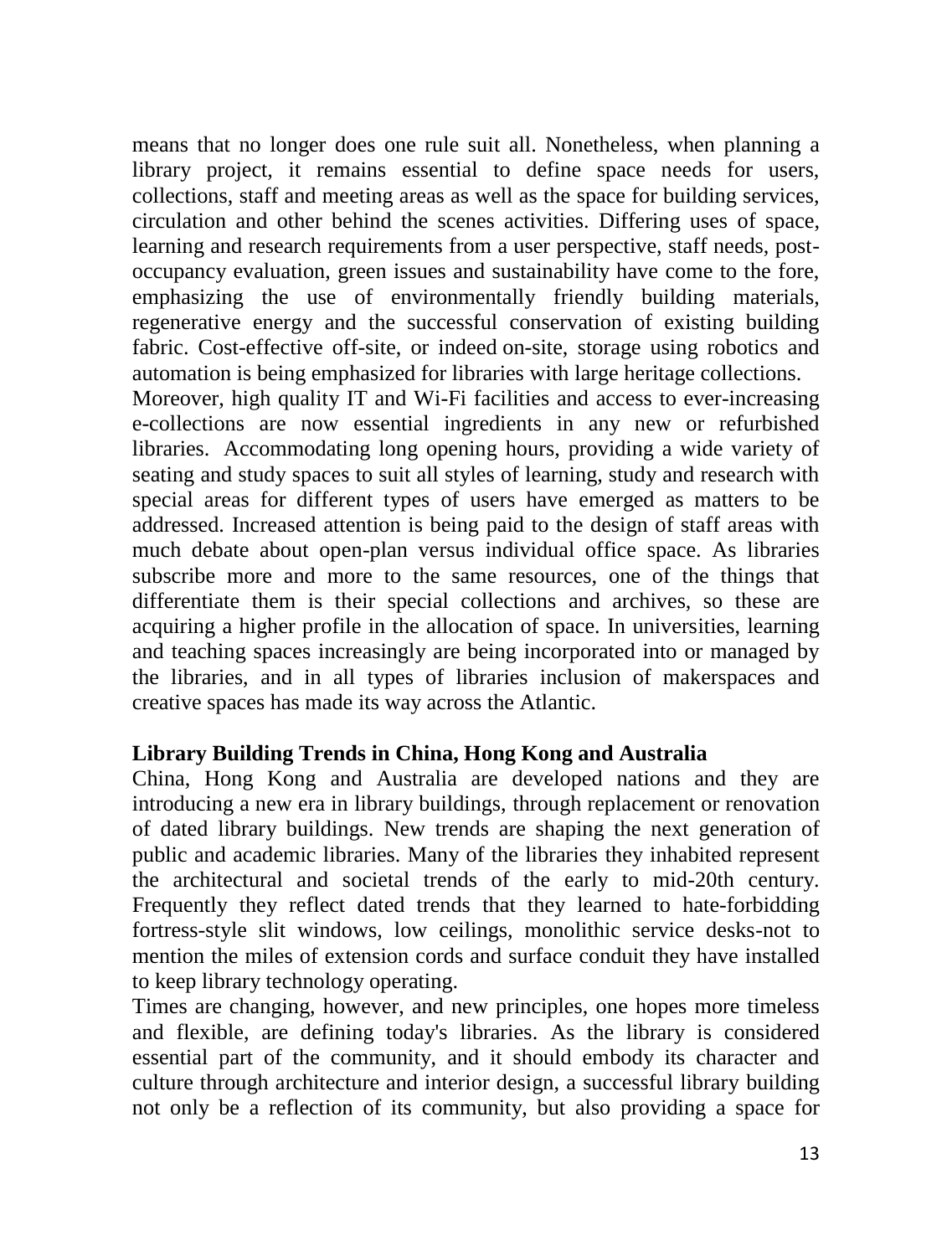learning, sharing knowledge, and interaction. At the same time, the libraries are reflection of its community. They are also reflecting of local culture, a keeper of local traditions and history, and a window to the world. Through architecture and design, the libraries have the potential to embody the spirit of the community and its users. With unique shaped design, building's exterior, glass skin libraries creating a uniquely transparent environment that beckons visitors to enter.

These designs are at once aesthetically pleasing and environmentally friendly. While they allowing for the use of natural light, a rooftop gardens, and an air flow system, it also captures the culture of these nations. Mostly libraries interior design and building layouts are user-oriented in nature and built to meet the technological and diversified needs of the patrons. The building's open spaces, variety of seating, and independent and collaborative spaces accommodate those who wish to read and reflect on their own as well as those who wish to communicate and work with others. The libraries are built to withstand the heat and humidity measures of the climate, and are also built to accommodate the varied and changing needs of the users, the changes in technology, and the growth of the cities. Universities today are focusing and allocating a high portion of their resources and efforts to promote the social dimension of learning. With this, the libraries can act as transformative agents, from mere collaborators of change to partners in creating meaningful knowledge, and not merely to prepare students to become information consumers. These spaces of academic libraries today are being designed not only to stimulate and support creativity, reflection, exploration, and innovation but also impact learning.

These collaborative environment and spaces not only unleashes the students' potential to manage and create their own knowledge but also contributes to enriching one's social learning and life. An excellent learning space "provides students' not only curriculum support, but also a plethora of student services" such as "a studio room which will allow them to record presentations with the push of a button and carry away the results on a flash drive. These libraries are also providing opportunities for students to display their work, practice their presentations, move from their classes straight to flexible learning zones, network with their peers, interact with a tutor in a relaxed and comfortable informal environment with food and drinks. In these multi-purpose spaces, the students can also make use of workrooms supporting real-time, multi-device interaction, to high-end graphics computing and full support for audio and visual media. There are challenges ahead but the future for library buildings still looks healthy and exciting.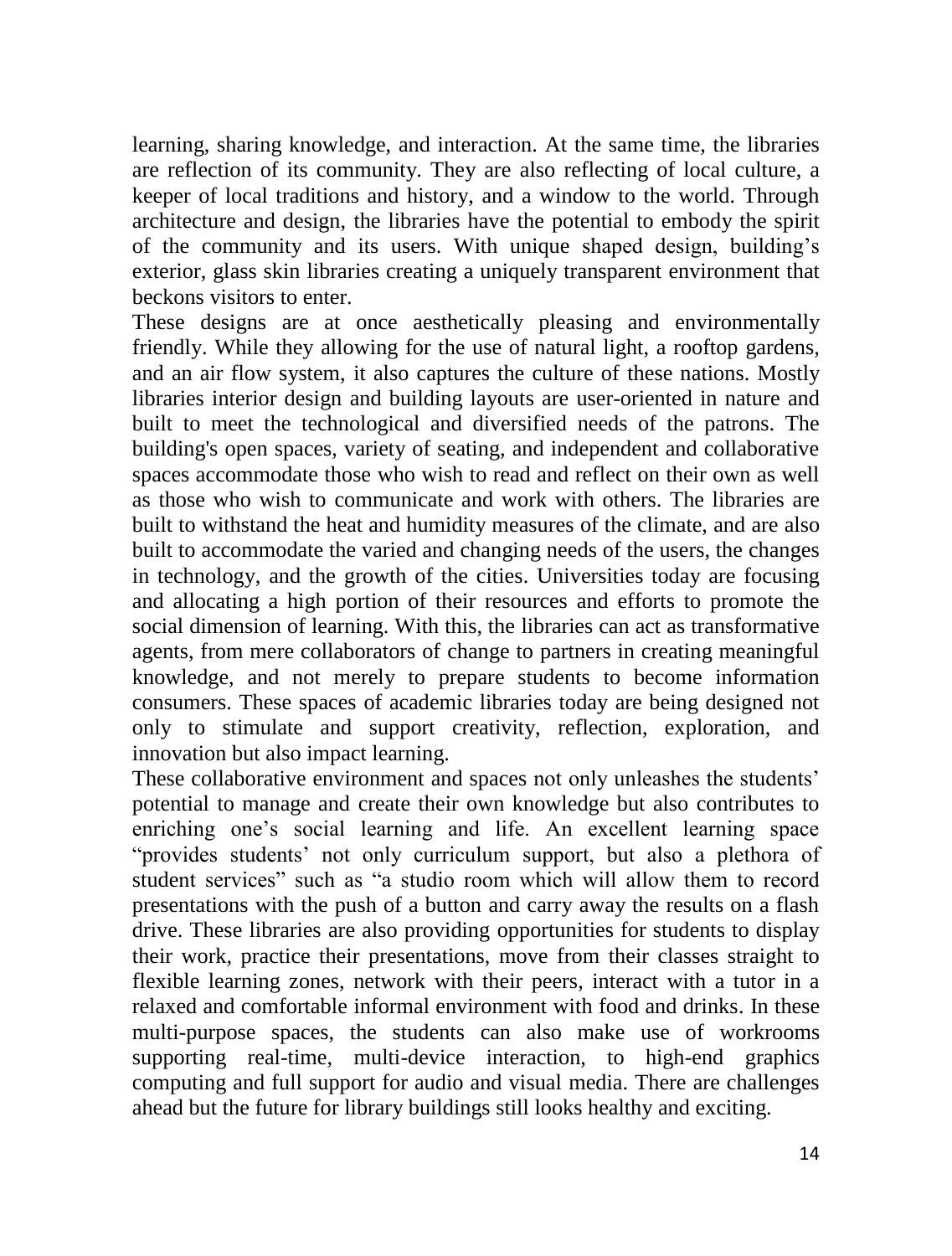## **Self-assessment Questions**

- 1. Briefly describe the important characteristics of successful library building.
- 2. What a role an architect can play along with librarian in planning library building.
- 3. Discuss library building trends in UK and developed countries of world.

# **Activity**

Search on the Internet the recent trends in designing library building in UK, USA, Hong Kong and China, and compare with Pakistani library buildings.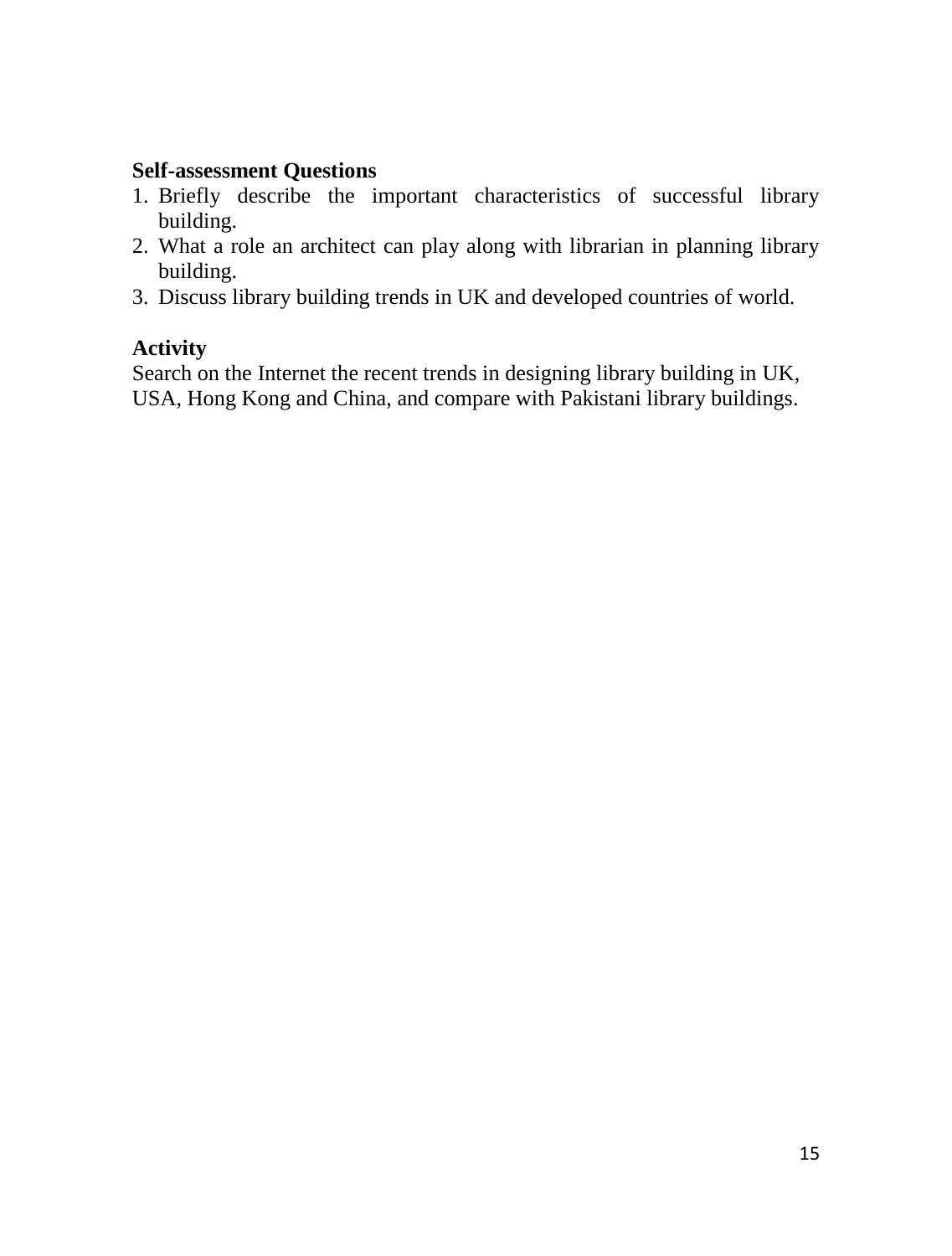# **UNIT NO. 2: LIBRARY SPACE AND TECHNOLOGY(B) LIBRARIES INFORMATION AND LEARNING(C) KEY IDEAS ON SPACE(D) THINKING IT THROUGH**

Advances in technology over the past decade have affected every aspect of librarianship. There is an abundance of literature exploring technology's influence on issues such as our approach information literacy instruction, how we connect with patrons, what formats we procure, and even how the library's mission is being shaped by changes in technology. One aspect that is easily overlooked, though, is how technology has subtly changed (and is constantly changing) the brick-and-mortar, physical space of the libraries. Some changes have been immediate, but others have moved at a relatively glacial pace, drastically changing the landscape of the libraries.

To understand the current state of technology's impact on library space, it is useful to frame the discussion within a historical perspective. During 1960– 1980, the introduction of microformats required libraries to allocate space for equipment in reading areas and backroom processing. The machines typically did not mandate a complete reworking of a library's floor plan, but they did begin to encroach on areas formally used for shelves of books. The equipment sat on tabletops or desks, involving considerations for access and power outlets (similar to what many libraries would later face with issues surrounding public desktop computers).

The period 1980–1994 included the wide–scale adoption of online catalogs. Unlike the microfiche readers that could be tucked to the side, the online catalog terminals had a footprint in prime locations such as in reference areas. However, the new catalogs did not affect public space too drastically. Physical space requirements for the catalog upgrades were minimal, and by the 1990s many of the bulky card catalogs were completely removed and replaced by smaller terminals.

It wasn't until the mid-1990s that the libraries saw the beginning of technology-inspired, massive change to the physical space within the library. The Internet connected more than just people to people; it networked homes to businesses, scholars to scholars. Information blossomed and flowed through these slow, dial-up connections. Some describe this as the information snowball rolling down a mountain, but it was more like an information avalanche that never waned. The Internet changed everything, and at the heart of it all, libraries were positioned as the first institutions to freely connect the public to the Internet. Before that, however, the technology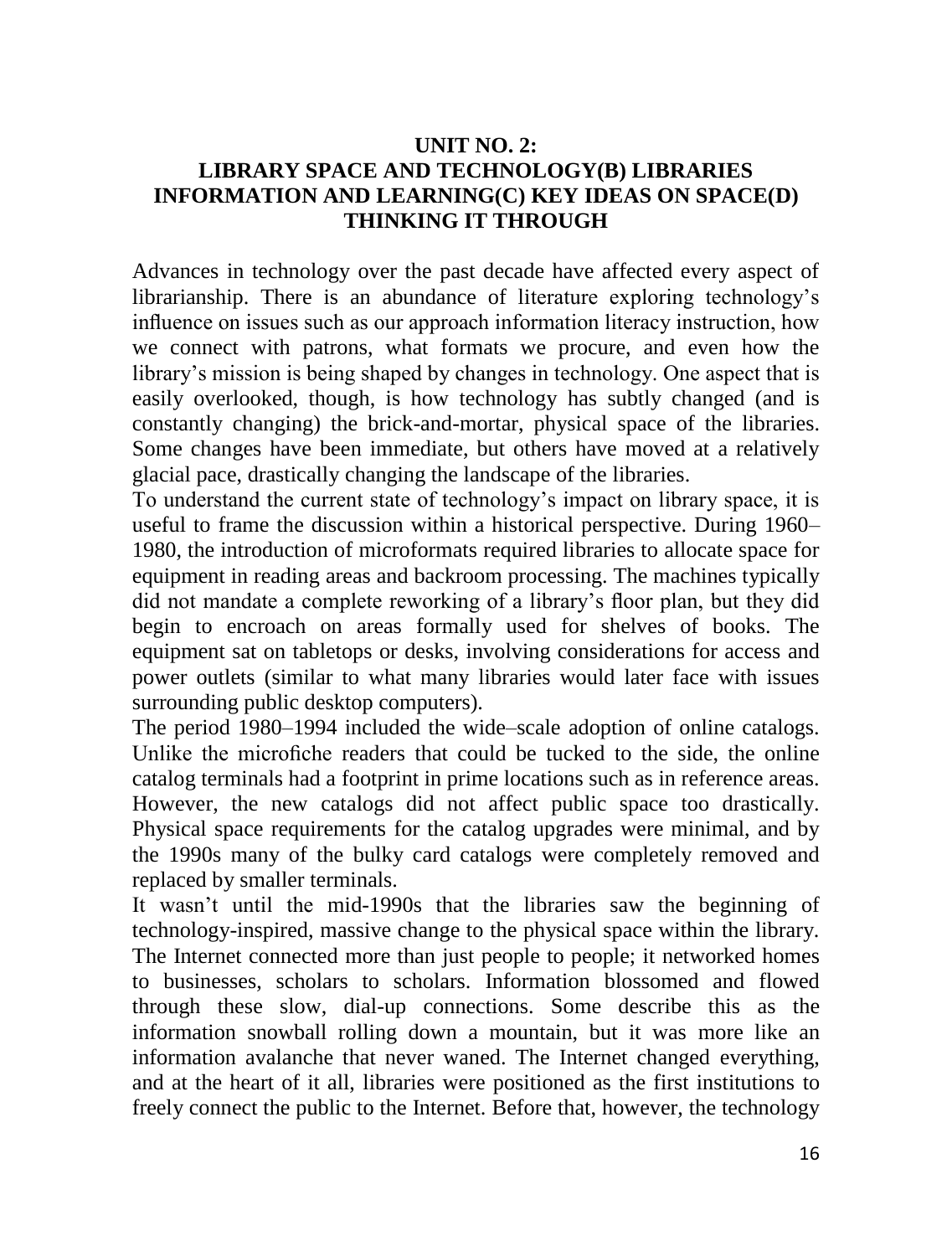that accompanied the Internet began transforming the traditional reference area and the accompanying library print collections. Floor space in reference area began to open up as encyclopedias were replaced by search engines and shelves full of indexes were moved or discarded. Instead of maps and dictionaries, the Reference Desk now looked out across rows of computers and printers. The period 2009–2010 as the tipping point for e-books. That is approximately the time when vendors and publishers began to make extensive collections available in both digital and print forms. This is also the period when tablet computers and e-readers were gaining traction with the general public. Other than fewer print books being purchased and shelved, it still may be too early to identify the impact e-books are having on the libraries' physical space.

# **Libraries information, service-learning**

What is the role of a library when it no longer needs to be a warehouse of books and when users can obtain information without setting foot in its doors? Diverse perspectives stimulated readers to think about the services and roles of the library with an emphasis on the importance of the "library as place—or base—for teaching, learning, and research in the digital age. Discussions turned into actions as libraries responded to the need for enhancing relevance to the learning communities they served. They created information commons, learning commons and makerspaces. The "library as place" movement prompted additions of game tables, more comfortable seating, additional group study space, coffee kiosks and even full-service cafés. Digital natives have come to expect wireless connections, interactive white boards and 24/7 service. But to get to the heart of education, to proactively facilitate engaged learning, libraries need to be in a position of partnership with campus constituents and the community they all serve. This can be accomplished through Centers for Service-learning hosted in library spaces, with library staff serving as integral members of a service engagement team.

In present days the main aim of libraries is to focus their energies and space on teaching and learning. Regardless of any specific answer, one thing is common to all: If an institution's goal is to increase and celebrate scholarly activity on its campus, then a flexible, reinvigorated library must become a focus of its community. Despite careful planning to define specific space requirements for the collaborative research functions identified by the users, technology evolved much more quickly than could be anticipated, and what we thought to be cutting-edge spaces were out of date within the year. The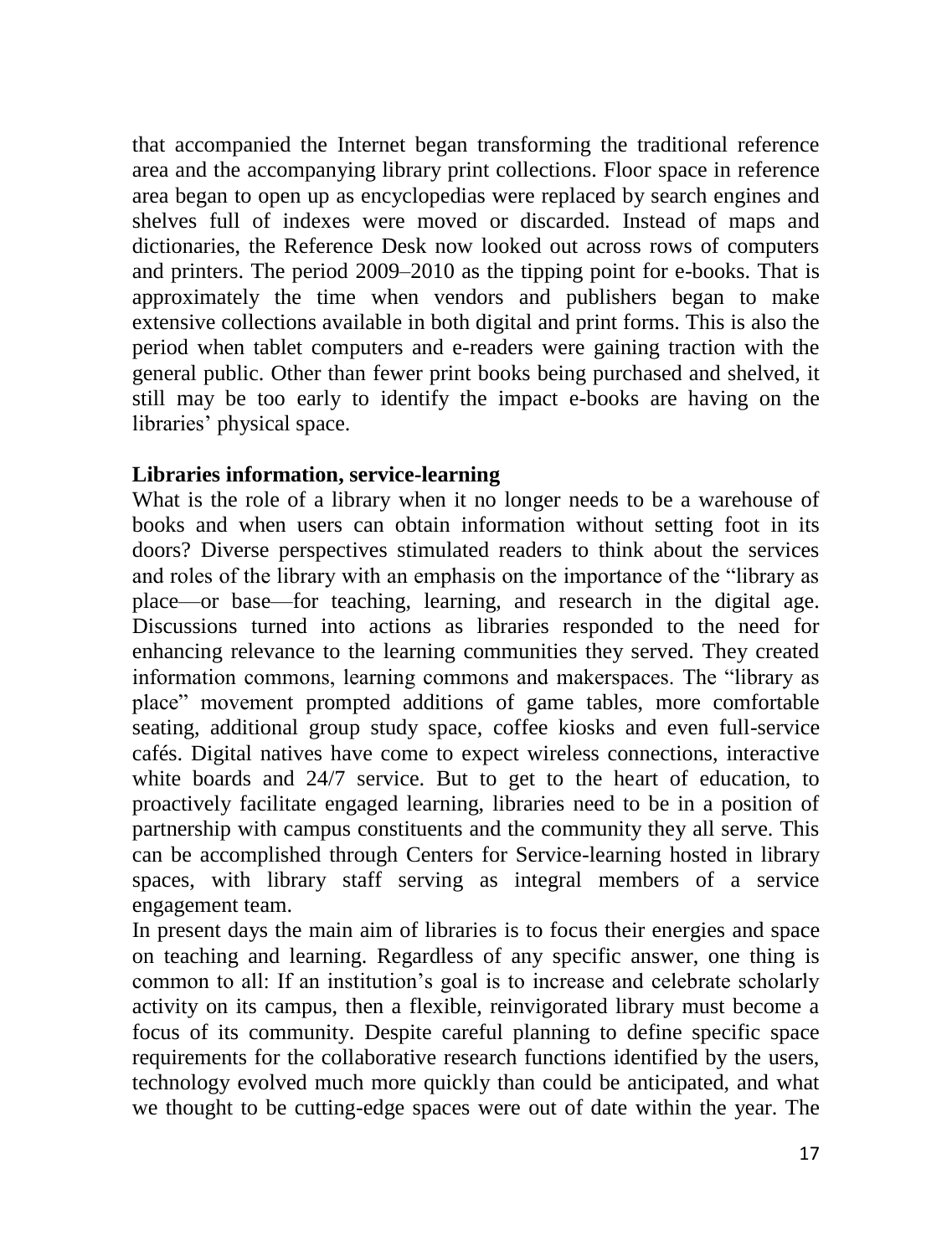demand was beyond any expectation. We learned that space for the learning and research of tomorrow must be generically conceived and delivered, using construction techniques and infrastructures in imaginative ways that are readily adaptable to reconfiguration. In trying to anticipate the challenges that the libraries will face in future they should determine how to combine and locate evolving user service points while respecting the unique configuration and quality of public space. Large, open spaces were designed to be reconstructed, so that they could be reconfigured to meet future needs. Enclosed areas for conference rooms, private and semiprivate offices, seminar rooms, and group study rooms were planned so that in the future, these spaces could be incorporated into the open reference and computing commons area. Given these challenges, we must constantly explore and reinvent the concept of flexibility but do so in space of a quality that offers a distinctive, intellectually rich environment for learning, teaching, and research.

#### **Key ideas on space and thinking in through**

The library may or may not be able to retain any space savings for its own use. Colleges and universities always have need for more space for meeting rooms, offices, and other uses. Some libraries welcome giving up the space for these other uses because having students and especially faculty use space within the library can help position the library as a core function within the campus community. This advantage obviously does not apply if the library gives up an entire building or the entire space allocated to a branch library. If the library retains the space, the most common use is increased study space. With crowded, noisy dorms and long commutes, many students seek out a quiet space to study, especially if it is wired with the latest technology. Some academic as well as public libraries have experienced increased gate counts even as the use of traditional library resources and services has fallen. Some question whether a better alternative would be to provide quiet study halls at a lower cost rather than keeping the library open with its traditional services and staffing patterns. The space needs of all types of libraries have been affected in various ways by the technological factors as discussed earlier. They have choices in how they wish to implement the technologies and how radical they wish to be in rearranging their space. This concluding section looks at the status of space use today with some predictions for the future.

Space has always been an issue in college, university and public libraries: how it is designed and utilized; where services are located; how materials are stored, displayed, and made accessible; where staff and service points are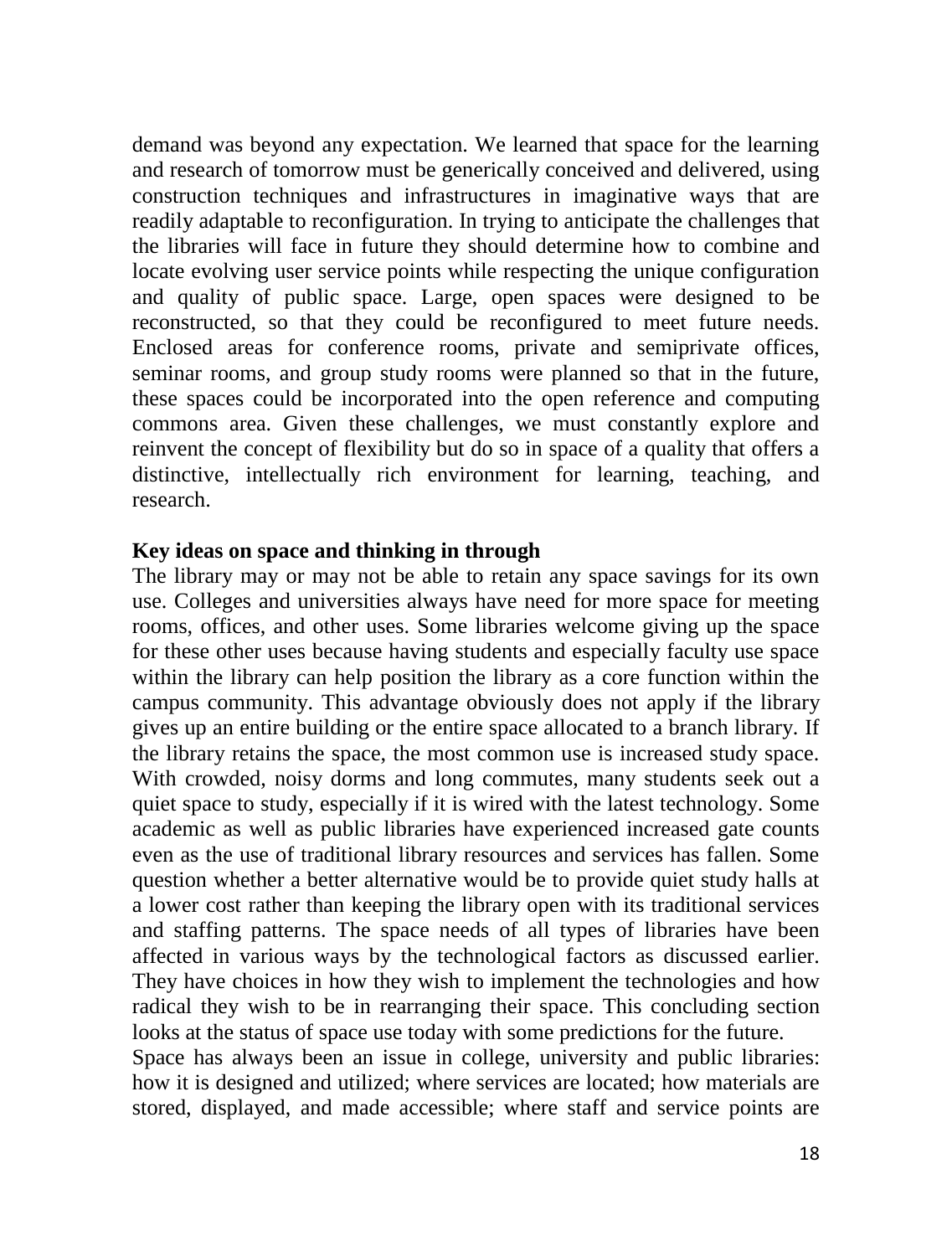placed; growth needs for the collections; furnishings and equipment needs; use of technology, etc. It has been correctly observed that the most striking change in the character of the library over the past few decades has been the result of computer systems, the internet, the World Wide Web, the personal computer, the laptop computer, email. An insightful statement long before newer trends in social media, mobile devices, and cloud computing! In any case, technology has indeed altered library operations in a dramatic fashion and has influenced library space planning to a great extent. Books, articles, and conference papers in most of the twentieth century reflected philosophy that library space should be designed by and for librarians. User needs, while recognized, often came second. We professionals thought we knew what students and faculty needed and planned new libraries accordingly. For instance, user comfort was mentioned as an important design consideration but it focused almost exclusively on the environment.

Given this longstanding practice, it is no surprise that the traditional library we inherit today is not the library of the future. To meet today's academic as well as recreational needs and as well as those in the future, the library must reflect the values, mission, and goals of the institution of which it is a part, while also accommodating myriad new information and learning technologies and the ways we access and use them. As an extension of the classroom, library space needs to embody new pedagogies, including collaborative and interactive learning modalities. Significantly, the library must serve as the principal building on campus where one can truly experience and benefit from the centrality of an institution's intellectual community. With the emergence and integration of information technology, many predicted that the library would become obsolete. Once students had the option of using their computers anywhere on campus-in their residence halls, at the local cyber café, or under a shady tree in the quad-why would they need to go to the library? Those charged with guiding the future of a college or university demanded that this question be answered before they committed any additional funding to perpetuate the "library"-a facility that many decision makers often considered little more than a warehouse for an outmoded medium for communication or scholarship. Many asserted that the virtual library would replace the physical library. The library as a place would no longer be a critical component of an academic institution.

When beginning to conceptualize and plan a library for the future, we must first ask an obvious question: If faculty, scholars, students, and general public can now obtain information in any format and access it anywhere on campus/locality, then why does the library, as a physical place, play such an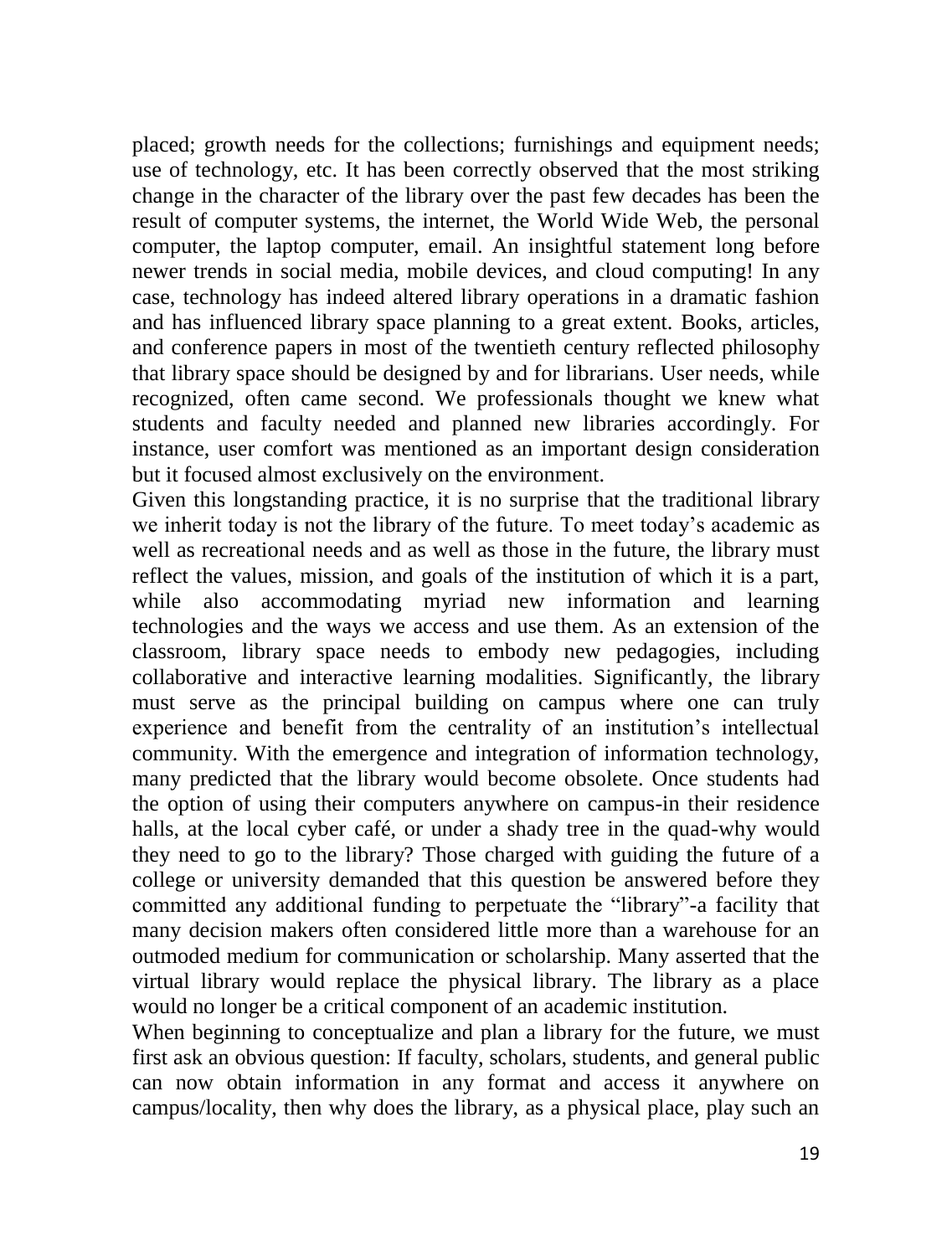important role in the renewal and advancement of an institution's intellectual life? The answer is straightforward: The library is the only centralized location where new and emerging information technologies can be combined with traditional knowledge resources in a user-focused, service-rich environment that supports today's social and educational patterns of learning, teaching, and research. Whereas the Internet has tended to isolate people, the library, as a physical place, has done just the opposite. Within the institution, as a reinvigorated, dynamic learning resource, the library can once again become the centerpiece for establishing the intellectual community and scholarly enterprise.

As new technologies are created that increasingly inform the learning experience, any institution seriously considering the future of its libraries must reach a consensus on the role that it wants these facilities to play in meeting the needs not only of its current community but also of the community it aspires to create in the future. The principal challenge for the architect and librarian is to design a learning and research environment that is transparent and sufficiently flexible to support this evolution in use. However, we must not design space that is so generic or anonymous that it lacks the distinctive quality that should be expected for such an important building. The charge to architects is to create libraries that, themselves, learn. One key concept is that the library as a place must be self-organizing-that is, sufficiently flexible to meet changing space needs. To accomplish this, library planners must be more entrepreneurial in outlook, periodically evaluating the effective use of space and assessing new placements of services and configurations of learning spaces in response to changes in user demand.

To address these community needs, libraries must provide numerous technology-infused group study rooms and project-development spaces. As "laboratories that learn," these spaces are designed to be easily reconfigured in response to new technologies and pedagogies. In this interactive learning environment, it is important to accommodate the sound of learning-lively group discussions or intense conversations over coffee-while controlling the impact of acoustics on surrounding space. We must never lose sight of the dedicated, contemplative spaces that will remain an important aspect of any place of scholarship.

The library is regarded as the laboratory for the humanist and social scientists, as a result of electronic access to information, the pace of their research had increased exponentially. One of the fascinating things that we are now observing is the impact of redesigned library space on the so-called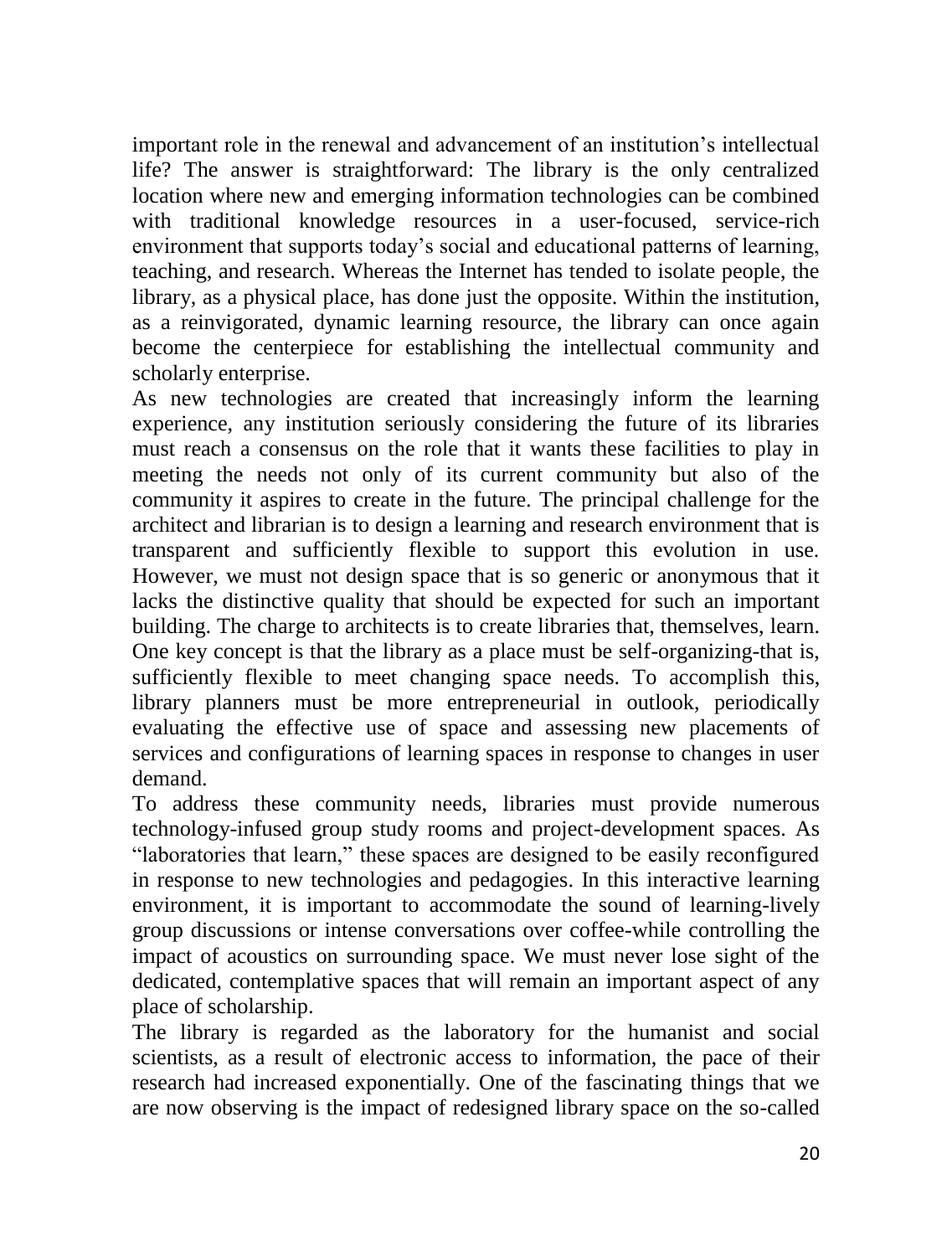"psychosocial" aspects of an academic community. The library's primary role is to advance and enrich the patron's educational experience; however, by cutting across all disciplines and functions, the library also serves a significant social role. It is a place where people come together on levels and in ways that they might not in the residence hall, classroom, or off-campus location. Upon entering the library, the patron becomes part of a larger community-a community that endows one with a greater sense of self and higher purpose. While patrons are intensely engaged in using new technologies, they also want to enjoy the library as a contemplative oasis. Interestingly, a significant majority of patrons still considers the traditional reading room their favorite area of the library-the great, vaulted, light-filled space, whose walls are lined with books they may never pull off the shelf.

If libraries are to remain dynamic, the spaces that define them and the services they offer must continually stimulate users to create new ways of searching and synthesizing materials. There is no question that almost all the library functions being planned for today will need to be reconfigured in the not-too-distant future. While certain principal design elements-such as the articulation of the perimeter wall, the introduction and control of natural light, and the placement of core areas for stairs, toilets, and heating, ventilation, and air conditioning-will remain relatively constant, the majority of space must be capable of adapting to changes in use. If this is to happen, a number of fundamental considerations must be addressed.

In the past, expanding collections reduced user space; now, it is just the opposite. Technology has enriched user space, and the services for its support are increasing at a much faster pace than ever anticipated.

Today, we are asked to consider whether a facility can accommodate dense, compact shelving or whether collections should be moved off site. Is the library to be a major research facility, responsible for the acquisition and preservation of substantial collections?

# **Self-assessment Questions**

- 1. Discuss the role of library as center of learning.
- 2. Explain the technology influence on library spaces.
- 3. Briefly describe some space saving solution in libraries.

#### **Activity**

Visit your nearby public or university library and evaluate the space provided to users, how much it is flexible and centre of learning for them?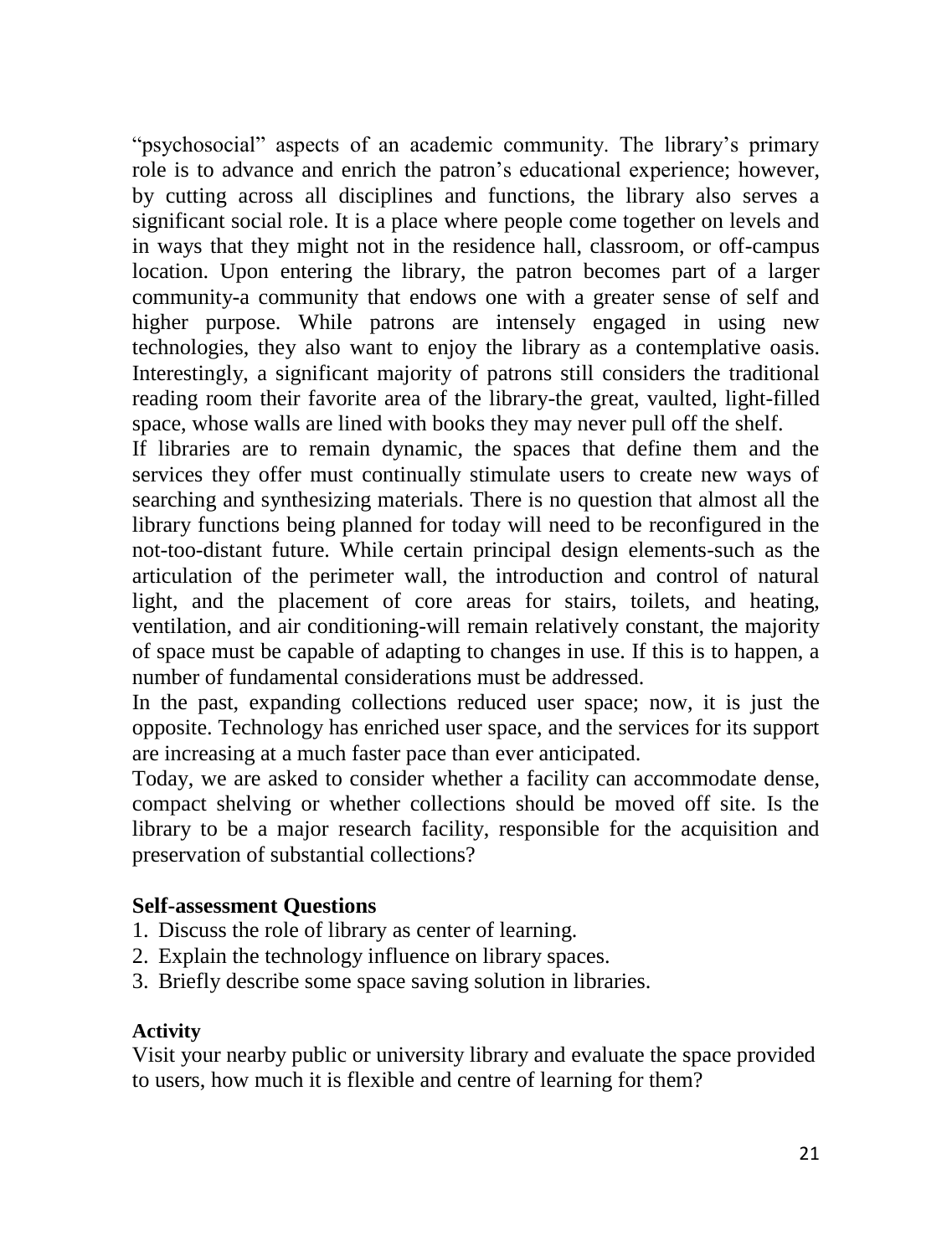# **UNIT NO.3 BEYOND SPACE: ACCESS IS ALL OR IS IT? (B) THINKING INSIDE THE BOX**

Place and space are two different concepts. Space relates to physical dimensions and area, while place is determined by how people become aware of, or are attracted to, a certain piece of space. Place can be understood as a space that people have made meaningful. The most straightforward and common definition of place is 'a meaningful location' (Cresswell, 2004). Agnew (1987), a prominent political geographer, contends that for a space to become a place, there needs to be a location (positioning a space somewhere by its relationship to other things), a locale (the specifics of the where of social life) and a sense of place (its identification as a unique community, landscape or moral order).

Importantly, this notion of place is not specific to physical space. Digitallymediated place is also subject to these criteria. People's experiences of spaces determine these connections and emotional relationships taking space from an abstract understanding of physical dimensions into a meaningful place. In particular, feelings of safety, familiarity, personal history and stories are what make a place familiar and help people belong, creating positive relationships with the connection to place.

Libraries are known as trusted and loved places within communities. Libraries are public places that can be linked with the capacity and quality of life that an urban or regional centre can offer people who live there. Library places can provide a refuge and a break from the intensity of urban living and work; and connection for the isolated or lonely.

As librarians, we know the value of our community services. But in an increasingly digital world, we see the role of libraries as community and cultural centers at times undervalued, and occasionally under fire.

Libraries are funded by the public in order to serve the public. More than just books and computers, libraries are important community hubs that serve as centers of learning, professional development, healthcare, and community resources. Public libraries have become active producers of podcast content, through both workshops for patrons and library-hosted programs. Patrons can reserve podcast equipment to be used onsite in a quiet room. The kit includes microphones and a laptop loaded with audio software for multi-track recording and editing. Today in developed nations especially in America libraries are providing very innovative and value added service to the community. Such as *Health Care Services*: In a growing number of libraries,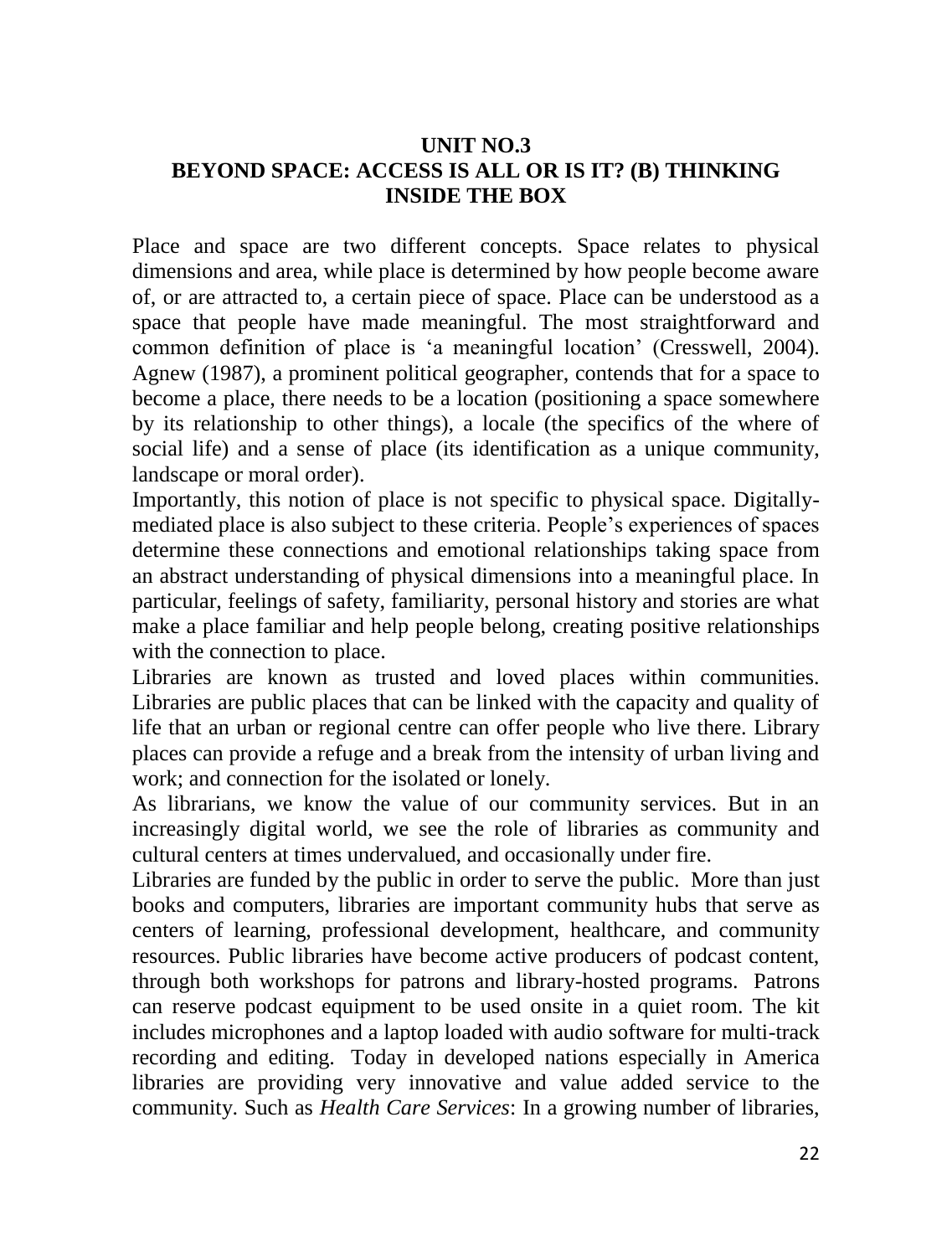patrons can check out a book and get a check-up in one visit. *Engaging Social Workers*: A growing trend in the library field is the position of social worker. Libraries around the country are hiring social workers who can help staff and the public. *Shared Spaces in Libraries:* As communities need change, libraries are transforming to meet these changing needs. For a growing number of libraries, that means supporting the workforce by providing co-working spaces, internet access, business incubators, and networking opportunities. Co-working spaces and business incubators in libraries serve freelancers, entrepreneurs, remote workers, and more.

Each individual information service has its own special focus with respect to mission, groups to be served, sorts of material to be collected, and techniques employed. Nevertheless, access emerges as a recurrent theme. The term *access* is frequently used in relation to quite different bits and pieces of information service. Indexes provide subject access to collections; censorship impedes access to materials; new telecommunications technologies permit remote access; fee-based information services are differentially accessible because not everyone can afford the cost; most library collections are open access, meaning that users can go directly to the shelves; most museum shelves are closed access in that only staff can get to and handle the collections; some services are inaccessible to the wheelchair-bound; and most books are effectively inaccessible to people with limited reading skills. Yet each of these senses of access is related. Each refers to one or more aspects of providing means of access to information, of enabling users to accede either to a source of information or, in a fuller sense, to knowledge, to understanding.

For libraries today, the skill of adaptation is necessary for survival. And yet, even among these difficult times, libraries are adapting and evolving. Indeed, to survive in the digital age, libraries must evolve and change to meet the needs of information seekers in the current era. Libraries have transformed themselves from staid, sleepy institutions into hip community centers offering Internet service, classes for kids and seniors, and even coffee and video gaming nights Digital libraries are well and good, but what about traditional libraries? Any librarian will attest that libraries are far from outmoded, and farther from irrelevant to the modern era, but how can information professionals bring this view and this message to the general public? What is required for libraries to remain relevant is to think outside of the box, to re-imagine the traditional idea of what a library is. What has to happen is that libraries need to remove their walls, both figuratively and literally.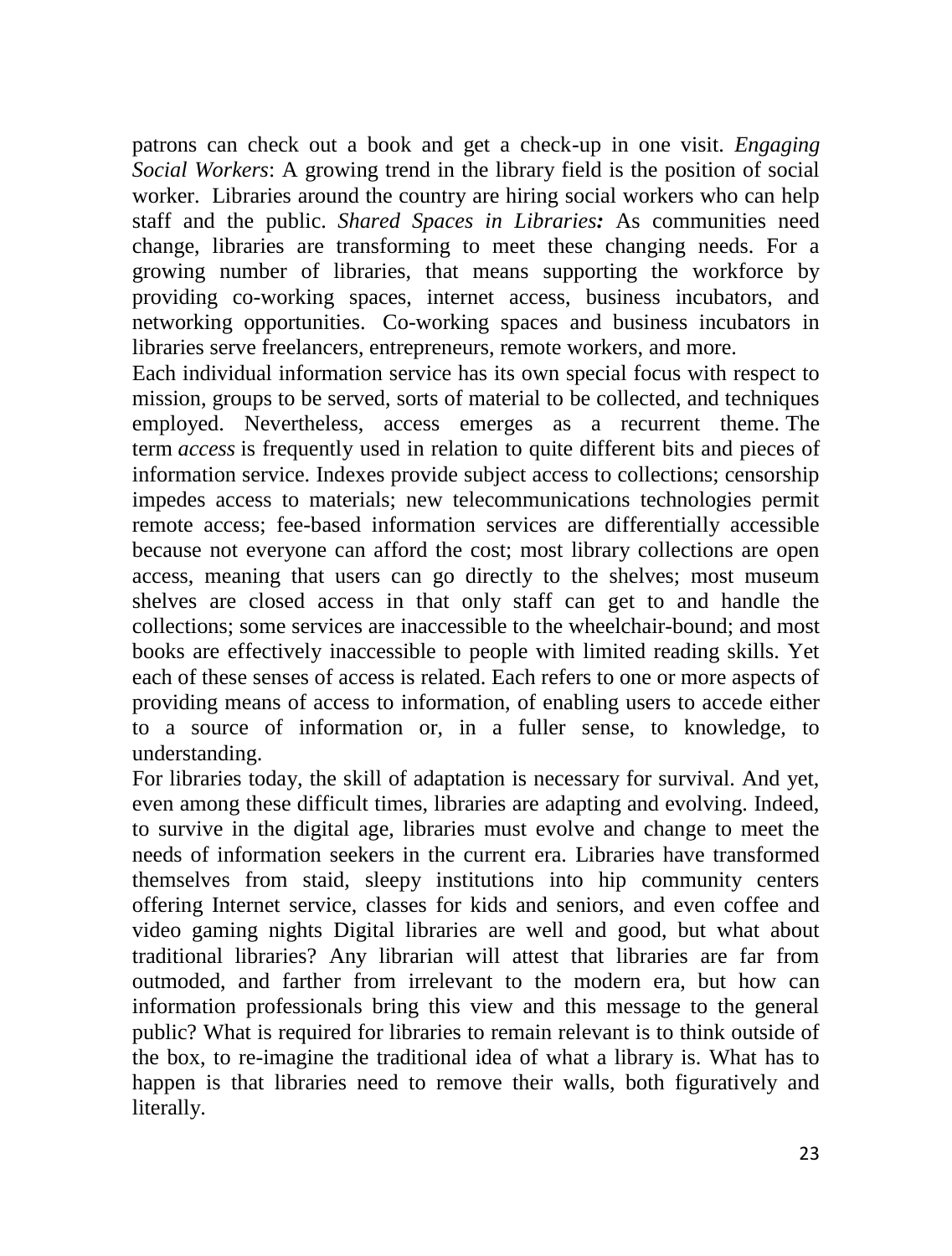Removing the walls is exactly what the libraries are giving access to resources to user at their work place, home or any place where they like. Libraries without walls, which bring the library service model to the community, rather than the community coming to the library, can be of vital importance as libraries struggle to adapt and evolve in the technological age.

In fact, the age of the Internet has brought such an onslaught of information that effectively developed library services may become even more important. In today's world, navigating the sea of information is a daunting task and libraries are well positioned to provide guidance in terms of finding and analyzing information resources. Additionally, libraries can use their resources to bridge the digital divide through the provision of access and education. These functions of libraries fulfill the mission that led to their very genesis: the idea of equal and open access to information.

Libraries already are utilizing new technologies to improve and market their services. Libraries engage in social networking, allow users to download ebooks without even visiting the library, subscribe to digital collections, and provide online chat access to librarians. The concept of Library 2.0 is taking off. However, many of these resources require the user to be already aware of the library and the services it offers. Social networking can reach out, but networks remain limited. Moving beyond the walls of the library and straight to the heart of the community is main focus of library. As we know the digital revolution has changed the appearance of today's libraries entirely. The majority of information resources are now of a non-physical nature and accessing them is more varied and complex. All this makes using a library more complicated for the user and requires both the latest information technology and guidance.

Libraries provide free access to all types of information in one place. Today they don't necessarily have to own the items, but act as a gateway to information resources that might be stored all over the world. A library should be an environment where people feel comfortable and varied activities can take place. People expect a place where they can study individually or in a group, check the library catalogue or their emails, get advice, attend a lesson or a cultural event and just meet others or relax. In the means of providing an environment for the different working and communication types zones based on the different levels of noise can be created. As some people spend their whole day in the library working, "soft services" become more important. Having a café, a shop or even a day nursery is already a reality in many new libraries.

The following qualities make libraries attractive to the visitors: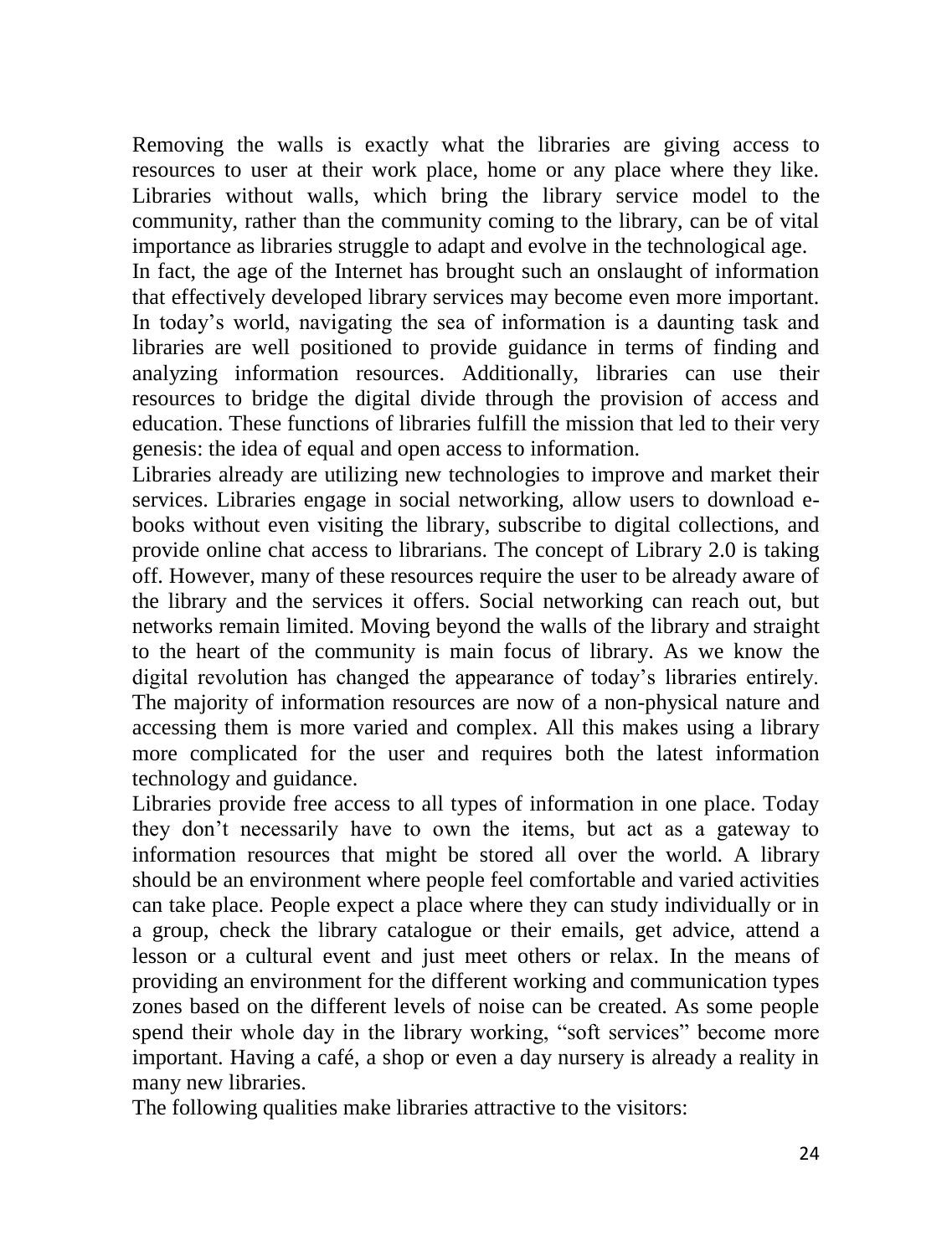- 1. Access to information
- 1. Guidance and education
- 2. A comfortable (working) environment
- 3. Possibility for communication and soft services
- 4. Inspiring atmosphere

New planning principles are required to meet the changing needs of the users of the library of the future. Their design is based on the following main principles:

- Access to the library and its media(s) should be obvious and easy for everybody.
- There should be multifarious space for formal and informal communication between customers and staff.
- The interior should offer an attractive and comfortable environment for both customers and staff.
- The library building should adequately represent its institutional philosophy and aims.
- Its building design, structure and appliances should give consideration to sustainability.

Access to the library, its facilities and media should be straightforward and easy for everybody. The ideal location of a library is in the centre (of a campus or a city) or on necessary routes or interconnections. The entrance should be obvious and welcoming. The size of the entrance hall should be adequate for the number of visitors meeting there at peak times. Inside the building it should ideally be self-explanatory. When a library exceeds a certain size it might become difficult to find your way around and to locate the varied media. Clear patterns of circulation, of architectural and spatial legibility, and the coherent and attractive signage are all means to help the first-time visitor to find whatever he is looking for. Design needs to take into account matters of time-management. The allocation of space and patterns of circulation should reflect the priorities of time-use and people frequency. Highly frequented areas and short-term use activities like a meeting point and quick reference areas are close to the entrance, while less frequented areas such as individual reading and studying are further away from the entrance. Team working can take place in open areas or in study rooms of different sizes. Help desks in strategic places provide orientation points for the visitor. In short the future libraries should be designed for the people/patrons not for the books. The wise use of technology can enhance the usability and access to library resources. Librarians should think forward in anticipating future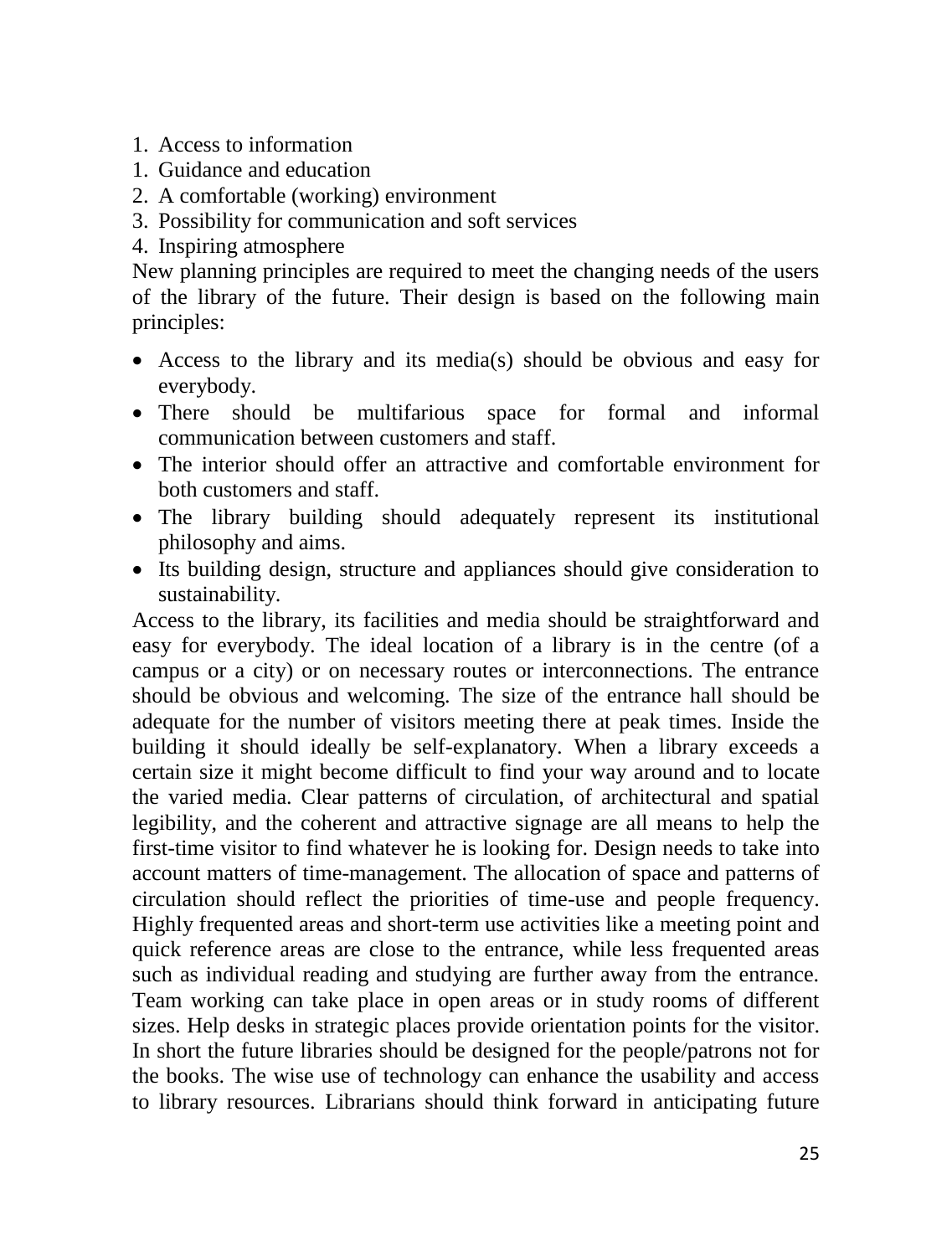trends and demands. When considering a new design for library building we must look at the physical planning and structural implication of the building such as: structure, building services, fabric and connectivity, artistic use of space, flexibility, and innovation in design which is environmental friendly.

## **Self-assessment Questions**

- 1. Libraries are known as trusted and loved places, why?
- 2. What is difference between place, and space?
- 3. Define the concept of library without walls.
- 4. Enlist the qualities that's make libraries attractive to visitors

#### **Activity**

Write an essay on the future of library. Is library going to be without walls?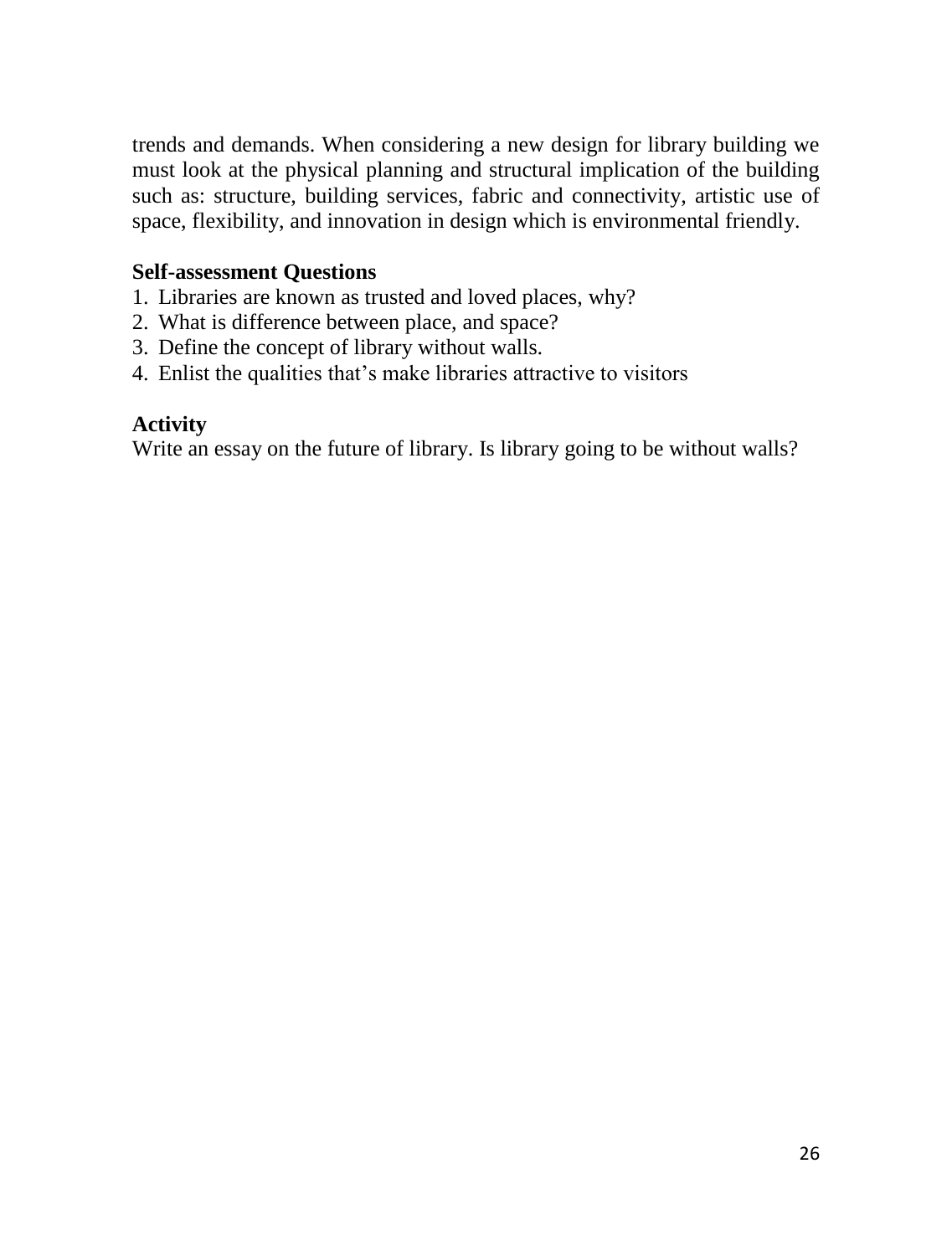#### **UNIT NO.4:**

# **NOTHING HAS CHANGED/EVERYTHING HAS CHANGED – THE ENDURINGASPECTS OF LEARNING (B) BOOKS, NOOKS AND MOOCS (C) THE RESEARCHER'S VIEW: CONTEXT IS CRITICAL**

Before WWII, Libraries buildings were constructed to carry the weight of book collections in multitier structural stacks. This imposed the separation between reader areas and stack areas. After WWII, a modular design began to be adopted by libraries and, by 1960, this architectural style had been fully accepted. This style is characterized by the equal rectangles by which the floor areas were divided. The main concern here, or better, the main role librarians intended to accomplish with this style was the efficiency of operations and flexibility. Now libraries could "easily" modify the floor plan as they needed to accommodate for changes. However, in the early 60's, displeased with the plain and boring looks of the modular box that had become common, librarians started to adopt a more romantic architectural style, introducing the use of atria, monumental affects, special lighting, and unusual shapes.

Readers now had direct access to books on open shelves. For at least two more decades, these styles served their role: store print collections. Fixedfunction and modular-designed libraries buildings were designed. During most of the twentieth century, staff workspaces, display of furniture, traffic flow, and storage of the collection and access were the main concerns of librarians planning and designing libraries spaces. However, in the 1990s, change was in the air that due to technology, this "portal to information" paradigm now is being replaced by a "learning-centered" paradigm in which users once again hold the position of importance meaning that the library now is free to shift its attention back to users and their needs. The phrase, "library as place," was defined in the turn of the century as where students seek out intellectual interaction, informational exchange, and socializing in an academic environment, and even find the library a refuge from a world dominated by slick entertainment, the media sound bite, and pervasive commercial values.

The new model, first commonly known as Information Commons, has four basic features: (1) technology in its many forms, (2) spaces for group work, (3) digital media and online collections, and (4) access to both librarians and technology experts. In the last decade, learning has occupied a prominent place in libraries discussions. The literature provides terms such as *learning centers, learning spaces, information commons, learning commons, and*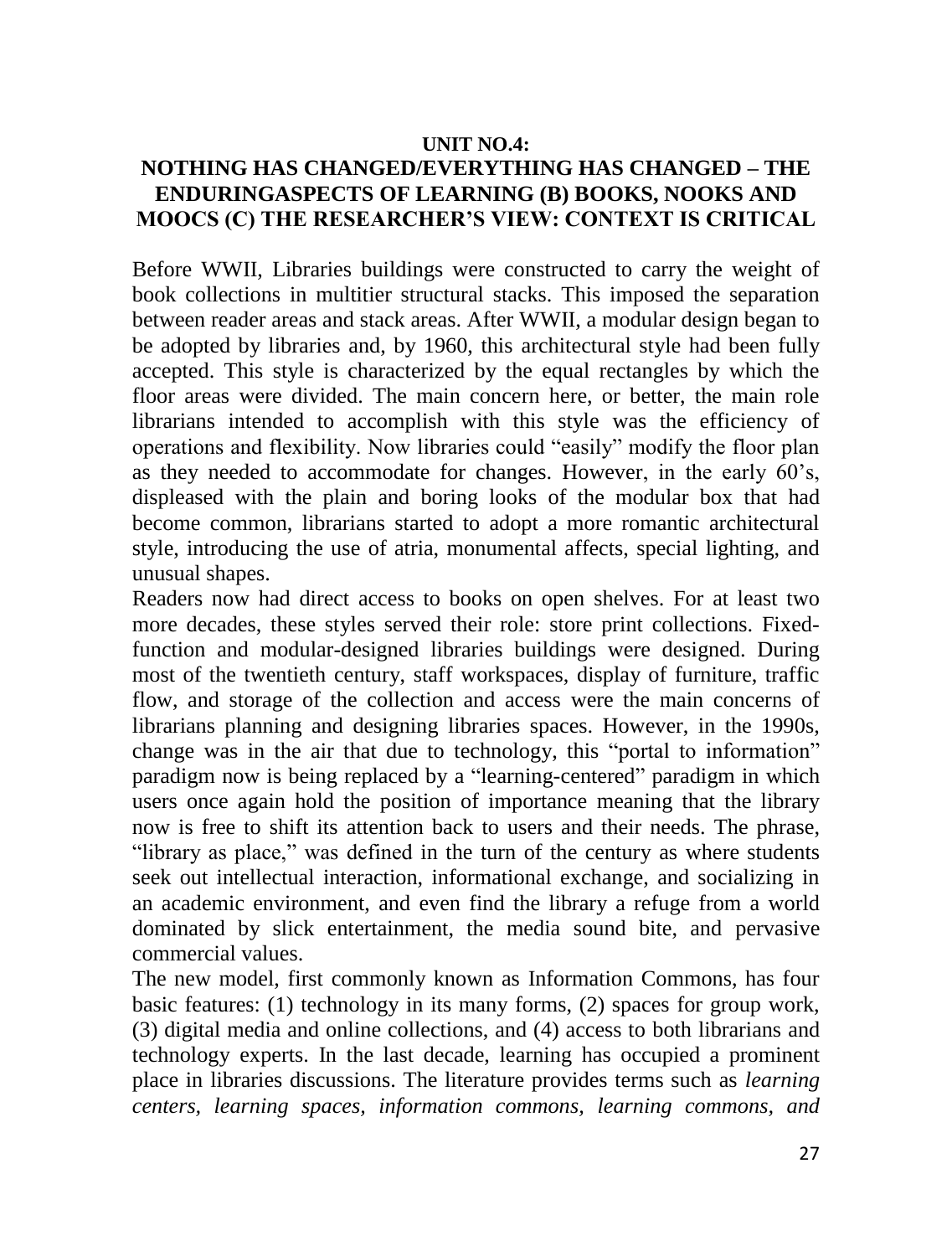*collaborative spaces*. However, are they the same? If not, what are their main differences and how do these "concepts" affect space planning and provision? Are yet questions to be answered? In order to place the answers into a logical context, we need to delve into the history of library buildings, more specifically, the roles its structures and spaces were meant to accomplish, because, well expressed "spaces and roles are two sides of the same coin".

#### **Books, nooks and MOOCs**

At present we are living in the age where "Massive Open Online Courses (MOOCs)" are sweeping the learning world and libraries and librarians are watching this development carefully. There is a need for librarians to gain an understanding of the complexity of the MOOC "movement," learn how to support students and faculty engaged with MOOCs, become familiar with the copyright and intellectual property requirements in relation to MOOCs, and hear what the future may hold for MOOCs.

The role of the librarian as a solutions provider to the online learning community is vital. Whether a traditional online course or a MOOC, librarians should be recognized as full partners throughout the development process. In this changing scenario it is recommended that librarians should provide different levels of service to community members, right up there with advocating for the end of reference desks or a future dominated by bookless libraries. It can be volatile subject matter for discussion. The library is a commons that is owned by each community member, and each of those members is equally eligible to receive all the benefits and services and access all the resources to which he or she is entitled. In an age of heightened customer expectations, does the "everyone is equal" approach still work or should librarians be more customers centric. There are a variety of ways to categorize our patrons, but a lot of those ways are not pertinent to their needs. The best way to categorize needs is by focusing on the situations or gaps that patrons face. Distance learners remote from campus are in a specific situation, for instance, independent of any other categories we normally try to put them in. So categorizing by situation can lead much more directly and creatively to needs and solutions.

To promote the use of Open Educational Resources (OER) on their campuses, more college and university libraries are starting "Alternate Textbook Projects". These projects encourage faculty to replace their commercial textbooks with alternate resources such as OER and licensed library contents (which are openly available to all the members of that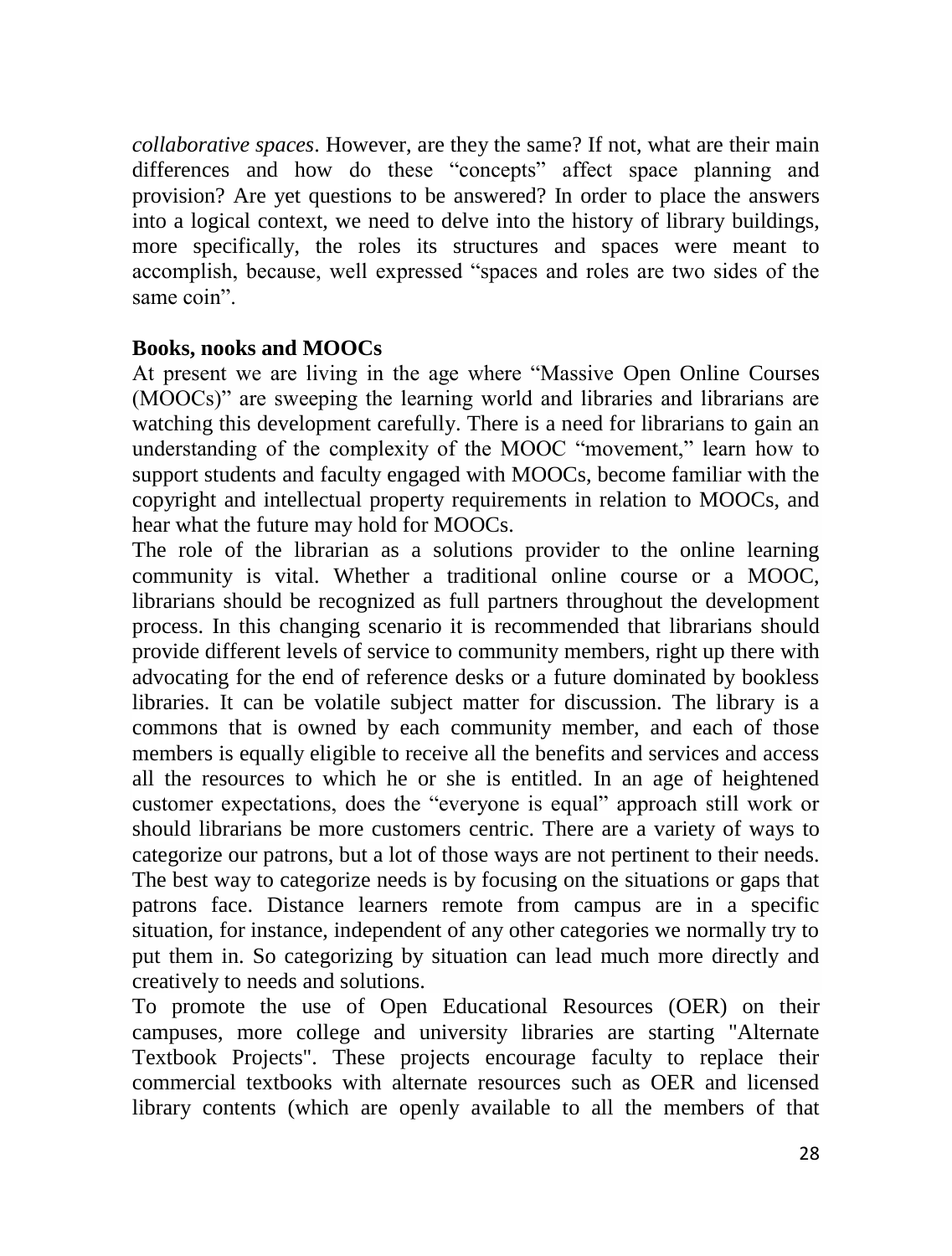institution). This section of the library links patrons to several of these educational resources and programs, and enhance the affordability of higher education to create a student-centered learning environment, some educators have created, adopted, or adapted peer-reviewed instructional materials that are freely available online for reuse and modification. Because of their flexibility and ready availability, such alternative textbooks are grouped under the umbrella term "**open educational resources**" (OER) or "**affordable course content**." This is where the university library has a key role to play. While the university library is emerging as a field of learning spaces to meet various student learning requirements, it will also need purposeful media nooks to enable engagement (watch, listen, discuss, understand) with content. Nooks may be enclosed for acoustic privacy, or with the use of wireless headphones could be in semi-open caves, curtained nooks or open corners. While student centers and other informal learning environments may be equipped with similar nooks, the library is the natural place for such media-centered engagement. This current spectrum of learning spaces of learning spaces provided students a truly effective learning environment a place for books, nooks and perhaps even one for people to engage in MOOCs.

#### **The researcher's view: context is critical**

The library on campus used to be a hot spot of activity and learning for researchers, but is it still the valuable resource it once was? How is it adapting to the digital age? And, with all these questions arising, what kind of role do academic librarians have in research today? There was a time when the library was the resource for students and researchers from elementary school on through Ph.D. work and beyond. Through academic libraries, students and faculty alike had access to a wealth of information and resources that they couldn't possibly collect, navigate, or share on their own. With the technological advances of the past two decades, however, searching for information and resources got significantly easier, more convenient, and more universally possible. As a result, the role filled by academic librarians and academic libraries in the world of education and scientific research has changed dramatically. So dramatically in fact, that many librarians and librarian associations are still debating and defining what their place within the modern world of academia truly is, what skillsets will best suit their new role, and how they can most effectively serve their patrons and become change agents and thought leaders.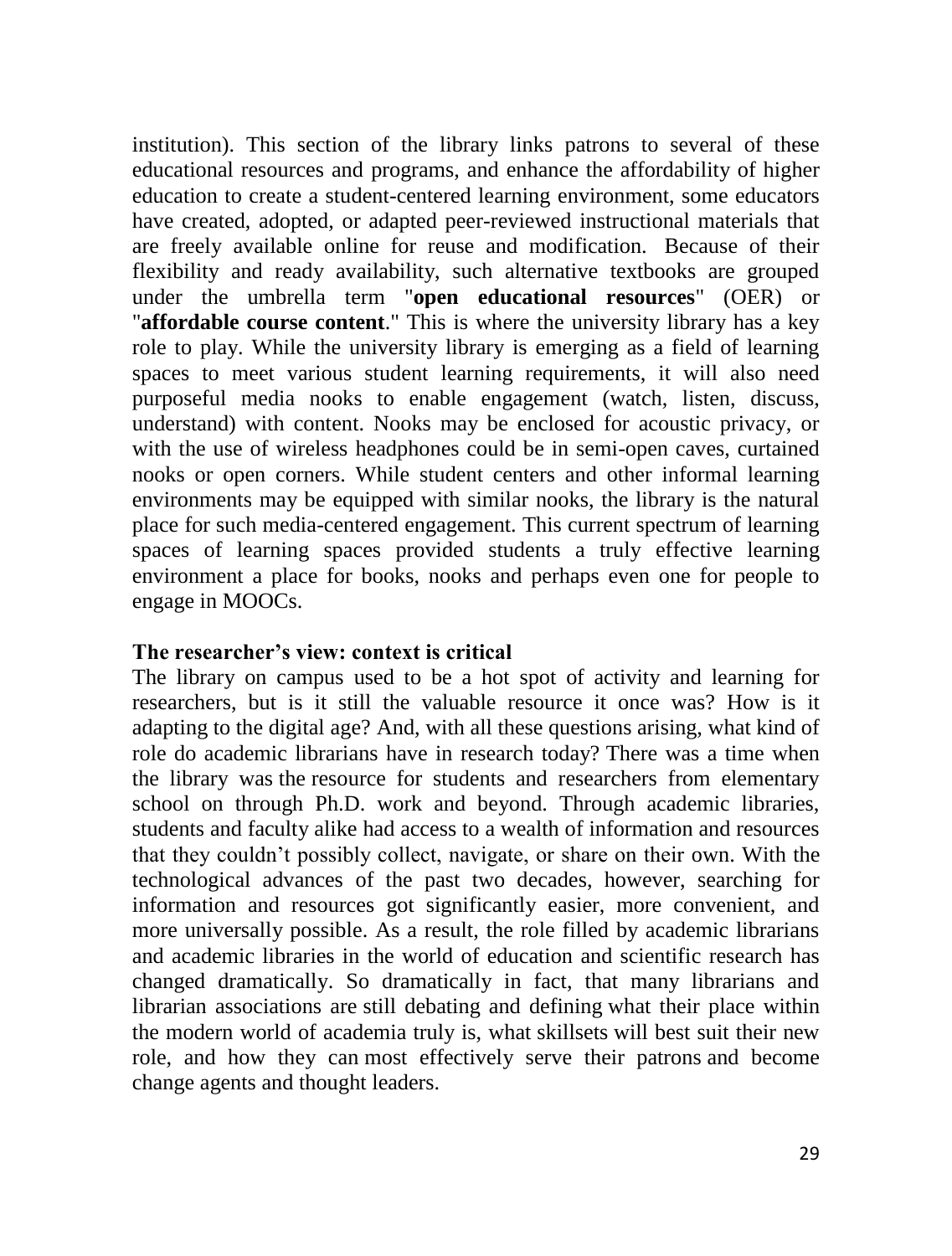Data collection, management, and analysis technologies are changing the landscape of research. Digital technologies, from sensors to analytical instrumentation, are increasingly a core component of observational and experimental research. Meanwhile, changes in scholarly publishing offer new opportunities for researchers to share the products of their work in ways that weren't previously possible. There has been an increasing interest in the library field to better connect with the research needs of faculty and students, and to explore how the skills, knowledge, and practices of librarianship could be applied towards supporting evolving paradigms, particularly in the area of data curation. Technology is also changing the culture of research. The emergence of team science challenges investigators to work together in new ways. In order to identify new roles for libraries in the research enterprise, librarians must first gain a deep and multi-faceted understanding of the research environment at their own institutions.

The research commons model emerges as the preferred strategy globally for promoting library support for research. It is an innovative program if librarians support the patrons/researcher by creating new research commons facilities, along with customizable web-based research resources and advanced trainings for researchers. Studies emphasized that researchers want and need physical facilities that are separate from undergraduates, because they are engaging in knowledge creation and production at a quite different level. It is overarching goal to create a place in libraries that is viewed as a research facility not a traditional library or learning center which offers expert help for all stages and phase of the research process from ideas generation, through problem definition, project design and bid writing, data acquisition, analysis and interpretation, to publication and archiving of findings. The design of user-centered, innovative designed, high-tech expertly staffed research facility on a collaborative space-as-service model will elevate libraries from invisible infrastructure to vital partners in the work of researchers.

#### **Self-assessment Questions**

- 1. What changes have been introduced in library buildings in technological era?
- 2. What is information commons? Discuss.
- 3. Briefly describe books, nooks and MOOCs.
- 4. How researcher feel comfortable in libraries? Describe.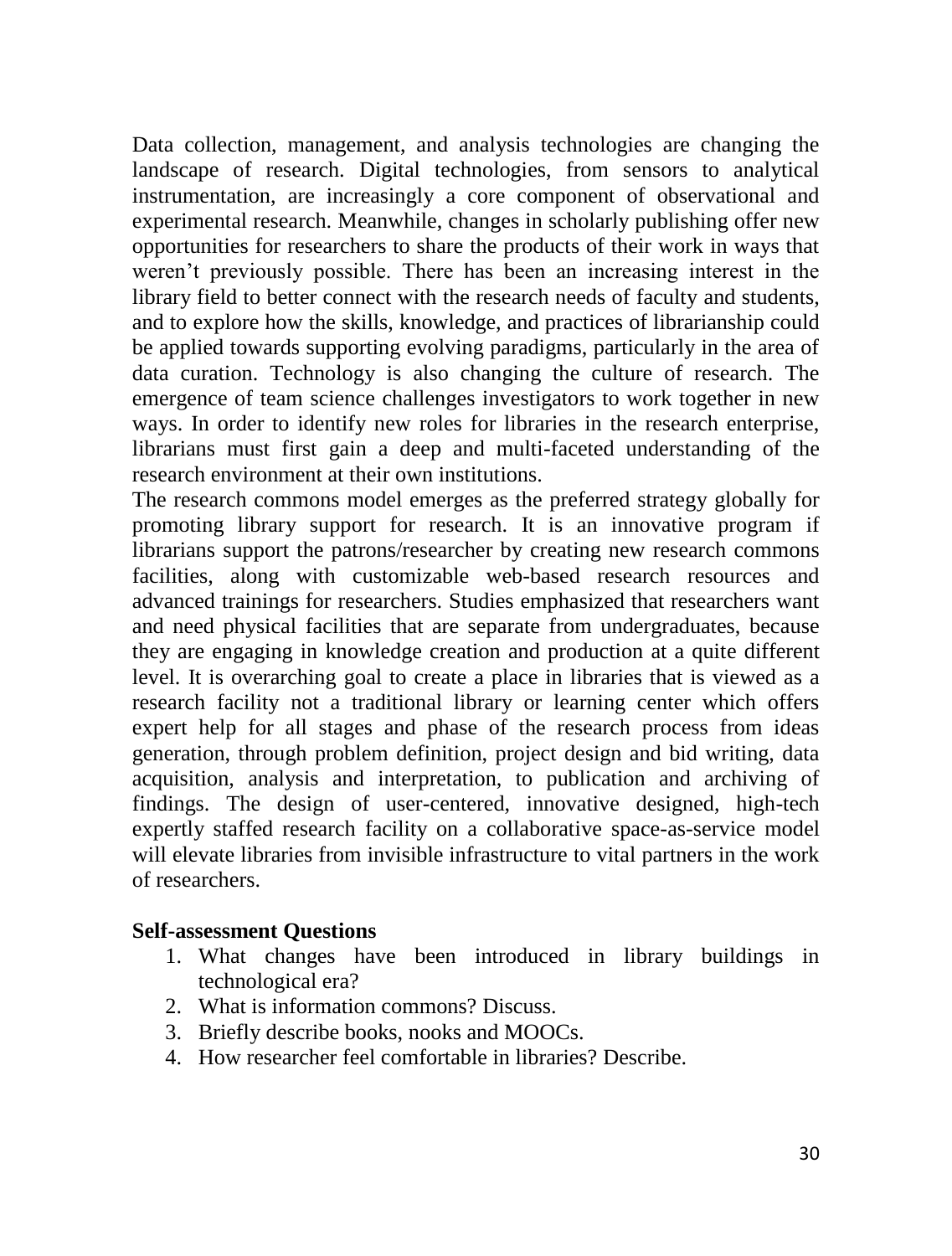# **Activity**

Visit AIOU central library and check. Is library providing books, nooks and MOOCs services to their users and how?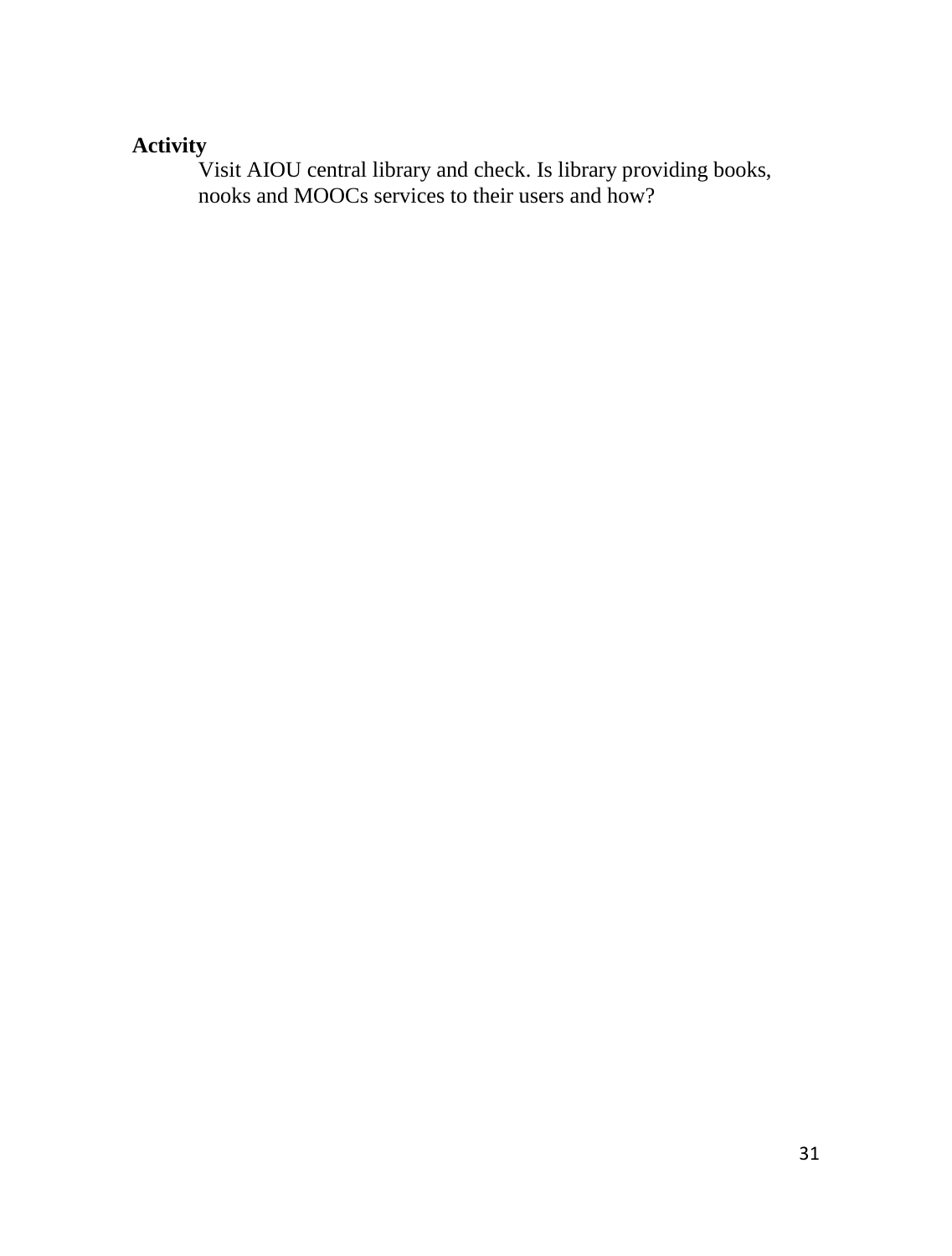#### **UNIT NO.5:**

# **LIBRARIES IN THE NETWORKED SOCIETY: EVOLUTION, REVOLUTION, EXTINCTION? (B) LIBRARIES AT THE HEART OF CAMPUS LIFE**

Libraries play a fundamental role in our society. They are the collectors and stewards of our heritage; they are organizers of the knowledge in the books they collect – adding value by cataloguing, classifying and describing them; and, as public institutions, they assure equality of access for all citizens. They take the knowledge of the past and present, and lay it down for the future.

These libraries will give the citizen online access to books, to local historical records, to archive films, and museum objects – and provide services so they can use them. Libraries face real challenges in coping with the transition to the digital age. To avoid becoming the dinosaurs of the future, they have to adapt, to attract new and young users, and to develop new business models. This implies profound changes in the organizations, in the skills and sometimes in attitude. The internet provides an incredible opportunity to circulate our heritage to advantage and to make it known on a world scale.

Libraries have a unique role to play in disseminating knowledge about their collections. The information society offers you new possibilities to do this. To seize the opportunity, you need to act in collaboration amongst yourselves and with other stakeholders. To meet this challenge, libraries are one of the leading educational institutions which present the knowledge and materials to the people according to their needs. Except for the formal educational services at schools, libraries function as to support individual learning efforts at independent library halls and virtual platforms

Hence, the libraries have an important and unique role in the education of the society. Specifically, libraries are one of the important axes of the transformation to the information society. Because, in order to actualize the person centered learning paradigm, the individuals should go to the libraries on their own will and/or by not even going to the libraries, they should make individual researches via the enabled virtual services of the libraries. This individuality emphasis derives from the information society concept which is the centre of the power and represented by the knowledge which is the output of the human mind along with the people having this knowledge. In a society where the information and information economy takes the lead, individuals should also access to the information, generate, update and use it in addition to the need of developing lifelong learning abilities via information literacy skills. That is why the libraries have an important place in the information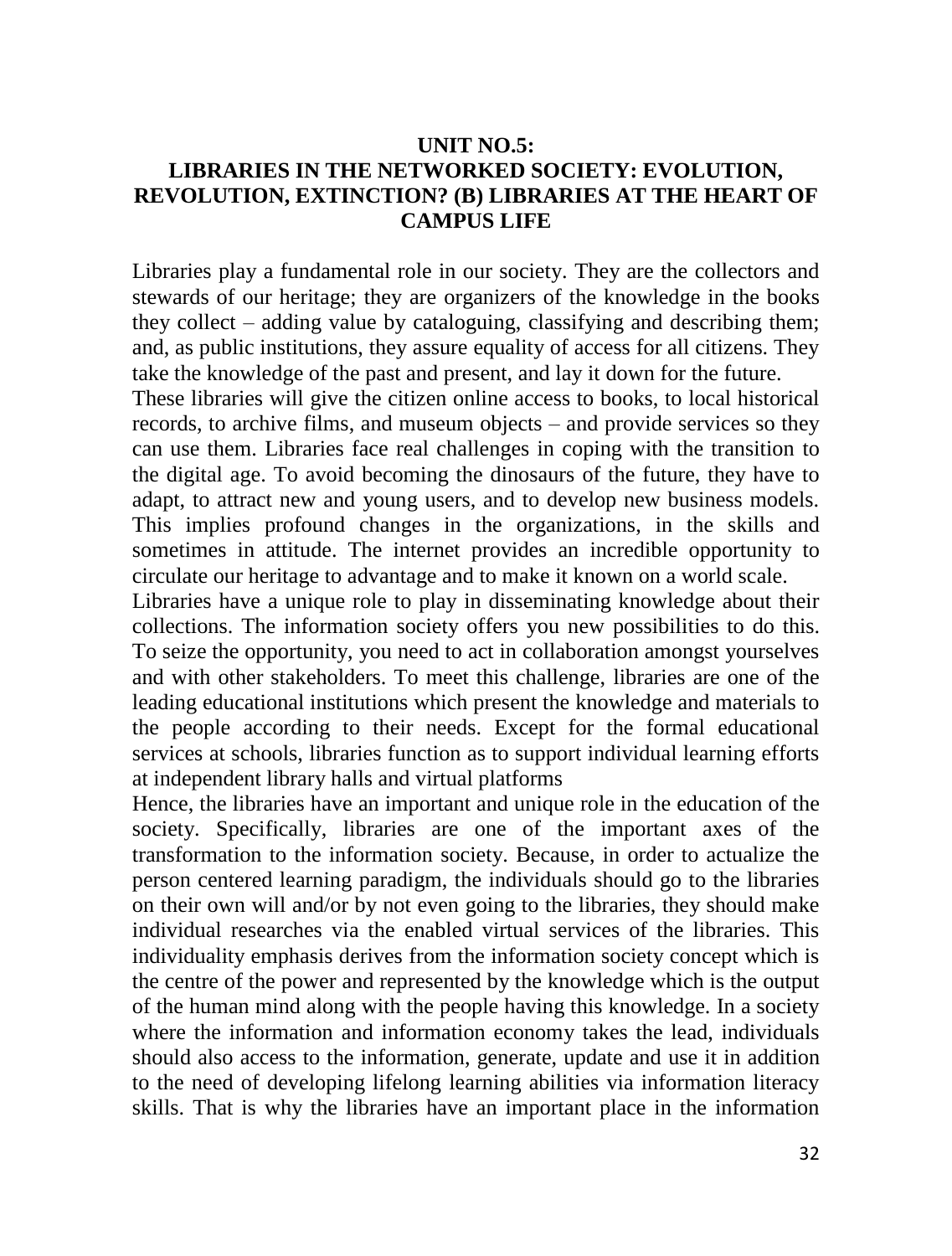society as the libraries are the institutions where in the information is gathered, compiled and distributed. Libraries have a vital role with their mentioned features and should raise the individuals that the information society needs. These are the institutions affected by the change in the information society process. The education function structure of libraries which are conducted as an extension to the formal education should be extensively reviewed. In the frame of new approaches like information literacy and lifelong learning, some structural and functional alternations are inevitable at the libraries. Consequently, information society represents a fast change and transformation. In order to adapt to the ongoing process, libraries should be restructured according to today's needs.

Here are some suggestions about the qualifications that the libraries should have in the information society:

- Knowledge is an authentic wealth and primary source of abundance in the information society. From this point of view, it is inevitable for libraries to undertake new and challenging responsibilities in the information society.
- Libraries should have intensive technological installations in the information society in order to gain functionality. Libraries should have advanced technology and more professional service. In an environment where the information society prioritizes the democracy, libraries, as a learning institution, should have a democratic participation feature about their self-decisions. Parallel to this feature, libraries of the information society should include much more diversity and always accord themselves with the environment via their flexibility feature.
- After the decrease in the centrist policies, in the information society, libraries should have a formation that renew itself, open to change and offer alternative services with social and cultural activities in addition to the educational missions.
- Libraries should also offer wider services by cooperating with companies, advisory corporations, governmental offices and voluntary agencies. Libraries in the information society need to be more sophisticated.
- Based on lifelong learning, libraries of the information society should be institutions following organizational, cultural and scientific developments, valuing human resources and helping the individuals to improve themselves.
- Libraries of the information society are responsible for offering universal information service, enhancing scientific, artistic and social activities and being a learning institution as well.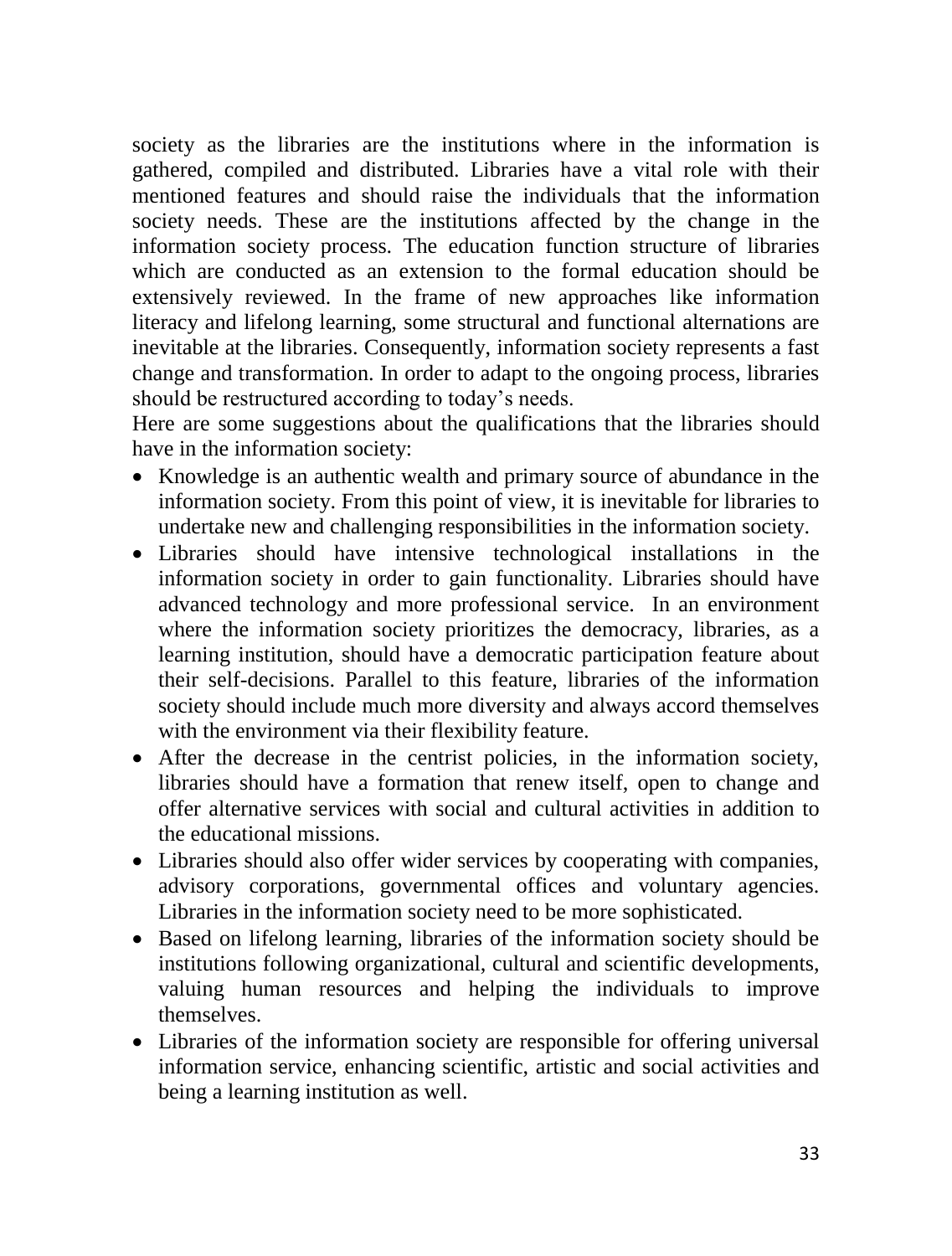#### **Libraries at the heart of campus life**

The library is the heart of the campus and a welcoming space, a repository of scholarship that speaks to the preservation of knowledge and the core of the college experience: studying, learning, exploration, and discovery. Most university libraries have a central and trusted position in the lives of faculty, students, and administrators on their campuses. Librarians support curriculum development, guide instructors to appropriate learning content, and assist with research. Academic libraries have long enjoyed their status as the "heart of the university" and still enjoying. As a hub of academic activities a campus library helps the institute in students' retention and graduation, student's future success. It also contributes in student achievement, learning, experience, attitudes and engagement with studies. Campus libraries enhance the research productivity of faculty, teaching skills, getting grants etc. It is the symbol of institutional reputation and prestige.

In present era the academic libraries are becoming integrated student hub and libraries setting up a common help-desk. The space used for the integrated service is often branded as the hub. An academic library front line staff always welcomes the students and resolves their problems in addition to library services, this integrated student hub generally co-ordinate personal support to students, such as health, counseling, careers, accommodation and finance. The relocation of specialist staff to the hub allows a full service to be available to extend the first-line support provided by the help-desk staff. A student hub operation can often be achieved with minimum physical disruption, and often universities have been able to take advantage of the space liberated by self-service facilities to develop new accommodation where specialists can provide help and advice to students. These areas incorporate desks and seating where staff and students can talk together, and reflect a different style from the earlier counters and queues.

Libraries are providing an ideal test-bed for new learning models. These can act as a showcase, which demonstrates the institution's commitment to providing an excellent experience for students. New library buildings are designed for integrated services and beginning to appear in the campuses. The key requirements of these buildings are imaginative spaces that encourage innovation, which enables integration and multiple occupancy and also convey the sense of excitement associated with learning.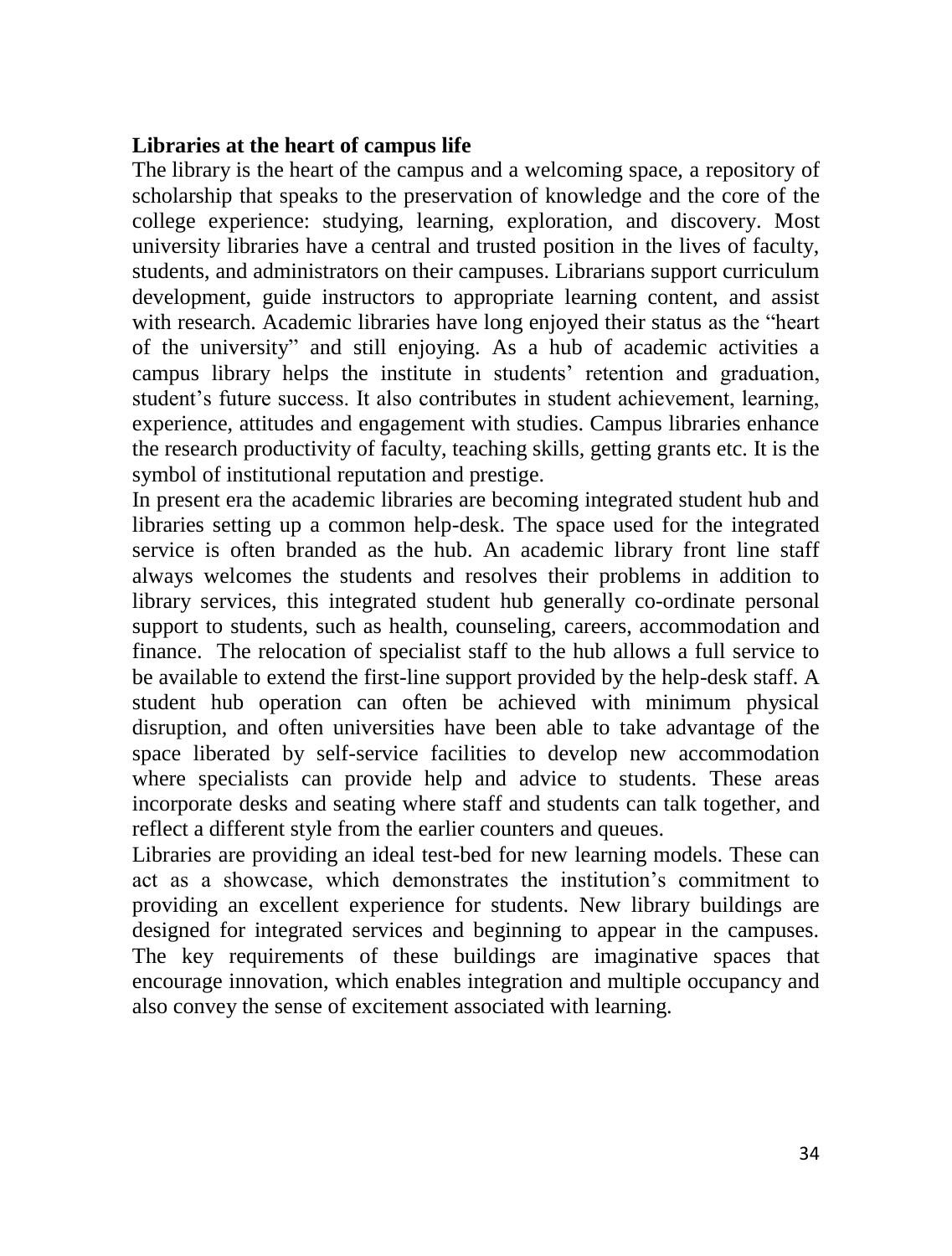# **Self-assessment Questions**

- 1. spaces concept in libraries. What role a library can play through its building in library?
- 2. Why an academic library should be situated in the center of campus? Discuss.
- 3. Briefly describe the imaginative

# **Activity**

Visit any college or university library and check its location, and prepare a chart of its access to different departments and users. Is it situated in the center of campus?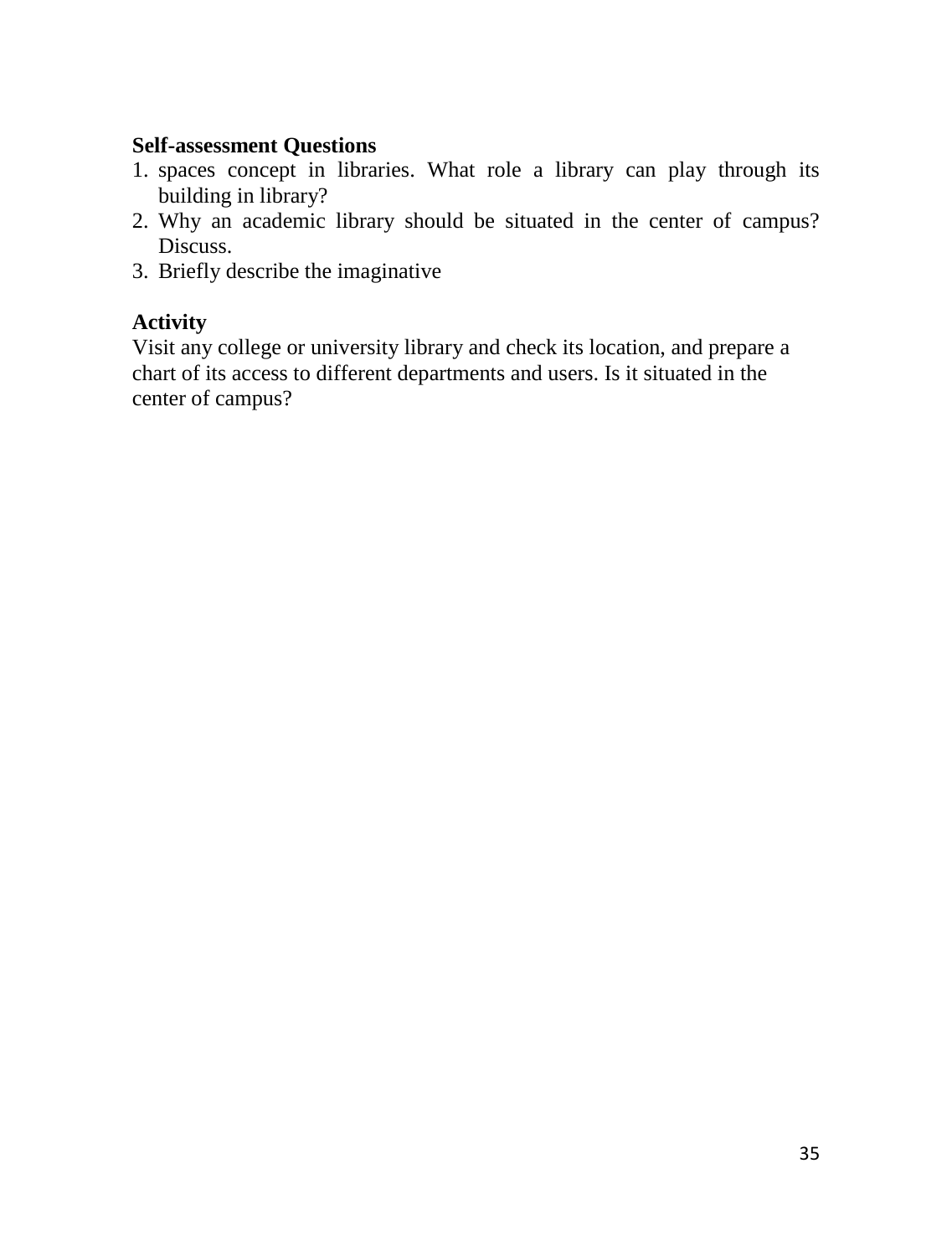#### **UNIT NO.6:**

# **THE LIBRARY HAS LEFT THE BUILDING (B) BEYOND ANALOGUE: THE LEARNING STUDIO AS MEDIA-AGE LIBRARY (C) 3-D LIBRARIES FOR 3-D SMARTING**

The physical library space has been going through a highly interesting development. Lot of changes over the years has been introduced to think beyond the library as a place for a collection and a traditional study environment with table and chairs. To understand our present, we must know our past as we know humans always driven towards a better world: education, research and learning with the library in a leading role. Historically we see two counterpoints: Knowledge is power and information sets us free. Both are true, and the library has pretty much served them both. In the early medieval Europe, we find Monastery Libraries were huge collections of books, where made in scriptoriums. It was a long and patient process where crafty members of the monastery wrote and illustrated the books. The access to the library collection was reserved for the few and the librarian was a powerful man (not many female librarians around monasteries) that to a great extent was more of a guardian than an intermediary to the collection. The book could not be borrowed; it could graciously be accessed. The physical libraries were fortresses, guardians of powerful knowledge. If we jump in to the history, we see an enlightenment period when famous Gutenberg's printing press came with significant changes. Philosophy and science of librarianship were changed to expand human knowledge. The book was an absolutely perfect medium for disseminating these ideas. The libraries became public and were open to everybody and it was free to borrow books and the libraries role as supporting institution of free and equal access to knowledge for all was established. Through the collection the library was a window to the world, an open and accessible place for everyone and the librarian managed with a steady hand the huge book collections.

If we make a rapid jump to the present era we see the library space where a forceful trend has been that the number of physical titles at the library fell while the number of students who came to work at the library increased. There are still plenty of academic and research libraries, varying from subject to subject, with huge book collections in the physical library, but I think most of us can agree that we are generally moving towards less physical collections in open academic libraries. In the context of this development we think it is interesting to ask whether a library without books is still a library?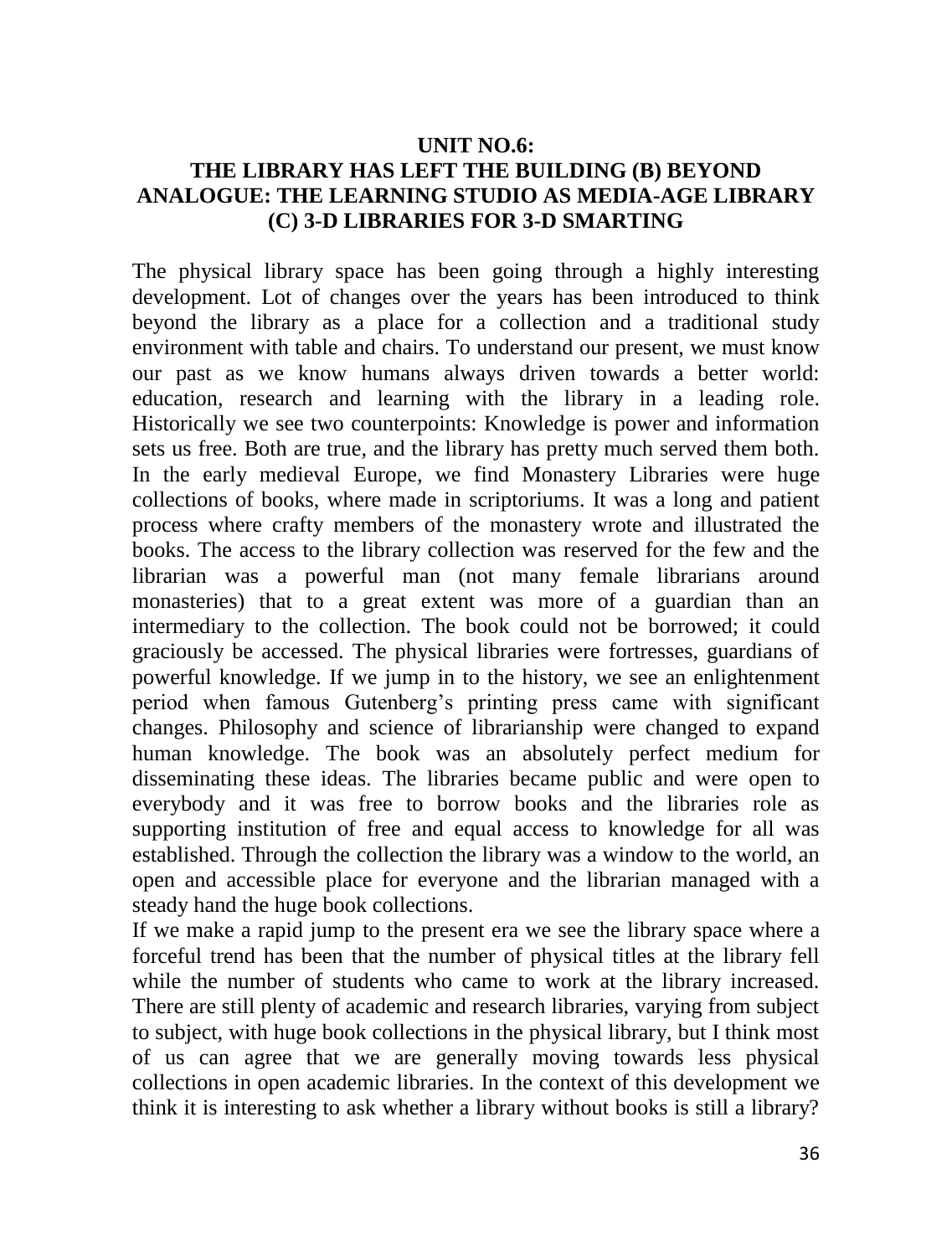And if so, what do we need library buildings for? Yes, the probable answer is that a library is not only defined by its collection – whether it be physical or electronic. It is a very important part, but our main assignment is to support research, education and learning, and it relies on other activities than just the collection. We have created a varied learning environment with reading rooms, group rooms and lounge areas with different types of tables, chairs, sofas etc. Students has been flocking to the library to work and I think this is because the library is a solid brand that signals tranquility, knowledge, contemplation and openness which has given the students study stimulation and study disciplining and a kind of community and identity. It's completely different setup and identity you find to sit and study at a reading room than at home in your dorm room. It seems more professional to meet with you study group in a library than in private. Plus, very important they have valuable assistance from library staff at hand. They may not use the library staff directly everyday but the awareness that it's there and will help them if needed. Very roughly, one can say that we have gone from a physical library as a place for a collection to a library with tables and chairs. The place where people have a unique, location based library, which combines place, the collection and expertise through facilitating approach where the library actively are setting a platform where people meet and learn from each other.

#### **Beyond analogue: the learning studio as media-age library**

Library is bringing people together both as physical and mental platform for dialog between people in order to support research, education and learning. In this case the focus is on creating a platform for sharing knowledge and network within data handling and data analysis, digital methods and social sciences this concept can applied to many areas. Could we do this without a physical room? Library is a place where everybody is welcome. Sometimes as library professionals we seem to forget it but libraries are one of the most solid and trustworthy brands in the world. Both public and academic libraries are viewed as open spaces for enlightenment, collaboration, knowledge and experiences. We make communities smarter by bringing people together. That is the library in the mind of many people with or without a physical collection. It's important we remember this when we create and talk about libraries now and in the future. We should get some inspiration on how to use the library space for community building through a facilitating approach. This is only possible if we believe that a library is not only defined by its collection but by the way it succeeds to support learning, education and research. Remember; A Library is not a goal in itself, it's a mean to contain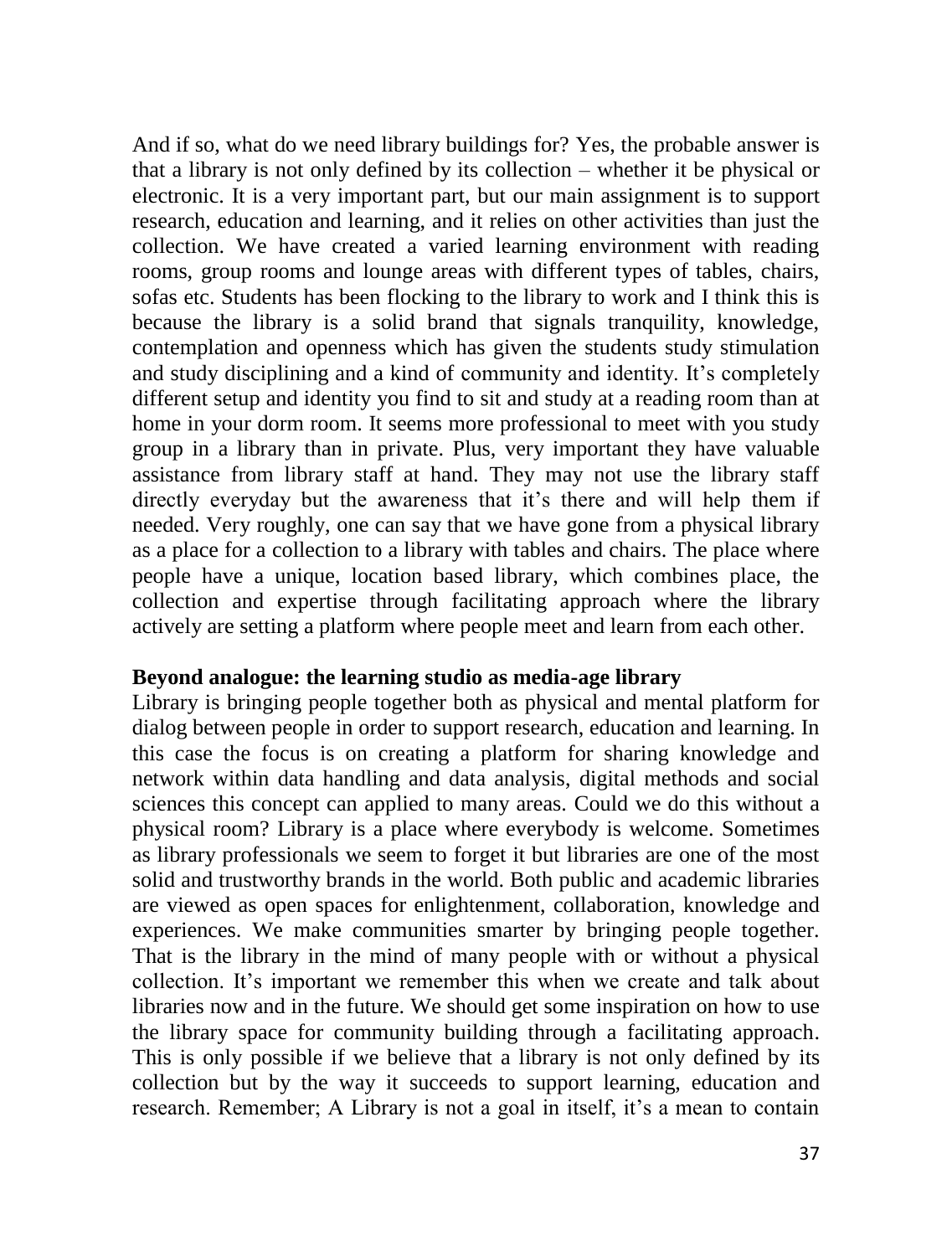those very things. When stuff around us changes, like physical books disappearing from the library, let's take up an active approach to continuously support and create values for our communities. In short, the one last note on the library decor in this facilitating environment: Different kinds of learning demands different kinds of physical learning setups plus nothing is static, you might want to change things at some point in the future. That is why the library decor should be flexible and mobile. Put things on wheels or whatever. Where possible, we have also brought experts to campus to lead training workshops and facilitator training to continue to build expertise within the library for the future. We design studio rooms with acoustic treatments for recording basic podcasts and interviews, with extended space to serve students who wanting to film practice speeches and presentations etc. this is a support for advanced users of your community. A library without or less books is not entirely comfortable for librarians and users both. But we are accessing increasing number of books exist in the cloud, and libraries are banding together to ensure print copies are retained by someone, somewhere. Notwithstanding we are transforming the libraries as a media-age library the learning studio.

#### **3D libraries for 3D smarting**

The concept of library is associated with books in shelves for readers. The term "Smart Library" has recently been used more frequently, for labeling a vision of libraries of the future in particular as part of the so called "Smart City" concept. This concept addresses the integration of digital processes and informational feedback loops in the public infrastructure and claims this integration to be a desirable state, in which cities become "smarter", i.e. more efficiently organized, resource-friendly, flexible, sustainable, green, and socially inclusive. If this is to be a kind of "smooth space", as is often connoted, or rather a highly "striated" and controlled one, this development is up for debate, and obviously not everybody is happy with it. In any case, we have to ask, what does it mean for libraries to be part of that development? What is their role? How should they act? And what does it mean for a library to be smart in the first place? Referring to the library as a physical space, flexibility in terms of functionality of space is the most crucial aspect. The space is supposed to be transferable and has to fit the actual use. The leading questions are: What function has this space? How can different functions be coordinated simultaneously? One of the main goals of this concept is to create flexible environments for working with digital tools and media. This includes the implementation of digital labs with software for different tasks,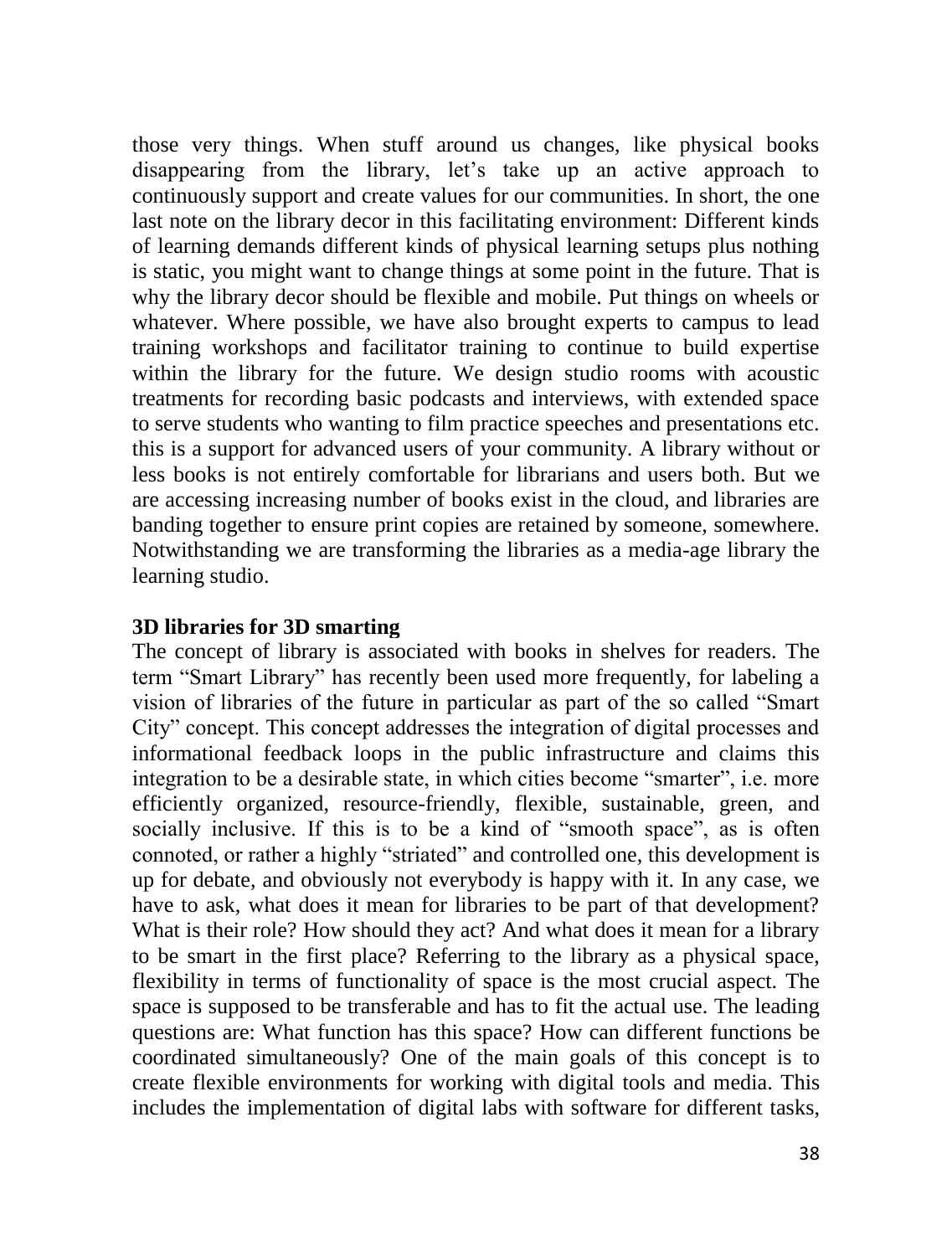for instance statistics, mapping and visualization tools. The low arc-shaped shelves are supposed to build sound-insulated spaces, which can therefore be used for team meetings or events. Furthermore, these spaces can be assembled flexibly, according to the requirements of the event. Apart from the flexible use of furniture, the coloration and lighting concept gives the impression of a high level of amenity quality. Also, intelligent furniture may facilitate collaborative working processes and offer innovative possibilities to make the library stock or digital cultural objects in general visible. Digital desks have become a common presentation tool for multimedia materials not only in libraries but also in museum spaces. In libraries, as an example of intelligent furniture, self-booking shelves operating with RFID gained popularity.

Modern smart libraries have developed several very innovative and useful tools, for instance the Huddle Lamp. It is a desk lamp equipped with a camera which recognizes all mobile devices placed on the table and enables the transfer of the display content in an easy manner: Just by swiping. For the simultaneous presentation of analog and digital media, to enable a serendipitous browsing of the library stock, libraries are offering a neat solution: In a graphical user interface, virtual bookshelves are generated, which displays all library sources (printed and digital) in a homogenous design. Hence in this virtual shelf the electronic books and papers are presented according to the search mode arranged either right beside the semantically similar printed books or by title and author. It has been further developed as ["Hybrid](https://www.hybridbookshelf.de/#welcome) Shelf" for a commercial 3D-visualization.

In the 3D era the role of Smarts should not be underestimated. They lay the foundation for creative entrepreneurship, prosperity and sustainable development. Companies and businesses are looking for this. For education to become 3D it has to be able to recognize what Smarts are:

- 1. Smarts are selective in finding and processing information. For them information overload does not exist.
- 2. Smarts are generous in sharing knowledge and information. They are open and communicative. Smarts want no more than to be able to transfer knowledge.
- 3. Smarts are quick. They are often one step further than the mainstream.
- 4. Smart keep learning. Their hunger for learning is never over and only stops when they stop breathing.
- 5. 3D libraries represent 3D authors to their clients.
- 6. 3D libraries are real life and virtual places where people go to learn. May b 3D libraries with 3D growth books are the real future of education.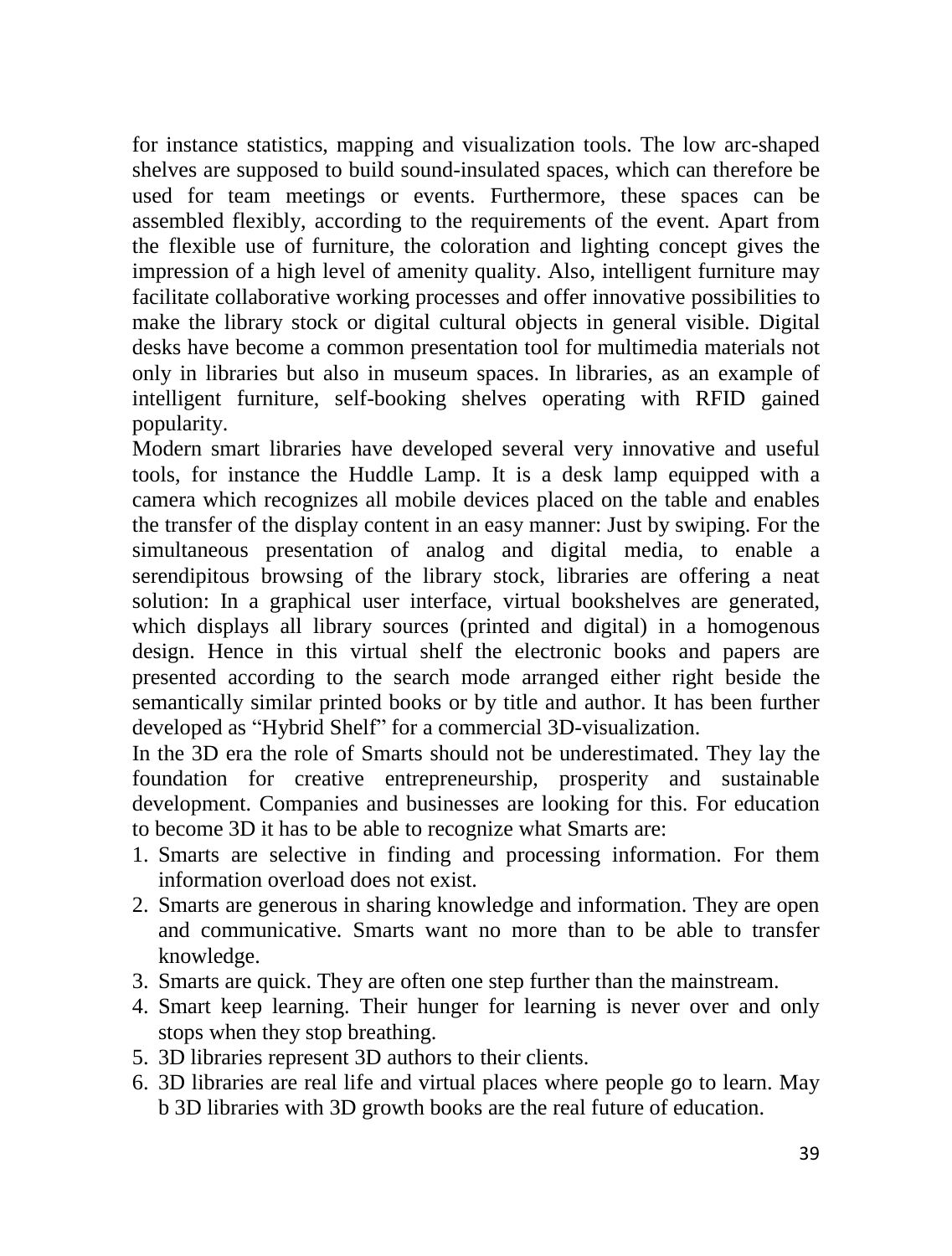These future libraries have an important role as a 'home' for 3D growth books and the journeys that these books have made. We will need libraries that are places not just for books but also places with authors. To tend the books and make them grow. So that smart libraries are our future icons and came into existence, because besides providing information, they had to manage progress at all times and renew themselves in a permanent process.

#### **Self-assessment Questions**

- 1. Why modern library has left the building? Discuss.
- 2. Describe the role of library as media center.
- 3. Briefly describe the concept to 3-D Libraries.
- 4. Explain the concept of smart library.

#### **Activity**

Visit any media center library and prepare a report of its archives collection. How they are managing media files?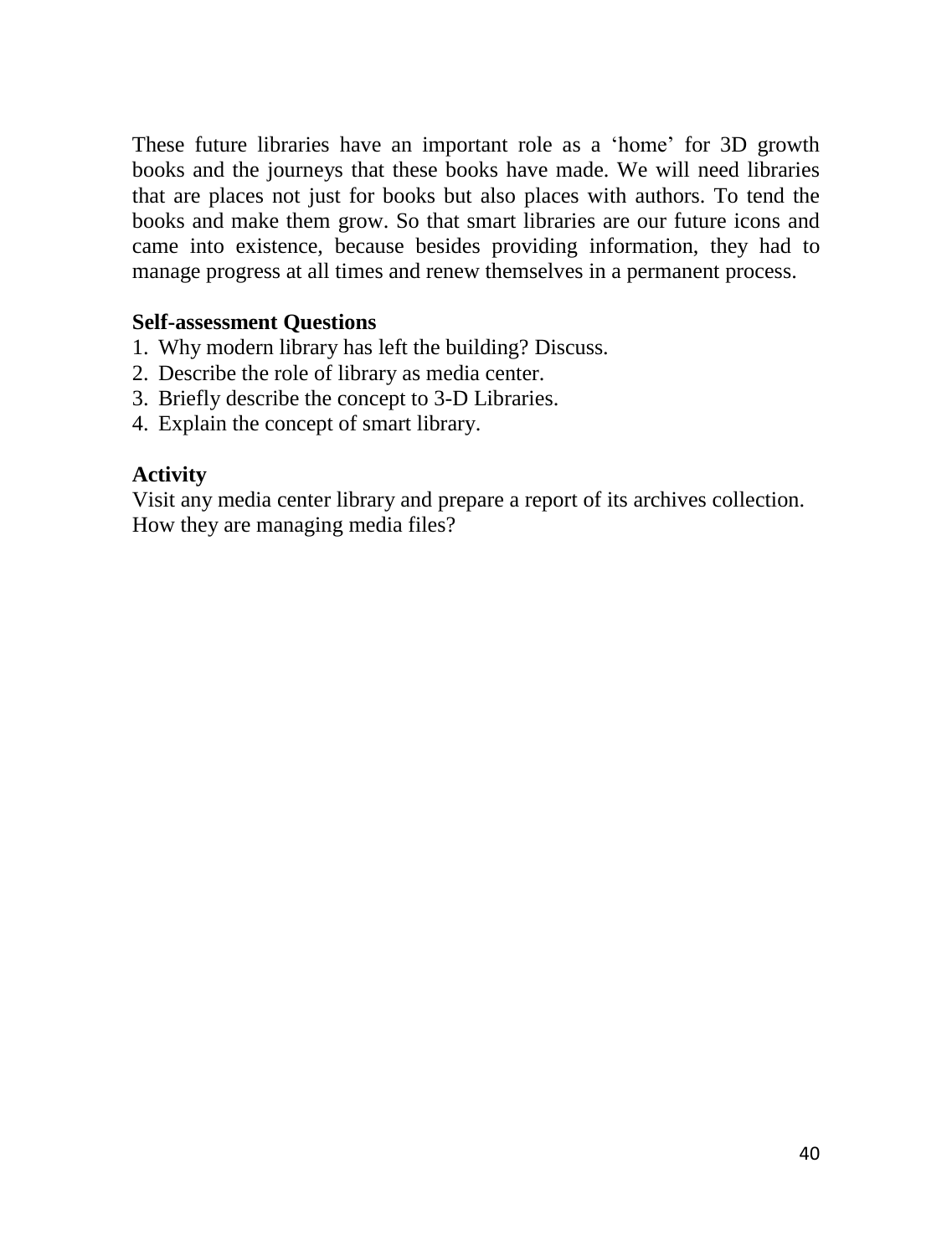#### **UNIT NO. 7:**

# **LEARNING LANDSCAPES, THE LIBRARY AND THE UNIVERSITY OF LINCOLN: EFFICIENCY, EFFECTIVENESS, EXPRESSION AND EXPERIMENTATION**

E-learning is now a reality in many learning environments in developed as well as in underdeveloped countries. With the development of new technologies in and for the classroom, school and academic libraries are in a position to actively and effectively support these changing pedagogies. But what is e-learning and can we say that e-learning is happening just because learners and teachers use technology? One of the most important things to understand about e-learning is that it is not just one thing. It has many dimensions and applications and can be used in many different ways, from supporting teaching and learning in the classroom to providing fully online distance education. E-learning is best viewed as part of a teaching and learning continuum that begins with face-to-face teaching without the use of information and communication technologies (ICT) at one end and fully online distance learning at the other end. As we move along the continuum from fully face-to-face teaching, technology is used to replace the face-toface elements. Initially, this has very little impact on how teaching is organized and how learning occurs because the technology is used primarily to enhance the face-to-face teaching. But as we move further along the continuum, the nature of teaching and how it is organized is increasingly affected by the use of ICT. Somewhere around the middle of the continuum we have what is called blended learning or the "flipped" classroom.

In a blended environment, fewer face-to-face sessions are held as technology is used increasingly to deliver the teaching and to facilitate the learning, and nature of the face-to-face session changes. Instead of coming to class to listen to a teacher, students come to discuss, and to work and collaborate in small groups. Once we reach the right end of the continuum there is no longer any face-to-face teaching and we have fully online learning in which all teaching is technology-mediated. E-learning is that part of the continuum that begins when technology is used to replace some of the face-to-face teaching to the point on the continuum where it replaces it all. E-learning: From replacing some face-to-face teaching to replacing it all. It's also important to understand the relationship between e-learning and distance education. These days, distance education is primarily delivered online but historically it has used other technologies and there is still a considerable amount of distance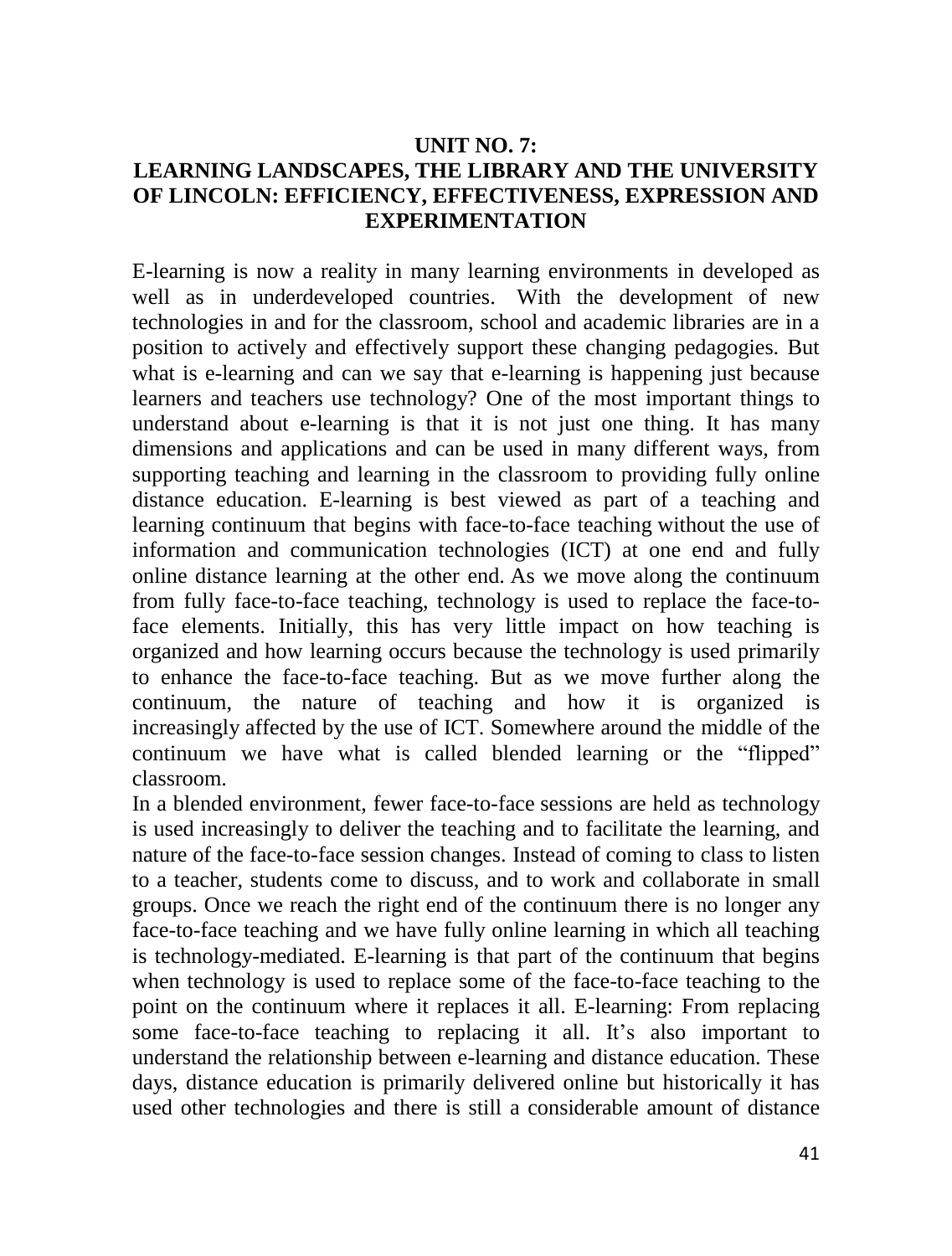education that would not be considered e-learning. So there is what we could call blended e-learning in which there are some face-to-face sessions but most of the learning is done online, and there is distance education e-learning in which all teaching and learning is done without teacher and learners ever meeting face-to-face. And there is distance education that is primarily printbased and would not be considered e-learning. The picture portrayed above is a fantastic way to understand the complexities of defining e-learning. For public school libraries, and some academic libraries, encountering all or none of these implementations and applications is an ongoing reality—it creates a trend of defining e-learning by the shape it takes in our educational institutes. If schools, colleges, and academic libraries look at the whole e-learning picture, they can get lost in what could be and not what is e-learning at their institutions. This means, for some school and academic libraries, e-learning is defined by the digital tools and applications through which it happens: The learning management system, the online forums, or the digital literacy initiatives happening in individual institutes.

E-learning becomes contextualized, and libraries work with the teachers to support e-learning as it exists in their educational institutions. This doesn't mean, however, that library professionals are blind to the possibilities of elearning, as many of us work to be knowledgeable about the big e-learning picture, and support new e-learning initiatives brought forth in our institutes.

# **Libraries as e-learning spaces**

Learning happens in many different contexts and environments: Home, work, school. Certainly school and academic libraries seem to fit naturally with ideas about where classrooms "live." Here we can't discuss to a how-to, since certainly school libraries (public and academic) will require different needs, have different resources, and will involve the library and library staff in different ways. However, we can start to evaluate how libraries can best support the needs of staff and students engaged with e-learning methodologies in a broad and critical way. Certainly, public, school and academic libraries can support e-learning approaches by:

- Developing meaningful digital literacy programs.
- Digital literacy is the ability to effectively use and communicate information with digital technologies. This means understanding how digital technologies work, using it to find and evaluate information, create something new, and communicate clearly. From understanding how to use the messaging app on your phone to coding a messaging app for a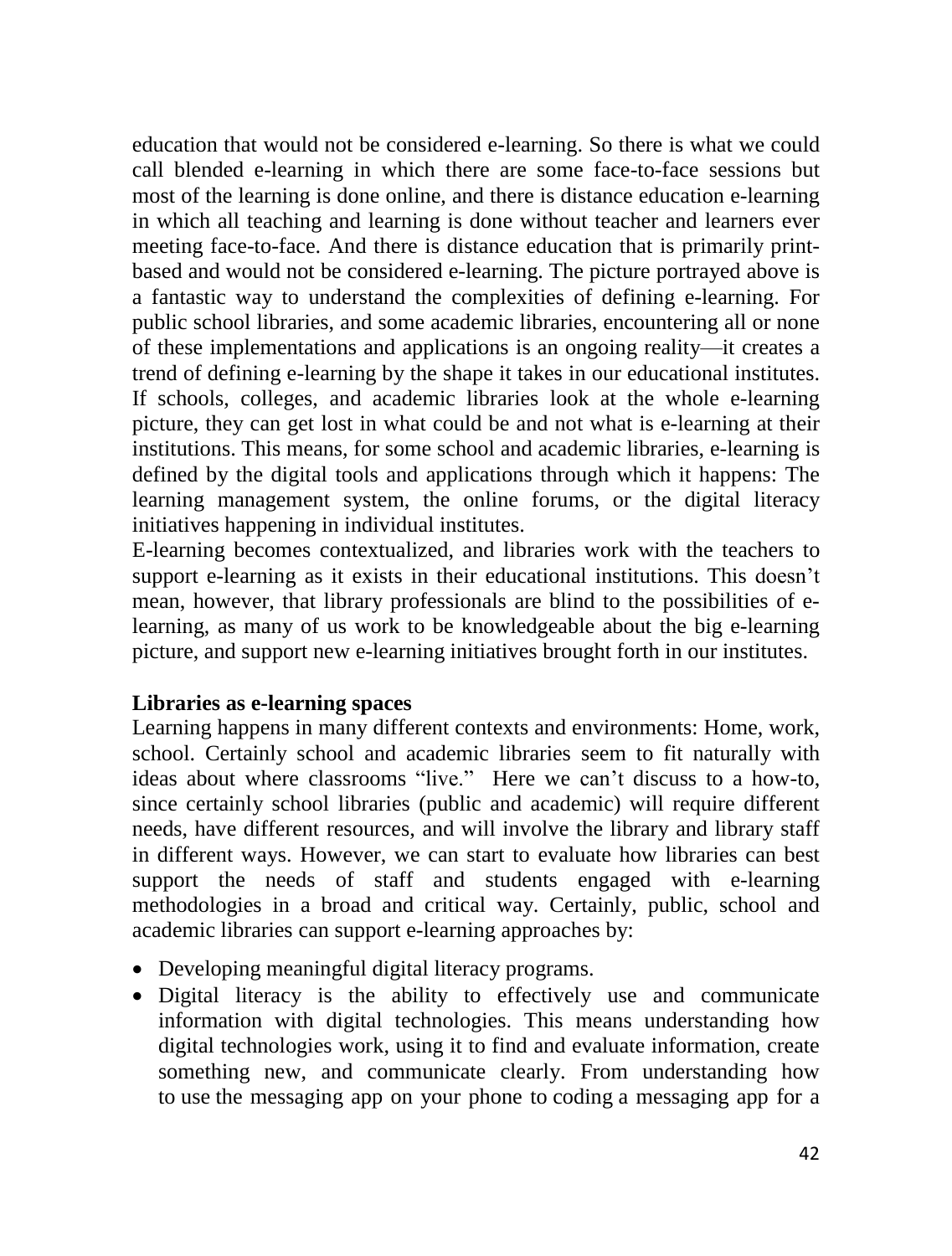phone, digital literacy covers a wide range of topics related to information and communication technologies. Libraries are actively tailoring programs to meet these needs at all ages and literacy levels.

- Becoming involved and embedded in e-learning programs and classrooms.
- Being embedded and involved can be achieved by adopting blended learning approaches by teaching both face-to-face sessions and following up with announcements to students through our learning management system (LMS), working closely with classes on specific assignments delivered online or digitally to provide meaningful reference services, or participating in learning technology/e-learning committees to better understand trends at your school.
- Actively looking to support e-learning initiatives within our schools in relevant ways.
- Reaching out to classes and teachers who are delivering content online and seeking ways to support these initiatives, such as increasing library content through the LMS or online forum for that assignment by having standard "plug-ins" such as a link to our provincial virtual chat program in individual courses for academic libraries.

The increase of e-learning initiatives in public schools and post-secondary institutions means libraries need to develop programs and services designed for digital literacy, i.e., programs that move beyond solo information delivery of a particular e-learning platform, by integrating and contextualizing elearning in the broader digital literacy landscape, staff and students can begin to understand how these seemingly disparate parts are actually incredibly intertwined. As such, library staff needs to develop programs and services that effectively and iteratively educate and explore digital literacy issues for students and faculty at the microcosm of our schools, and the macrocosm of the digital world. To put it more concretely, school and academic libraries are in position to offer workshops, programs, and services that directly respond to privacy, collaboration, cognitive load, and other emerging and ongoing issues regarding digital technologies which can enhance and underpin classroom e-learning tool usage. Libraries are an ideal location for this kind of support to be centered because digital technologies in education are fundamentally about accessing, assessing and using information and library staff has the skills to support this activity. It is important, however, that libraries provide this support as part of an overall institutional digital strategy that spells out the goals and methods for achieving those goals and clearly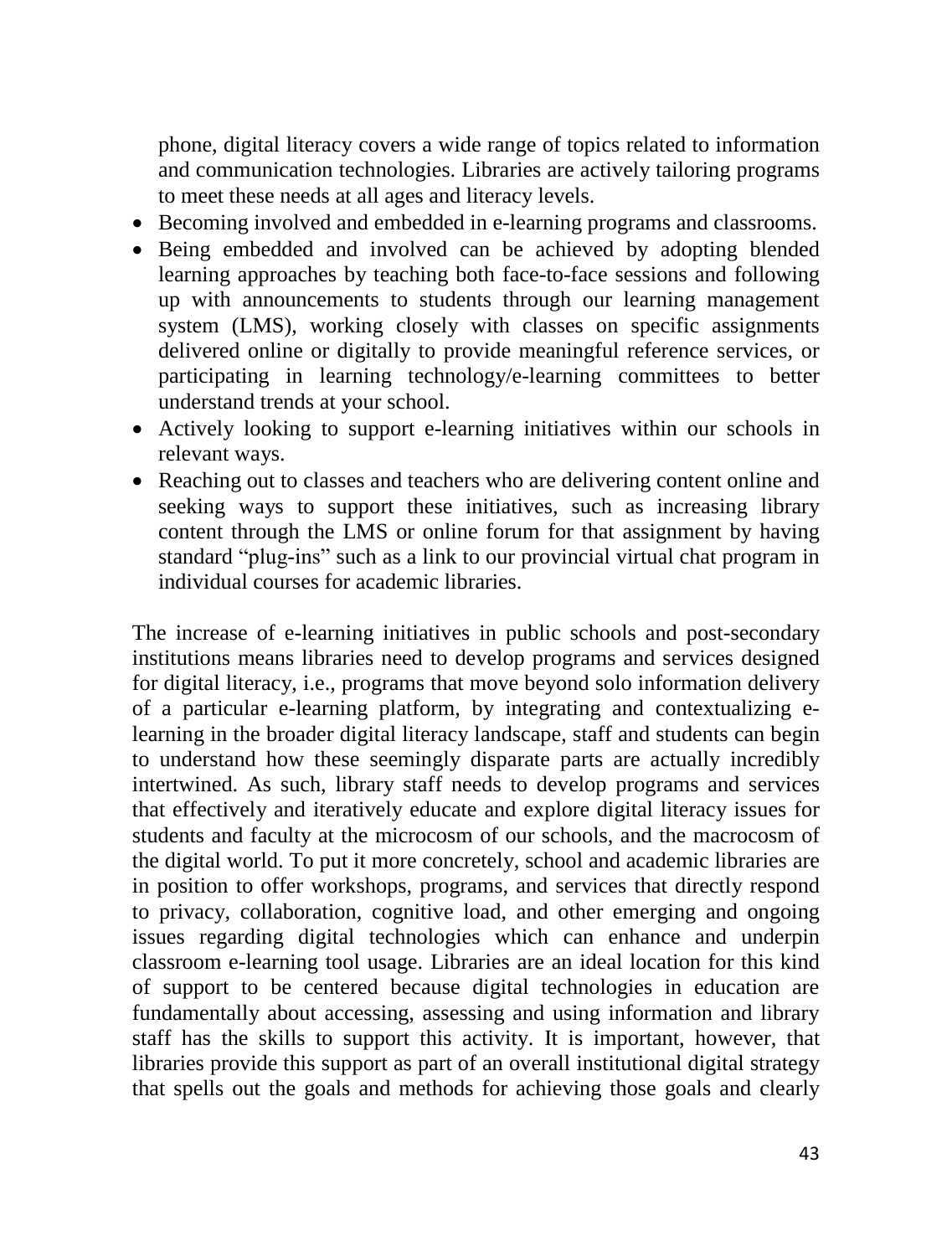articulates the responsibilities of different parts of the organization for providing the necessary support. Students, faculty and staff need to know who is providing what kind of support so there is no confusion.

One of the best ways libraries can support e-learning initiatives at their schools is to be engaging critically with these practices in a reflective and relevant way. As library professionals, it's our responsibility to respond to these considerations in a critical and thoughtful manner that best reflects our organization, our goals, and our roles. Developing dynamic and proactive digital literacy programming, becoming involved and embedded in e-learning initiatives, and responding critically to emerging and ongoing e-learning programs within our schools will allow libraries and library professionals in educational intuitions to be allies in our changing pedagogies. As technology continues to change some parts of how we teach and learn, school libraries will need to respond in innovative and thoughtful ways to ensure that we continue to support the educational needs of our staff and students.

As e-learning spaces libraries should design the architecture of their buildings which are supportive to users, after procuring designers and reviewing designs for new places and spaces by continually developing and challenging their thinking through dialogue with the academics and students who will use those spaces. The library e-learning landscapes concepts should be designed keeping in view the: efficiency, effectiveness, expression and experimentation, within an academic frame of reference. Patterns of change in the research and learning landscape cover not only the institutions engaged in research and learning, but also encompass research and learning practices of individuals. E-learning might be one of the disruptive innovations in education. It now has a presence in most large corporations and in an everincreasing number of college and university courses. Creating, managing and delivering content in an e-learning environment requires the conscious and planned collaboration of several sectors of a university's community. Faculty, IT staff, administration staff, architect, designer and librarians all have roles and responsibilities in content management, design and delivery of services to patrons; however, these sectors have generally worked relatively autonomously from one another.

#### **Self-assessment Questions**

- 1. What do you mean by libraries as learning landscapes? Describe.
- 2. How e-learning changed the libraries landscape? Discuss.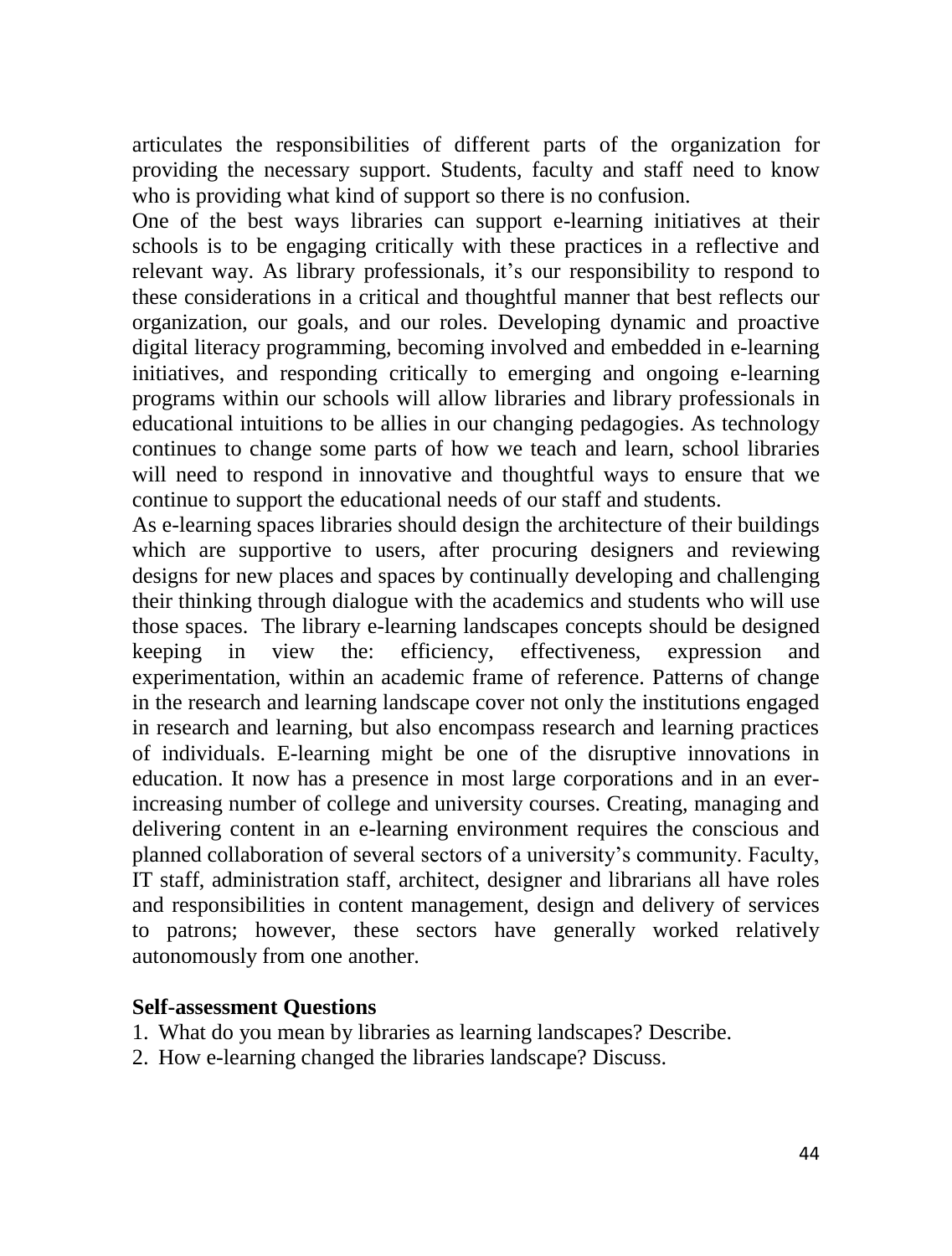# **Activity**

Search on the internet any USA academic library and enlist its activities and services to users.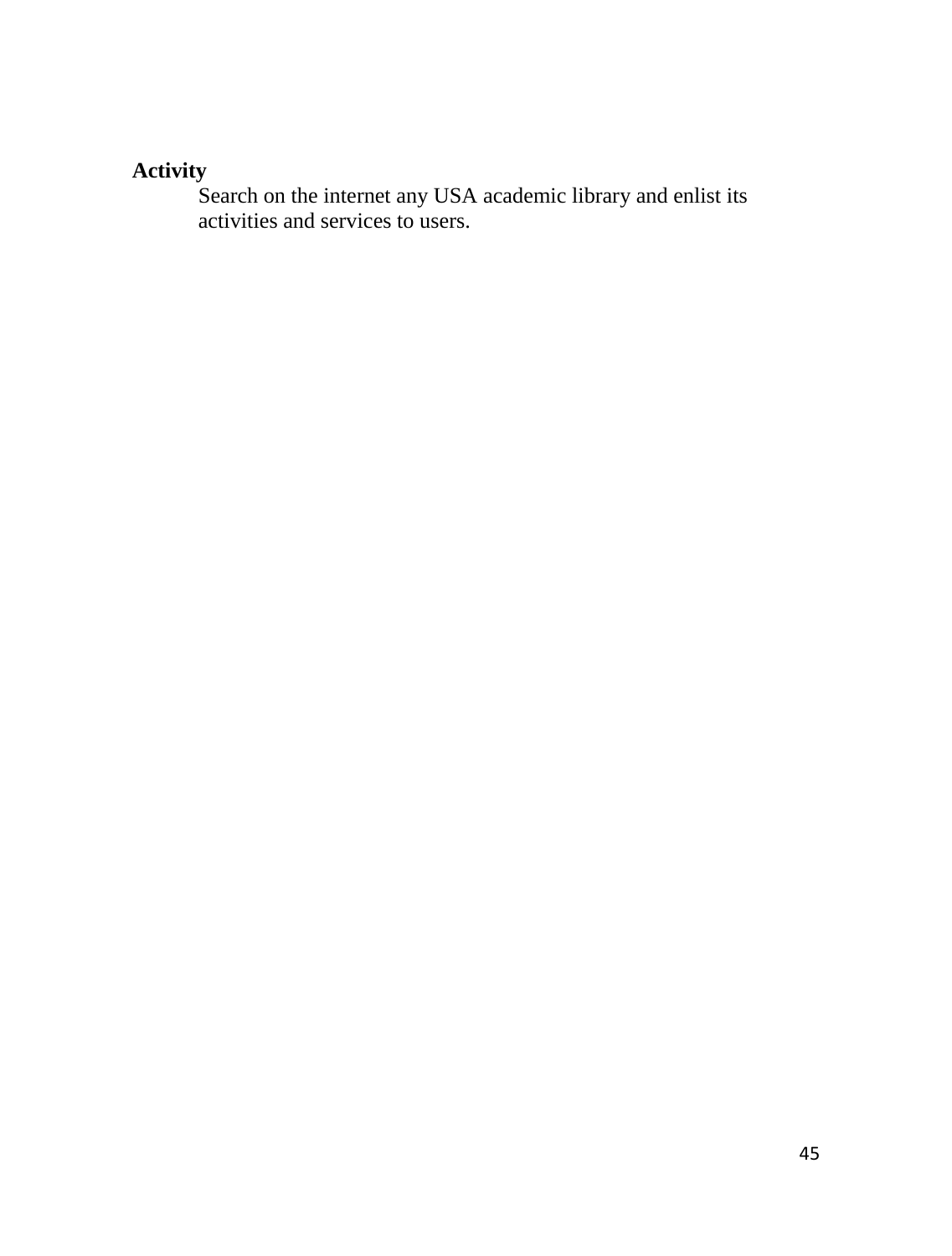# **UNIT NO.8: VIRAL DESIGN: LEARNERS BUILDING BETTER ENVIRONMENTS TOGETHER**

The places in which we live our lives are more than physical spaces; they are the context and the content of our experience. Today, simultaneous revolutions of mobility, connectivity, and identity are changing our experience of the world and, along with it, our relationship to place. Now, more than ever before, what we create will shape the way we live. Libraries and learning centers for learners and power house of knowledge, as librarians it is our responsibility to tie together this power to make human/learner's hopes and dreams into proven physical realities. This has been our core tenet since day one, and now, as the world changes faster than ever, we advance our shared potential through the built environment. In every library of future, new possibility is translated into new action. Librarian along with architect thinks beyond the building, beyond the site, beyond the grid, to design for people and for society.

We should at once realistic, holistic, and optimistic. We should create places that prove human potential. We must involve all the stack holders (teachers, students, researchers etc.) in developing concepts and ideas, and they will tell us which ideas are the best and should be replicated as we modernize our library buildings. An interesting trend has been unfolding in academic libraries. The library has been welcoming new neighbors. Specifically, programs that support student and faculty success such as math emporiums, writing centers, academic enrichment programs, and excellence-in-teaching centers, are now being given prominent real estate within the library. Before examining the opportunities and challenges of these synergies, it is important to place it in the larger context of the academic library's evolution and the significant moment this trend represents. Namely, that the arrival of new neighbors within the library heralds the emergence of the third generation of academic library design.

As we know in the first generation. The librarians were the Swiss Guards of the library, the first line of defense and the guardians of access. Patrons' access to the material was limited; therefore, study seats were focused on the individual's engagement with the source material, not one another. The second generation was the emergence of computers, the internet, and the resultant ubiquities of digitized information are the hallmarks of this generation. Libraries became technology-rich laboratories, testing new ways for students to work in groups, supported by a multi-media environment. The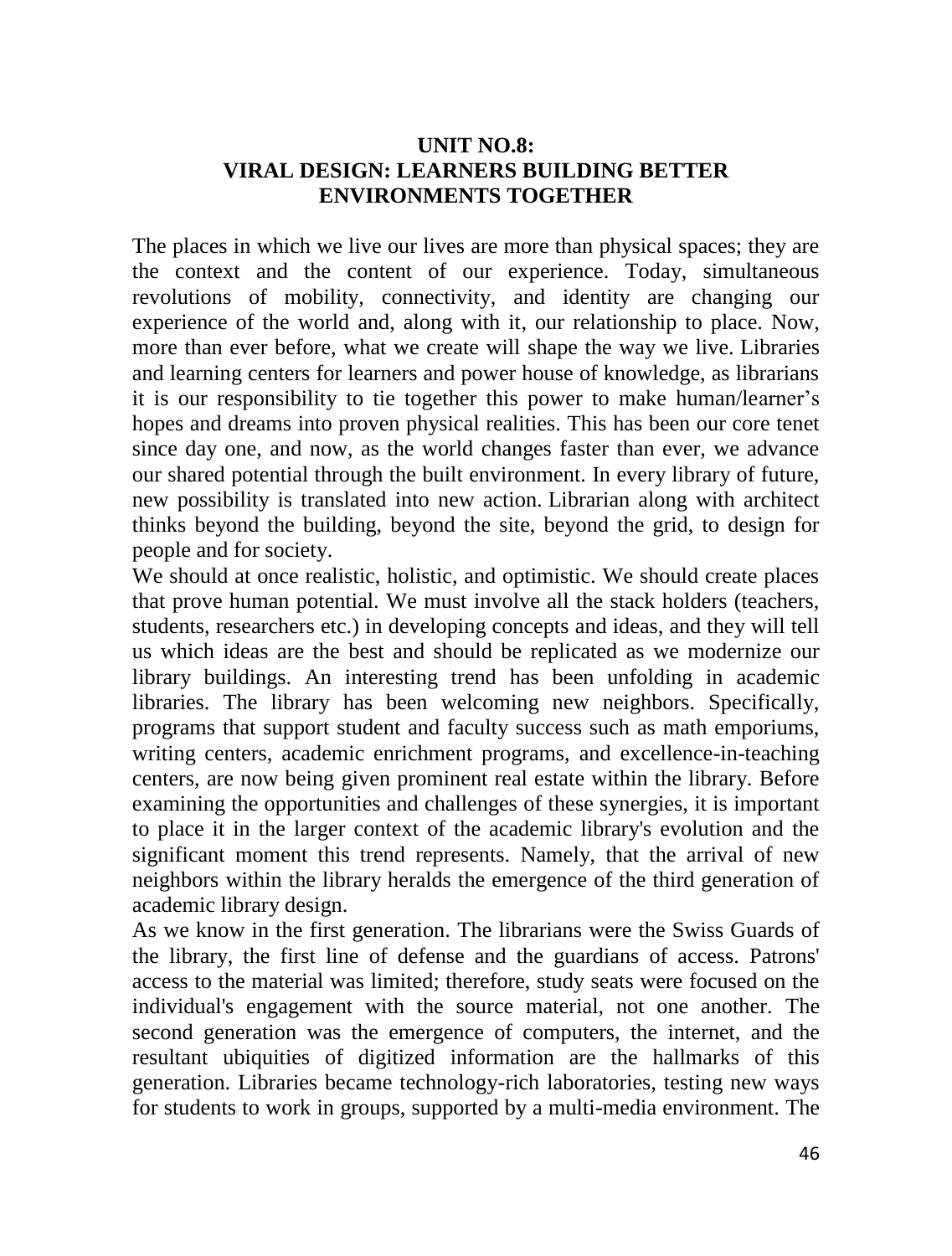second generation de-emphasized individual contemplative study, celebrated group work, and fetish zed technology. The third generation moves beyond this infatuation with technology and collaboration. Instead, the focus is shifting towards engagement—engagement with information (in its many forms) and engagement with one another (researcher, patrons, faculty, and students).

The third generation library integrates both group and individual study. Libraries are acknowledging the importance of academic collaboration, not just solitary reflection. Rejecting the wholly atomized layout of past libraries (organized around singular student desks or carrels), contemporary library design offers spatial diversity—dynamic spaces for collaboration as well as spaces for individual study. We are designing user-led library spaces. Libraries are making use of a series of playful table shapes to allow students to iterate their working space based on their needs. Rather than prescribing how students should interact by slicing valuable library space up into desks or providing row after row of computer, the third generation library allows users to define their own library experience by manipulating their environment. Through this process, students learn what configurations work best for the task at hand, and experience directly how the library contributes to their academic success. Patrons are enjoying a huge diversity of furniture, and not too much of it. Very often they are shoeless places. Libraries are becoming the center of motivation, celebration, exhibition, and connected to the planet with their Skype bars and screens. Most obvious libraries are full of children, students; researchers and you can't get them to leave. Patrons speak of their space, their learning, their innovation, their future. Yes we are living an era where something is remarkable happening and that is coconstruction of library buildings, administrators are listening to learners, learners are participating in planning and designing of spaces. This sense of ownership is empowering the patrons and innovative ideas reshaping libraries future.

# **Self-assessment Questions**

- 1. Why library administration involve community in planning library buildings? Discuss.
- 2. What is academic collaboration, and how libraries can benefit from this in designing spaces.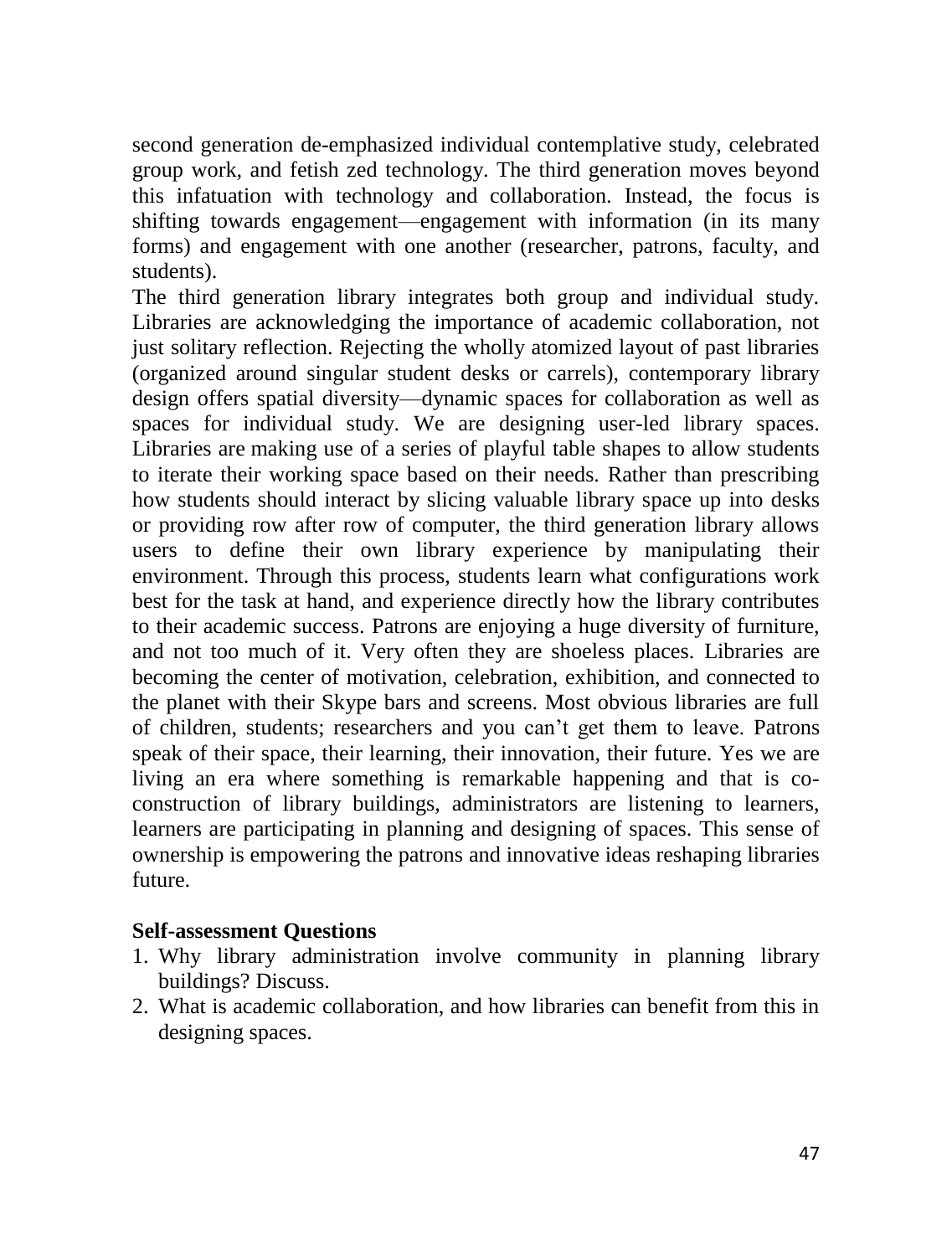# **Activity**

Visit any nearby university library and check. Is library providing skype and other social media services to its users?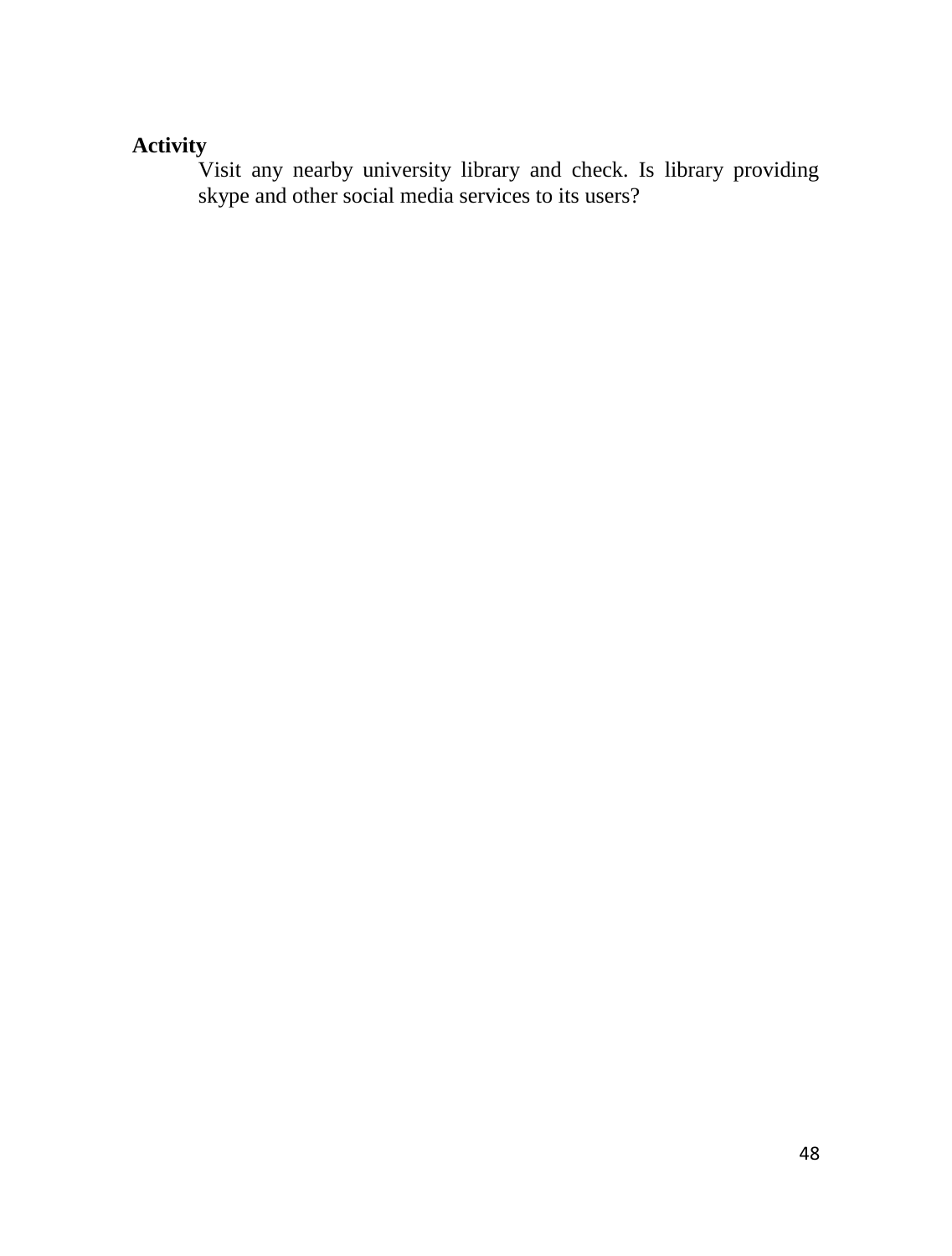# **UNIT NO. 9: THE INTERIOR DESIGNER'S VIEW (B) FURNITURE FIT TO THE FUTURE (C) CONCLUSIONS**

The topic of library interior design has come more to the forefront of conversation in recent years, as the nature of the library and the role of the library as a physical space continuously grows, changes and evolves. Good library design demonstrates agility and adaptability in the use of space. The possibilities of virtual learning environments, the ability to deliver library resources integrated within the unit of study, and the willingness of students to engage with blended environments have only begun to be explored. Library not only as a physical space, but also as a living, breathing organisms should be dynamic in design. Its space being flexible, as well as adaptable in ever-evolving fiscal climates can be used now and reconfigured in the future.

Library interior design less as an opportunity to make the most efficient use of the library physical space and more as an opportunity to imagine the greatest possibility for what the library physical space could be  $-$  as well as what it could mean for the community it serves, and what new opportunities and experiences it could afford its patrons who are ultimately paying for the spaces and services. Many libraries chose to place increased emphasis on open design layouts. Wide, open rooms with large windows were a common aesthetic feature that saves costs related to sectioning off spaces with walls that require more studs, electrical and data wiring and trim and paint. Some libraries took this to the extreme, such as the Glen Oaks Branch of the New York (Queens) Public Library, which tripled their total overall building size to add reading rooms on all three floors, as well as an extended exterior space which features a plaza and public reading garden. It is notable to realize also that maintenance and housekeeping costs are always lower with these more open designs.

Some libraries with uniquely historic buildings focused on restoration and refurbishment, taking old spaces and transforming them into something modern as historical buildings carry a certain level of priceless value to their communities. The Stapleton Branch of the New York Public Library chose to renovate their original Carnegie library building and update it by adding a 7,000 sq. ft. addition. The Corvallis-Benton County Library in Benton County, Oregon took a somewhat different approach; their library was originally an addition to the Benton Railroad Freight Depot. The character of the original space remained intact (elements like exposed brick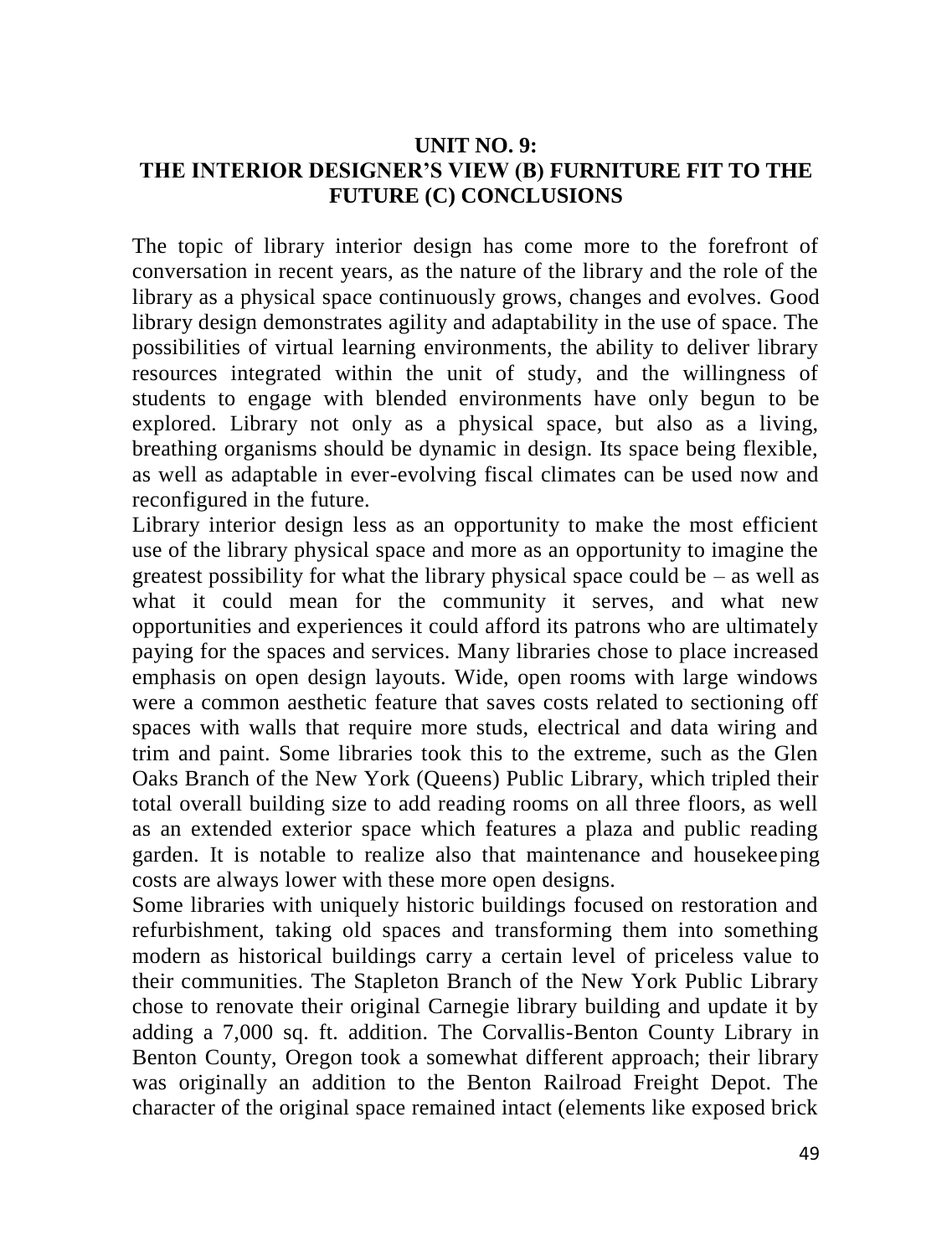and woodwork) but modern elements were added to complement the original space. Other libraries located in highly environmentally conscious communities focused choosing to save money in the long run and more of the Earth's resources in the short term by centering on sustainability. They transformed their existing space in a LEED-certified facility with a green roof, solar energy and energy-efficient mechanical systems and light fixtures. The Hillsboro Public Library in Oregon managed to cut their energy budget by 20 per cent by installing an energy-efficient HVAC system, motion sensor LED lights and insulated glass windows. As long as a library's strategic plan affirms and emphasizes long-term savings as a goal, spending more money upfront on sustainable building design can be a win-win for librarians and their communities.

Finally, some libraries in the showcase chose to focus on adding collaborative creative workspaces to ramp up usage as a means for justifying redesign expenditures. The Northeastern University Libraries in Boston shifted shelf space to make room for a state-of-the-art media center equipped with 3D printing labs, an "innovation center" and audio/video production studios. The University of Iowa Libraries took a somewhat different approach, instead focusing on creating what they called a "study village", which consisted of 16 study rooms, a coffee shop and several large, open, quiet spaces where students could work collaboratively in groups.

Ultimately, each library's re-design focus was determined by the needs and fiscal expectations of their specific community. As the previous examples illustrate, the sky is the limit in terms of possibilities for altering a library's interior physical space. The challenge is allocating existing dollars and finding new monies when required. The sky is generally not the limit when it comes to what a library's community of users is willing to spend. The big change that will distinguish libraries and other pubic or institutional buildings from each other and the past will be the people themselves. Not only how they inhabit and use the space but how they choose to become involved with the design of these places and how their real rather than perceived needs, desires and identities are expressed.

# **Furniture fit to the future**

While humans do all necessary actions for working, continuing their daily life, and meeting their social and cultural needs, they should be able to use their maximal body capacities in a physically comfortable way. This is, however, only possible when the tools and equipment they use are perfectly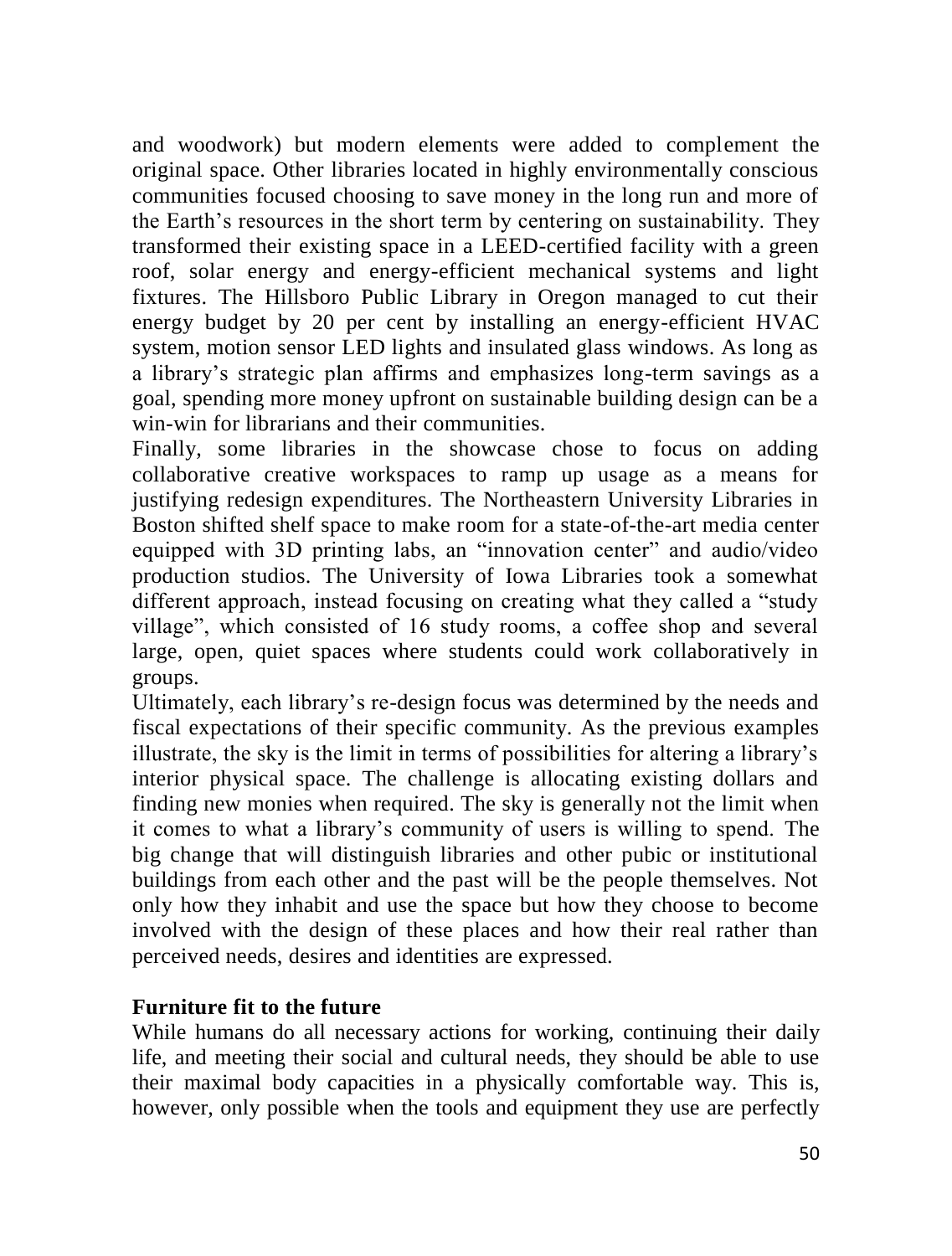designed. Otherwise, poor utility and work conditions arise. This, in turn, leads to physical and mental stresses occurring in the people involved in various interactions.

The furniture we currently use in libraries is a point of focus and let it consider where this may lead in the coming generation. The physical characteristics of individuals vary with factors including age, gender, nutritional status, genetic structure, *etc*. Therefore, it is necessary to consider the resulting diversity in the design process, and adjust the furniture dimensions accordingly. For that reason, a number of studies and reference texts nowadays are focused on the anthropometrical characteristics of user populations. It is also confirmed that being confined to awkward postures for specific task demands, at given situations or as influenced by poorly designed furniture over extended periods, provokes psycho-physiological stress and imposes negative effects on human mental and physical performance.

The furniture used in libraries and learning spaces is for people and for most part people need somewhere to put themselves (typically a seat) and somewhere to put things (shelves, tables) and do things (workstations). Good furniture is about 'people fit.' So, it is not surprising that designing usable and comfortable furniture has been the focal point of various academic and industrial projects over the last two decades. School and library furniture are decent examples in support of this matter. In some countries though, there have been attempts to design desks and chairs based on anthropometric data. In line with them, many other researchers have tried to establish theoretical recommendations, and some have also attempted to define the appropriate dimensions for such products and furniture. Choosing furniture for your library can be an exciting task, but it can also be a bit daunting. When making an investment in new furniture, you want to make sure you choose pieces that will meet the needs of your library and its users, and you also want to make sure the pieces are going to stand the test of time, not only for wear and tear, but also for style. Change is certain, and great flexibility in library and learning furniture is absolute key to future-proofing. For this process we first, consider the overall vision and goals for our space. Find the answers of following questions: What do we want the user experience to be? What do we want the final character of the space to be? What are all the activities we imagine happening here? Considering these broader questions before choosing library furniture will result in a more cohesive interior space. Once an overall vision has been established, we can then begin selecting furniture based on these additional key categories: Function, Aesthetics, Ergonomics and Durability.